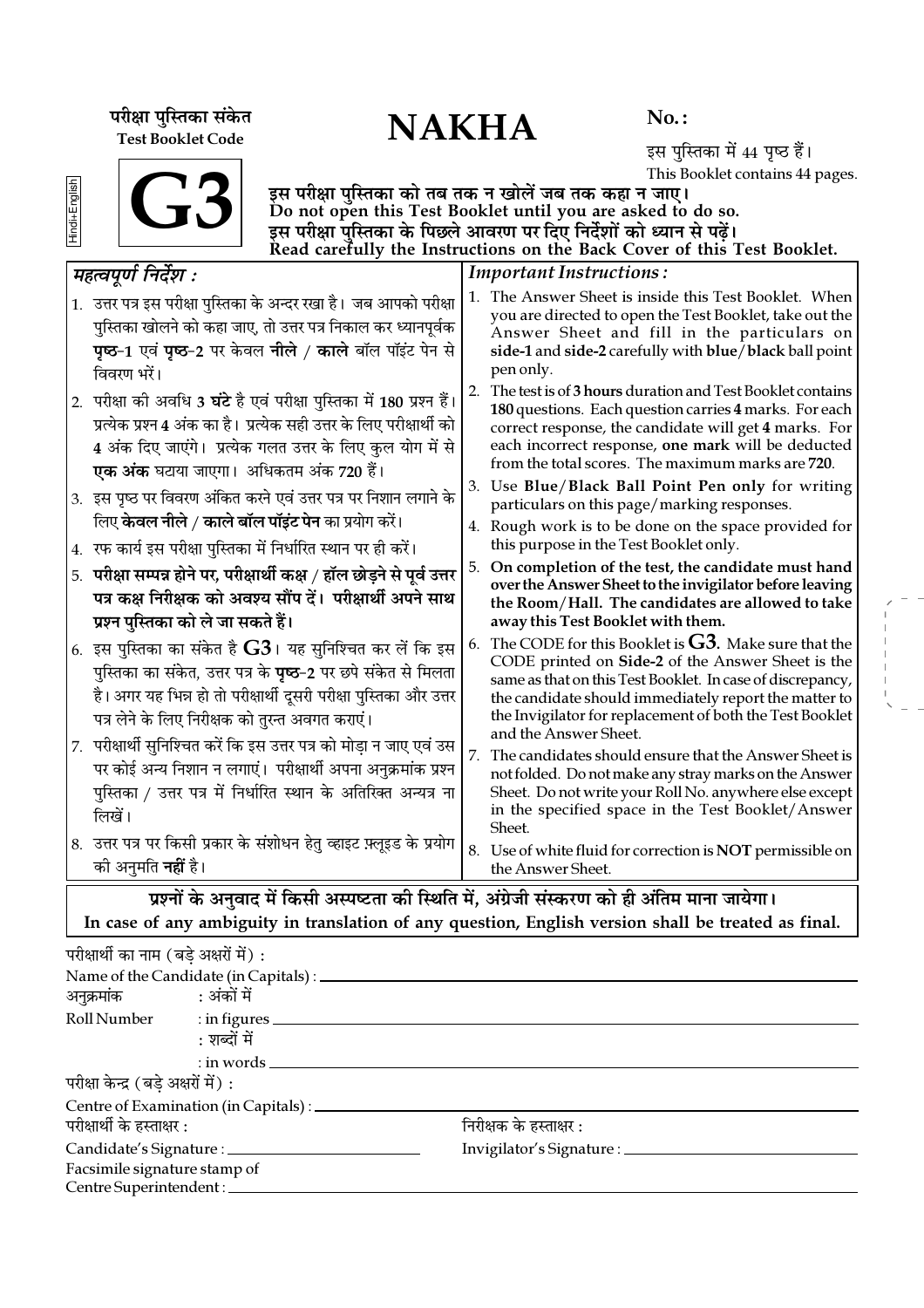- ऑक्सीजन के परिवहन के संदर्भ में **गलत** कथन को पहचानो।  $\mathbf{1}$ .
	- CO, का आंशिक दाब हीमोग्लोबिन से बंधने वाली  $(1)$  $O<sub>2</sub>$  में बाधा डाल सकता है।

 $\overline{2}$ 

- वायु कृपिका में  $\rm H^+$  की उच्च सांद्रता ऑक्सीहीमोग्लोबिन  $(2)$ बनने में सहायक होती है।
- वायु कूपिका में कम  $pCO<sub>2</sub>$  ऑक्सीहीमोग्लोबिन बनने  $(3)$ में सहायक होती है।
- ऑक्सीजन की हीमोग्लोबिन से बंधता मुख्यत:  $O_2$  के  $(4)$ आंशिक दाब से संबंधित है।
- निम्न में कौन, ऐसे जीवों के **सही** उदाहरणों को संदर्भित करता है  $2.$ जो मानव की क्रियाओं द्वारा वातावरण में बदलाव के कारण विकसित हुए है ?
	- गैलापैगो द्वीप में डार्विन की फिंचें  $(a)$
	- खरपतवारों में शाकनाशी का प्रतिरोध  $(b)$
	- ससीमकेन्द्रकों में दवाइयों का प्रतिरोध  $(c)$
	- मनष्य द्वारा बनायी पालत पश जैसे कत्तों की नस्लें  $(b)$
	- $(a)$  एवं  $(c)$  $(1)$
	- (b), (c) एवं (d)  $(2)$
	- केवल (d)  $(3)$
	- केवल  $(a)$  $(4)$
- निम्नलिखित में से कौन एक बीज प्रसुप्ति नियंत्रित करने वाला  $\overline{3}$ . निरोधक पदार्थ **नहीं** है ?
	- एब्सीसिक अम्ल  $(1)$
	- फिनोलिक अम्ल  $(2)$
	- पैरा-ऐस्कॉर्बिक अम्ल  $(3)$
	- जिबरेलिक अम्ल  $(4)$
- निम्न रोगों को उनके पैदा करने वाले जीवों के साथ मिलान कर  $\overline{4}$ . **सही** विकल्प का चयन करो।

|                            | स्तंभ - I |             |                            |       | स्तंभ - II   |  |  |
|----------------------------|-----------|-------------|----------------------------|-------|--------------|--|--|
| (a)                        |           | टाइफॉइड     |                            |       | वुचेरेरिया   |  |  |
| (b)                        |           | न्यूमोनिया  |                            |       | प्लैज्मोडियम |  |  |
| $\left( \mathrm{c}\right)$ |           | फाइलेरिएसिस |                            | (iii) | साल्मोनेला   |  |  |
| (d)                        | मलेरिया   |             |                            | (iv)  | हीमोफिलस     |  |  |
|                            | (a)       | (b)         | $\left( \mathrm{e}\right)$ | (d)   |              |  |  |
| (1)                        | (iii)     | (iv)        | (i)                        | (ii)  |              |  |  |
| (2)                        | (ii)      | (i)         | (iii)                      | (iv)  |              |  |  |
| (3)                        | (iv)      | (i)         | (ii)                       | (iii) |              |  |  |
| (4)                        | (i)       | (iii)       | (ii)                       | (iv)  |              |  |  |

- $\vert$  1. Identify the wrong statement with reference to transport of oxygen.
	- $(1)$ Partial pressure of  $CO<sub>2</sub>$  can interfere with  $O_2$  binding with haemoglobin.
	- $(2)$ Higher  $H^+$  conc. in alveoli favours the formation of oxyhaemoglobin.
	- Low  $pCO<sub>2</sub>$  in alveoli favours the formation  $(3)$ of oxyhaemoglobin.
	- Binding of oxygen with haemoglobin is  $(4)$ mainly related to partial pressure of  $O_2$ .
	- Which of the following refer to correct example(s)  $2.$ of organisms which have evolved due to changes in environment brought about by anthropogenic action?
		- Darwin's Finches of Galapagos islands.  $(a)$
		- Herbicide resistant weeds.  $(b)$
		- $(c)$ Drug resistant eukaryotes.
		- Man-created breeds of domesticated animals  $(d)$ like dogs.
		- $(1)$  $(a)$  and  $(c)$
		- $(2)$  $(b)$ ,  $(c)$  and  $(d)$
		- only (d)  $(3)$
		- $only (a)$  $(4)$
	- 3. Which of the following is not an inhibitory substance governing seed dormancy?
		- Abscisic acid  $(1)$
		- Phenolic acid  $(2)$
		- $(3)$ Para-ascorbic acid
		- Gibberellic acid  $(4)$
	- $\overline{4}$ . Match the following diseases with the causative organism and select the correct option.

|                             |         | Column - I | Column-II                   |       |             |
|-----------------------------|---------|------------|-----------------------------|-------|-------------|
| (a)                         | Typhoid |            |                             | (i)   | Wuchereria  |
| (b)                         |         | Pneumonia  |                             | (ii)  | Plasmodium  |
| $\left( \mathrm{c} \right)$ |         | Filariasis |                             | (iii) | Salmonella  |
| (d)                         | Malaria |            |                             | (iv)  | Haemophilus |
|                             | (a)     | (b)        | $\left( \mathrm{c} \right)$ | (d)   |             |
| (1)                         | (iii)   | (iv)       | (i)                         | (ii)  |             |
| (2)                         | (ii)    | (i)        | (iii)                       | (iv)  |             |
| (3)                         | (iv)    | (i)        | (ii)                        | (iii) |             |
| $\left( 4\right)$           | (i)     | (iii)      | (ii)                        | (iv)  |             |

 $G<sub>3</sub>$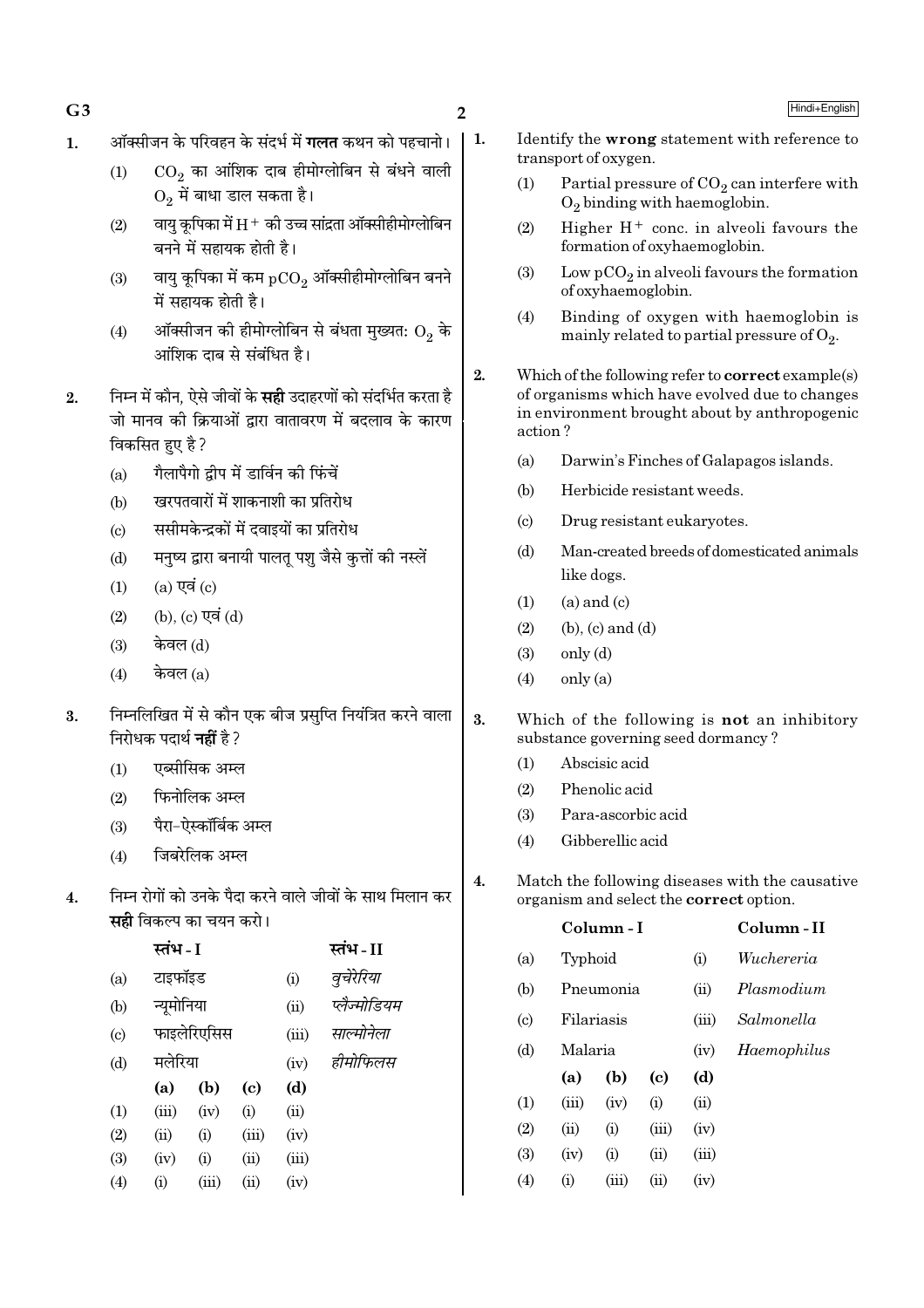- अंत:श्वसन के दौरान होने वाली **सद्दी** घटनाओं का चयन करो। 5.
	- डायाफ्राम का संकुचन  $(a)$
	- बाह्य अंतरपर्शुक पेशियों का संकुचन  $(b)$
	- फुप्फुस का आयतन कम होना  $(c)$
	- अंतरा फुप्फुसी दाब का बढना  $(d)$
	- $(c)$  एवं  $(d)$  $(1)$
	- (a), (b) एवं (d)  $(2)$
	- केवल (d)  $(3)$
	- $(4)$  $(a)$  एवं  $(b)$
- प्रकाशश्वसन में  $\rm RuBisCo$  एंजाइम की ऑक्सीजनीकरण क्रिया  $6.$ से किसका निर्माण होता है?
	- $3$ - $C$  यौगिक का  $1$  अण  $(1)$
	- $6$ - $C$  यौगिक का  $1$  अण्  $(2)$
	- $4\text{-}C$  यौगिक का  $1$  अणु और  $2\text{-}C$  यौगिक का  $1$  अणु  $(3)$
	- $3$ -C यौगिक के 2 अण  $(4)$
- $\overline{7}$ . प्रकाश अभिक्रिया में, इलेक्ट्रॉनों के स्थानांतरण को प्लास्टोक्विनोन कहाँ से सुगम बनाता है ?
	- $\mathrm{Cytb}_{6}$ f सम्मिश्र से PS-I  $(1)$
	- PS-I से NADP<sup>+</sup>  $(2)$
	- PS-I से ATP सिन्थेज  $(3)$
	- PS-II से Cytbef सम्मिश्र  $(4)$
- जेल इलेक्टोफोरेसिस में. पथक हुए डी.एन.ए. के खण्डों को 8. किसकी सहायता से देखा जा सकता है ?
	- UV विकिरण में एथिडियम ब्रोमाइड से  $(1)$
	- UV विकिरण में एसीटोकार्मिन से  $(2)$
	- अवरक्त विकिरण में एथिडियम ब्रोमाइड से  $(3)$
	- चमकीले नीले प्रकाश में ऐसीटोकार्मिन से  $(4)$
- मानक ई.सी.जी. का क्यू.आर.एस. सम्मिश्र दर्शाता है: 9.
	- आलिंदों का विध्रवण  $(1)$
	- निलयों का विध्रवण  $(2)$
	- निलयों का पुनर्ध्रवण  $(3)$
	- आलिंदों का पनर्ध्रवण  $(4)$

5.

6.

 $\overline{7}$ .

8.

- Select the **correct** events that occur during inspiration.  $(a)$ Contraction of diaphragm  $(b)$ Contraction of external inter-costal muscles  $\left( \text{c} \right)$ Pulmonary volume decreases  $(d)$ Intra pulmonary pressure increases  $(1)$  $(c)$  and  $(d)$  $(2)$  $(a)$ ,  $(b)$  and  $(d)$  $(3)$  $only (d)$  $(a)$  and  $(b)$  $(4)$ The oxygenation activity of RuBisCo enzyme in photorespiration leads to the formation of: 1 molecule of 3-C compound  $(1)$  $(2)$ 1 molecule of 6-C compound  $(3)$ 1 molecule of 4-C compound and 1 molecule of 2-C compound 2 molecules of 3-C compound  $(4)$ In light reaction, plastoquinone facilitates the transfer of electrons from:  $(1)$  $C_y$ tb<sub>e</sub>f complex to PS-I PS-I to NADP+  $(2)$ PS-I to ATP synthase  $(3)$  $(4)$ PS-II to  $\mathrm{Cytb}_{6}$ f complex In gel electrophoresis, separated DNA fragments can be visualized with the help of: Ethidium bromide in UV radiation  $(1)$  $(2)$ Acetocarmine in UV radiation Ethidium bromide in infrared radiation  $(3)$ 
	- $(4)$ Acetocarmine in bright blue light
- 9. The QRS complex in a standard ECG represents:
	- $(1)$ Depolarisation of auricles
	- $(2)$ Depolarisation of ventricles
	- Repolarisation of ventricles  $(3)$
	- $(4)$ Repolarisation of auricles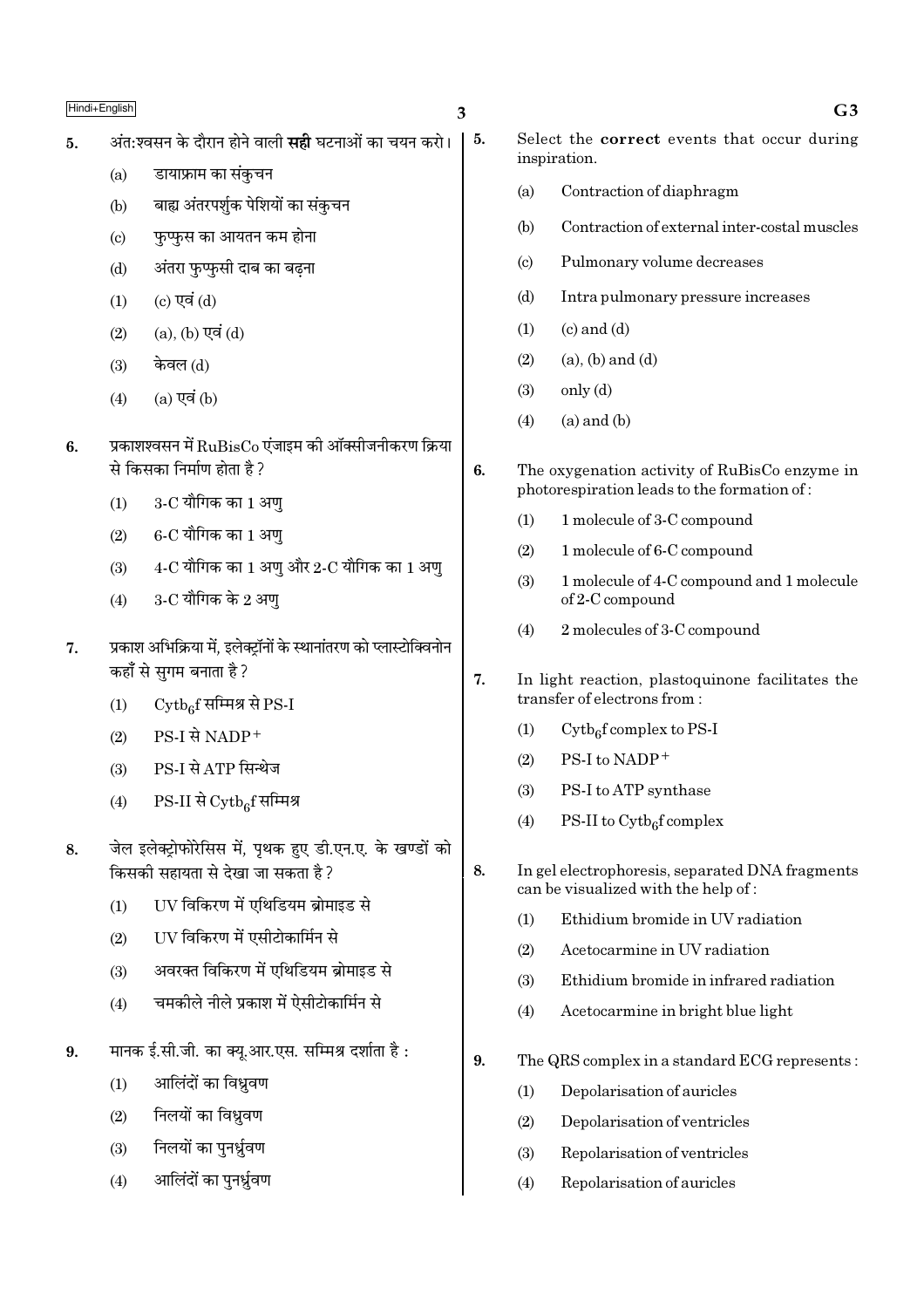$G3$  4

 $10.$  पादप का वह भाग कौन-सा है जिसमें दो पीढी - एक पीढी दूसरे के अन्दर होती है ?

- (a) परागकोश के अन्दर परागकण
- (b) दो नर युग्मकों वाली अंकुरित परागकण
- $(c)$  फल के अन्दर बीज
- (d) बीजाण्ड के अन्दर भ्रूण-कोष
- $(1)$   $(a)$ ,  $(b)$  और  $(c)$
- $(2)$   $(2)$   $(3)$   $\frac{3}{11}$  $(3)$
- (3) (a) और (d)
- $(4)$  केवल  $(a)$
- 11. *ऍलैज्मोडियम* की संक्रमक अवस्था जो मानव शरीर में प्रवेश करती है, है:
	- $(1)$  जीवाणुज
	- $(2)$  मादा युग्मकजनक
	- $(3)$  नर यग्मकजनक
	- $(4)$  पोषाण
- 12. **गलत** कथन को चुनिए।
	- $(1)$   $\,$  रसदारू जड से पत्ती तक जल के चालन में और खनिजों के चालन में शामिल होती है।
	- $(2)$   $\overline{U}$  रसदारू सबसे भीतरी द्वितीयक दारू होता है और यह अपेक्षाकत हल्के रंग की होती है।
	- $(3)$  टैनिन, रेजिन, तैल आदि के जमा होने के कारण अंत:काष्ठ  $\overrightarrow{v}$  गहरे रंग की होती है।
	- (4) अंत:काष्ठ जल का चालन नहीं करती, परन्तु यांत्रिक सहायता प्रदान करती है।
- $13.$  पेंग्विन एवं डॉलफिन के पक्ष उदाहरण है $\cdot$ 
	- $(1)$  अभिसारी विकास का
	- $(2)$  औद्योगिक मैलेनिज्म का
	- $(3)$  प्राकतिक वरण का
	- $(4)$  अनुकूली विकिरण का
- $14.$  जीन 'I' जो ABO रक्त वर्ग का नियंत्रण करता है उसके संदर्भ  $\overrightarrow{H}$  **गलत** कथन को पहचानिए।
	- $(1)$  एक व्यक्ति में तीन में से केवल दो ऐलील होंगे।
	- (2) जब  $\rm I^A$  एवं  $\rm I^B$  दोनों इकट्ठे होते हैं, ये एक प्रकार की ञ्चिक अभिव्यक्त करते हैं।
	- $(3)$   $(i'$  ऐलील कोई भी शर्करा उत्पन्न नहीं करता।
	- (4) जीन (I) के तीन ऐलील होते हैं।
- 10. The plant parts which consist of two generations one within the other :
	- (a) Pollen grains inside the anther
	- (b) Germinated pollen grain with two male gametes
	- (c) Seed inside the fruit
	- (d) Embryo sac inside the ovule
	- $(1)$   $(a)$ ,  $(b)$  and  $(c)$
	- $(2)$   $(c)$  and  $(d)$
	- $(3)$   $(a)$  and  $(d)$
	- $(4)$   $(a)$  only
- 11. The infectious stage of *Plasmodium* that enters the human body is :
	- (1) Sporozoites
	- (2) Female gametocytes
	- (3) Male gametocytes
	- (4) Trophozoites

## 12. Identify the incorrect statement.

- (1) Sapwood is involved in conduction of water and minerals from root to leaf.
- (2) Sapwood is the innermost secondary xylem and is lighter in colour.
- (3) Due to deposition of tannins, resins, oils etc., heart wood is dark in colour.
- (4) Heart wood does not conduct water but gives mechanical support.
- 13. Flippers of Penguins and Dolphins are examples of :
	- (1) Convergent evolution
	- (2) Industrial melanism
	- (3) Natural selection
	- (4) Adaptive radiation
- 14. Identify the wrong statement with reference to the gene 'I' that controls ABO blood groups.
	- (1) A person will have only two of the three alleles.
	- (2) When  $I^A$  and  $I^B$  are present together, they express same type of sugar.
	- (3) Allele 'i' does not produce any sugar.
	- (4) The gene (I) has three alleles.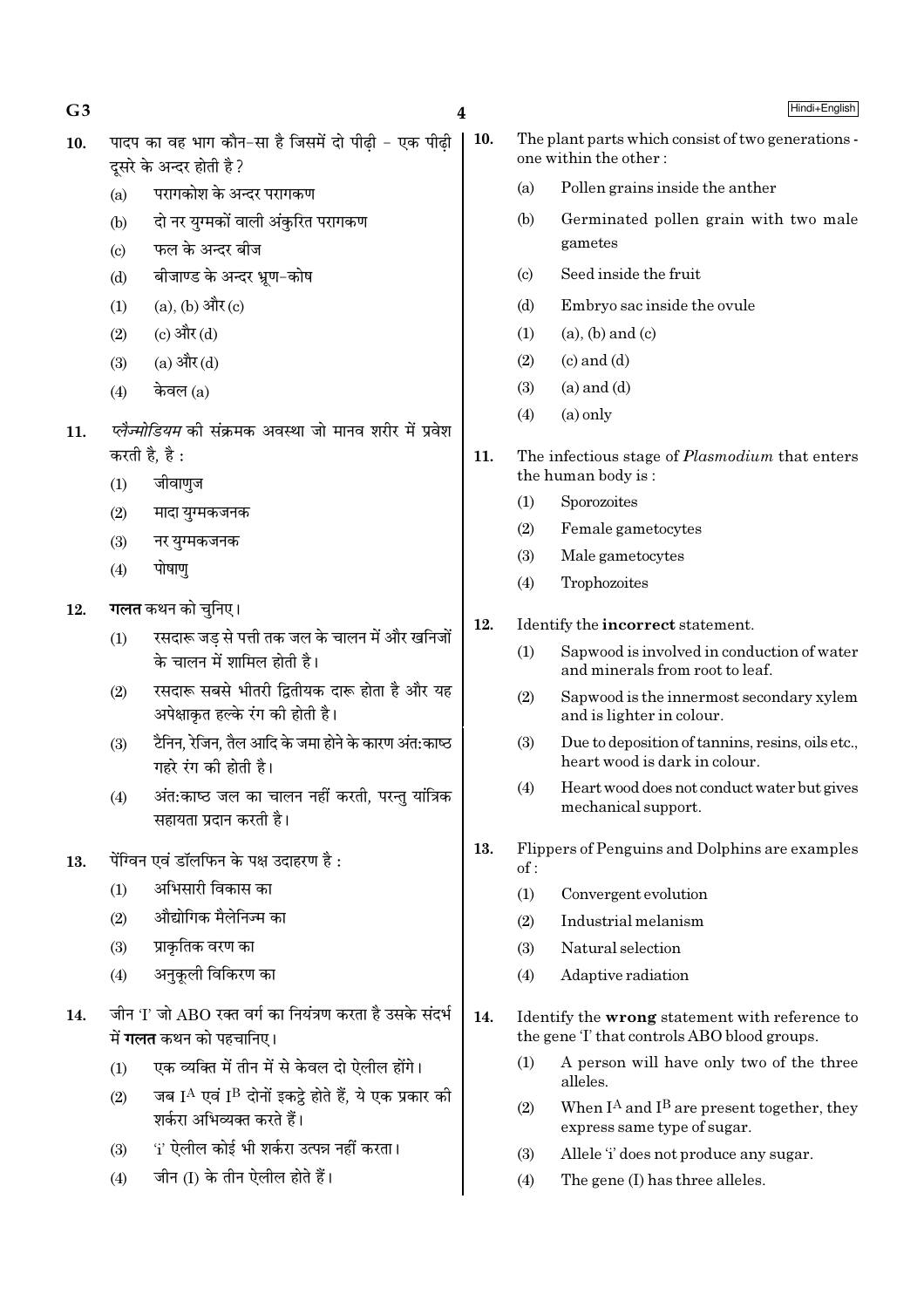- संघ कॉर्डेटा के लिए कौन से कथन **सही** हैं ? 15.
	- यूरोकॉर्डेटा में पृष्ठरज्जु सिर से पूंछ तक फैली होती है  $(a)$ और यह जीवन के अंत तक बनी रहती है।
	- वर्टीब्रेटा में पृष्ठरज्जु केवल भ्रणीय काल में उपस्थित  $(b)$ होती है।
	- केन्द्रीय तंत्रिका तंत्र पृष्ठीय एवं खोखला होता है।  $\left( \mathrm{c} \right)$
	- कॉर्डेटा को तीन उपसंघों में विभाजित किया है :  $(d)$ हेमीकॉर्डेटा, ट्युनिकेटा एवं सेफैलोकॉर्डेटा।
	- (c) एवं  $(a)$  $(1)$
	- $(a)$  एवं  $(b)$  $(2)$
	- (b) एवं (c)  $(3)$
	- (d) एवं (c)  $(4)$
- निम्न में मत्र की कौनसी अवस्था डायाबिटीज मेलिटस की ओर 16. संकेत करती है ?
	- यूरेमिया एवं रीनल कैल्कुली  $(1)$
	- कीटोनुरिया एवं ग्लाइकोसुरिया  $(2)$
	- रीनल कैल्कुली एवं हाइपरग्लाइसिमिया  $(3)$
	- यरेमिया एवं कीटोनुरिया  $(4)$
- ट्रांसलेशन (अनुवादन/स्थानांतरण) की प्रथम अवस्था कौन सी 17. होती है ?
	- डी.एन.ए. अण की पहचान  $(1)$
	- $t\mathrm{RNA}$  का ऐमीनोएसीलेशन  $(2)$
	- एक एंटी-कोडॉन की पहचान  $(3)$
	- राइबोसोम से mRNA का बन्धन  $(4)$
- अर-पुष्पक में क्या होता है? 18.
	- रुर्ध्ववर्ती अंडाशय  $(1)$
	- जायांगाधर अंडाशय  $(2)$
	- अर्द्ध अधोवर्ती अंडाशय  $(3)$
	- अधोवर्ती अंडाशय  $(4)$
- वद्धि की प्रक्रिया अधिकतम किस दौरान होती है ? 19.
	- पश्चता प्रावस्था  $(1)$
	- जीर्णता  $(2)$
	- प्रसप्ति  $(3)$
	- लॉग प्रावस्था  $(4)$

5

- $15.$ Which of the following statements are true for the phylum-Chordata?
	- In Urochordata notochord extends from  $(a)$ head to tail and it is present throughout their life.
	- $(h)$ In Vertebrata notochord is present during the embryonic period only.
	- Central nervous system is dorsal and  $\left( \mathrm{e}\right)$  $h$ ollow
	- $(d)$ Chordata is divided into 3 subphyla : Hemichordata. Tunicata and Cephalochordata.
	- $(c)$  and  $(a)$  $(1)$
	- $(a)$  and  $(b)$  $(2)$
	- $(b)$  and  $(c)$  $(3)$
	- $(d)$  and  $(c)$  $(4)$
- 16. Presence of which of the following conditions in urine are indicative of Diabetes Mellitus?
	- Uremia and Renal Calculi  $(1)$
	- $(2)$ Ketonuria and Glycosuria
	- $(3)$ Renal calculi and Hyperglycaemia
	- $(4)$ Uremia and Ketonuria
- 17. The first phase of translation is:
	- $(1)$ Recognition of DNA molecule
	- $(2)$ Aminoacylation of tRNA
	- $(3)$ Recognition of an anti-codon
	- Binding of mRNA to ribosome  $(4)$
- 18. Ray florets have:
	- $(1)$ Superior ovary
	- Hypogynous ovary  $(2)$
	- $(3)$ Half inferior ovary
	- $(4)$ Inferior ovary
- 19. The process of growth is maximum during:
	- Lag phase  $(1)$
	- $(2)$ Senescence
	- Dormancy  $(3)$
	- $(4)$ Log phase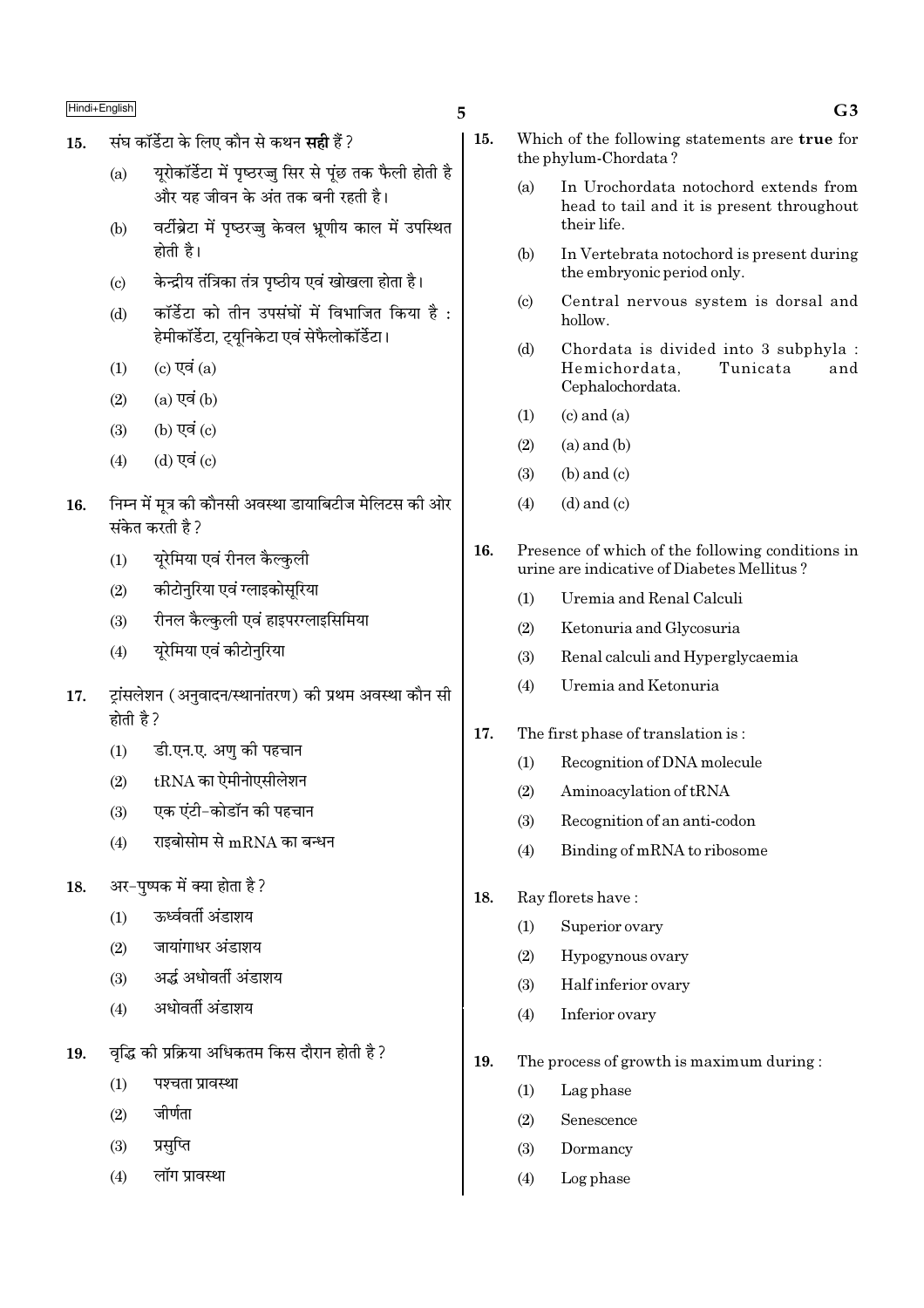| G <sub>3</sub> |                                                                                                                    | 6   |            | Hindi+English                                                                                                        |
|----------------|--------------------------------------------------------------------------------------------------------------------|-----|------------|----------------------------------------------------------------------------------------------------------------------|
| 20.            | तने के आधार से उत्पन्न होने वाली जड़ों को क्या कहा जाता है ?                                                       | 20. |            | The roots that originate from the base of the stem                                                                   |
|                | प्राथमिक जड़े<br>(1)                                                                                               |     | are:       |                                                                                                                      |
|                | अवस्तंभ जड़े<br>(2)                                                                                                |     | (1)        | Primary roots<br>Prop roots                                                                                          |
|                | पार्श्व जडे<br>(3)                                                                                                 |     | (2)<br>(3) | Lateral roots                                                                                                        |
|                | झकडा जडे<br>(4)                                                                                                    |     | (4)        | Fibrous roots                                                                                                        |
| 21.            | जलकुम्भी और जललिली में परागण किसके द्वारा होता है ?                                                                |     |            |                                                                                                                      |
|                | केवल जल धाराओं द्वारा<br>(1)                                                                                       | 21. | place by:  | In water hyacinth and water lily, pollination takes                                                                  |
|                | वायु और जल द्वारा<br>(2)                                                                                           |     | (1)        | water currents only                                                                                                  |
|                | कीट और जल द्वारा<br>(3)                                                                                            |     | (2)        | wind and water                                                                                                       |
|                | कीट या वायु द्वारा<br>(4)                                                                                          |     | (3)        | insects and water                                                                                                    |
|                |                                                                                                                    |     | (4)        | insects or wind                                                                                                      |
| 22.            | निम्न में कौन वाहितमल उपचार के लिए अवायवीय आपंक                                                                    |     |            |                                                                                                                      |
|                | संपाचित्र में डाला जाता है?                                                                                        | 22. |            | Which of the following is put into Anaerobic sludge<br>digester for further sewage treatment?                        |
|                | तैरते हुए कूड़े-करकट<br>(1)                                                                                        |     | (1)        | Floating debris                                                                                                      |
|                | प्राथमिक उपचार के बहि:स्राव<br>(2)                                                                                 |     | (2)        | Effluents of primary treatment                                                                                       |
|                | संक्रियीत आपंक<br>(3)                                                                                              |     | (3)        | Activated sludge                                                                                                     |
|                | प्राथमिक आपंक<br>(4)                                                                                               |     | (4)        | Primary sludge                                                                                                       |
| 23.            | द्विपार्श्व सममिति एवं अगुहीय जन्तुओं के उदाहरण किस संघ में                                                        | 23. |            | Bilaterally symmetrical and acoelomate animals                                                                       |
|                | हैं ?                                                                                                              |     |            | are exemplified by:                                                                                                  |
|                | प्लेटीहैल्मिंथीज<br>(1)                                                                                            |     | (1)        | Platyhelminthes                                                                                                      |
|                | एस्कहैल्मिंथीज<br>(2)                                                                                              |     | (2)        | Aschelminthes                                                                                                        |
|                | ऐनेलिडा<br>(3)                                                                                                     |     | (3)        | Annelida                                                                                                             |
|                | टीनोफोरा<br>(4)                                                                                                    |     | (4)        | Ctenophora                                                                                                           |
| 24.            | निम्न में क्षारीय एमीनो अम्ल को पहचानिए।                                                                           | 24. |            | Identify the basic amino acid from the following.                                                                    |
|                | ग्लुटामिक अम्ल<br>(1)                                                                                              |     | (1)        | Glutamic Acid                                                                                                        |
|                | लाइसिन<br>(2)                                                                                                      |     | (2)        | Lysine                                                                                                               |
|                | वैलीन<br>(3)                                                                                                       |     | (3)        | Valine                                                                                                               |
|                | टायरोसीन<br>(4)                                                                                                    |     | (4)        | Tyrosine                                                                                                             |
| 25.            | निम्न में किस तकनीक की सहायता से ऐसी स्त्रियाँ जो गर्भधारण<br>नहीं कर सकती, में भ्रूण को स्थानांतरित किया जाता है? | 25. |            | In which of the following techniques, the embryos<br>are transferred to assist those females who cannot<br>conceive? |
|                | GIFT एवं ZIFT<br>(1)                                                                                               |     | (1)        | GIFT and ZIFT                                                                                                        |
|                | ICSI एवं ZIFT<br>(2)                                                                                               |     | (2)        | ICSI and ZIFT                                                                                                        |
|                | GIFT एवं ICSI<br>(3)                                                                                               |     | (3)        | GIFT and ICSI                                                                                                        |
|                | ZIFT एवं IUT<br>(4)                                                                                                |     | (4)        | ZIFT and IUT                                                                                                         |
|                |                                                                                                                    |     |            |                                                                                                                      |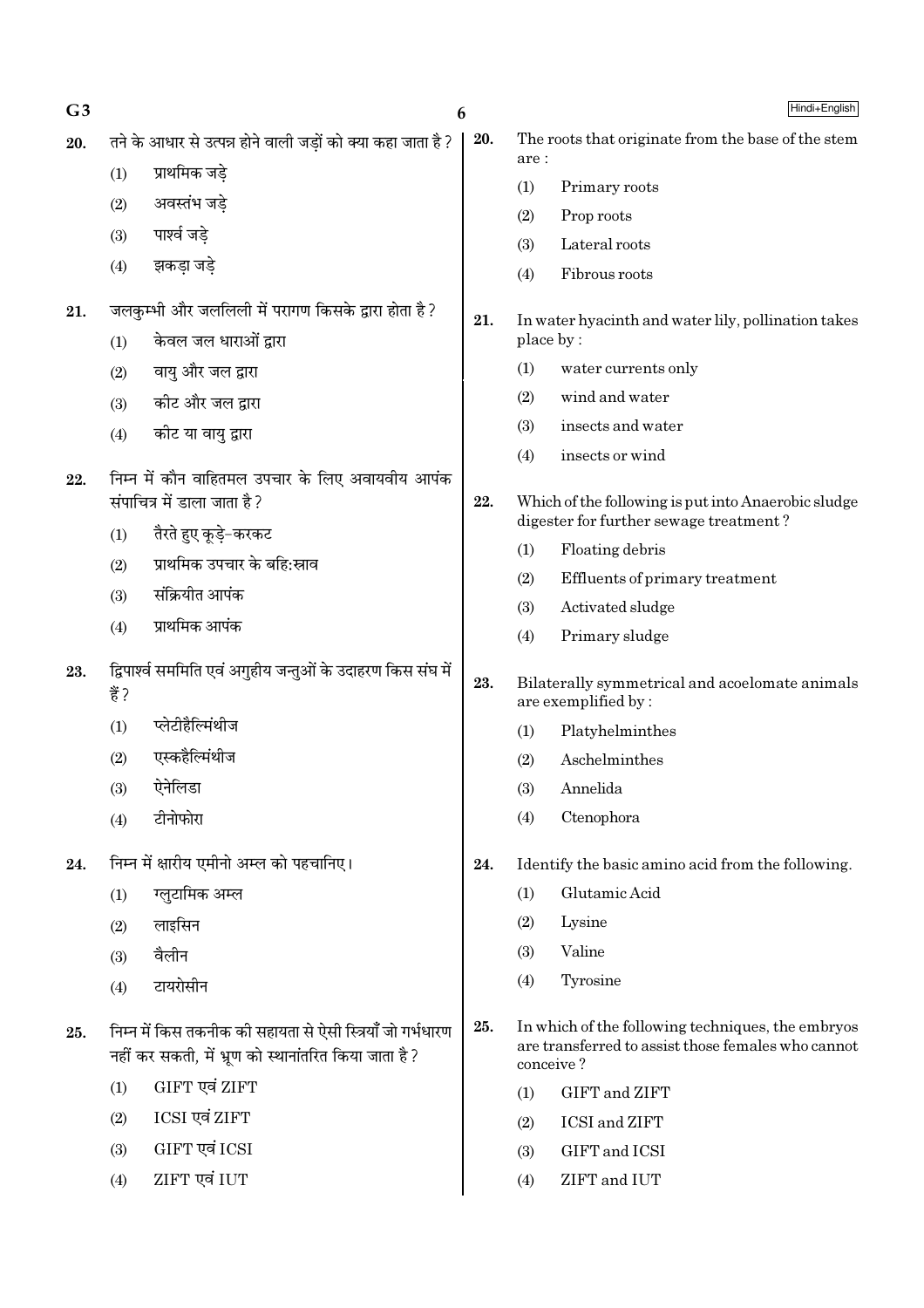- 7
- अंतर्विष्ट कार्यों के विषय में निम्नलिखित में से कौन सा कथन 26. गलत $\n <sup>2</sup>$ 
	- ये खाद्य कणों के अंतर्ग्रहण में शामिल होते हैं।  $(1)$
	- ये कोशिकादव्य में स्वतंत्र रूप में होते हैं।  $(2)$
	- ये कोशिकादव्य में निचित पदार्थ को व्यक्त करते हैं।  $(3)$
	- ये किसी झिल्ली से घिरे नहीं होते।  $(4)$
- वंशागति के गुणसूत्र सिद्धान्त का प्रायोगिक प्रमाणन किसने 27. किया था?
	- $(1)$ सटन
	- बोवेरी  $(2)$
	- मॉर्गन  $(3)$
	- मेंडल  $(4)$
- यौन संचरित रोगों के **सद्दी** विकल्प का चयन करो। 28.
	- सुजाक, मलेरिया, जननिक परिसर्प  $(1)$
	- $(2)$ AIDS, मलेरिया, फाइलेरिया
	- कैंसर, AIDS, सिफिलिस  $(3)$
	- सुजाक, सिफिलिस, जननिक परिसर्प  $(4)$
- निम्न में कौनसा कथन **सही नहीं** है ? 29.
	- प्राक-इंसुलिन में एक अतिरिक्त पेप्टाइड, जिसे  $(1)$ सी-पेप्टाइड कहते हैं. होती है।
	- कार्यात्मक इंसुलिन में  $A$  एवं B शृंखलाएँ होती है जो  $(2)$ हाइड़ोजन बंध द्वारा जुडी होती है।
	- आनवंशिक इंजीनियरी इंसुलिन *ई–कोलाई* द्वारा उत्पादित  $(3)$ होता है।
	- मनुष्य में इंसुलिन प्राक्-इंसुलिन से संश्लेषित होता है।  $(4)$
- सकेन्द्रकी कोशिकाओं में ग्लाइकोप्रोटीन और ग्लाइकोलिपिड के 30. निर्माण का मुख्य स्थल कौन सा है?
	- पेरोक्सीसोम  $(1)$
	- गाल्जी काय  $(2)$
	- पालीसोम  $(3)$
	- अंतर्द्रव्यी जालिका  $(4)$
- 26. Which of the following statements about inclusion bodies is incorrect?
	- $(1)$ These are involved in ingestion of food particles.
	- They lie free in the cytoplasm.  $(2)$
	- $(3)$ These represent reserve material in cvtoplasm.
	- $(4)$ They are not bound by any membrane.
- 27. Experimental verification of the chromosomal theory of inheritance was done by:
	- $(1)$ Sutton
	- $(2)$ Boveri
	- Morgan  $(3)$
	- Mendel  $(4)$
- 28. Select the option including all sexually transmitted diseases.
	- Gonorrhoea, Malaria, Genital herpes  $(1)$
	- $(2)$ AIDS, Malaria, Filaria
	- Cancer, AIDS, Syphilis  $(3)$
	- Gonorrhoea, Syphilis, Genital herpes  $(4)$
- 29. Which of the following statements is not correct?
	- $(1)$ The proinsulin has an extra peptide called C-peptide.
	- $(2)$ The functional insulin has A and B chains linked together by hydrogen bonds.
	- $(3)$ Genetically engineered insulin is produced in  $E\text{-}Coli$ .
	- In man insulin is synthesised as a  $(4)$ proinsulin.
- 30. Which is the important site of formation of glycoproteins and glycolipids in eukaryotic cells?
	- $(1)$ Peroxisomes
	- $(2)$ Golgi bodies
	- $(3)$ Polysomes
	- $(4)$ Endoplasmic reticulum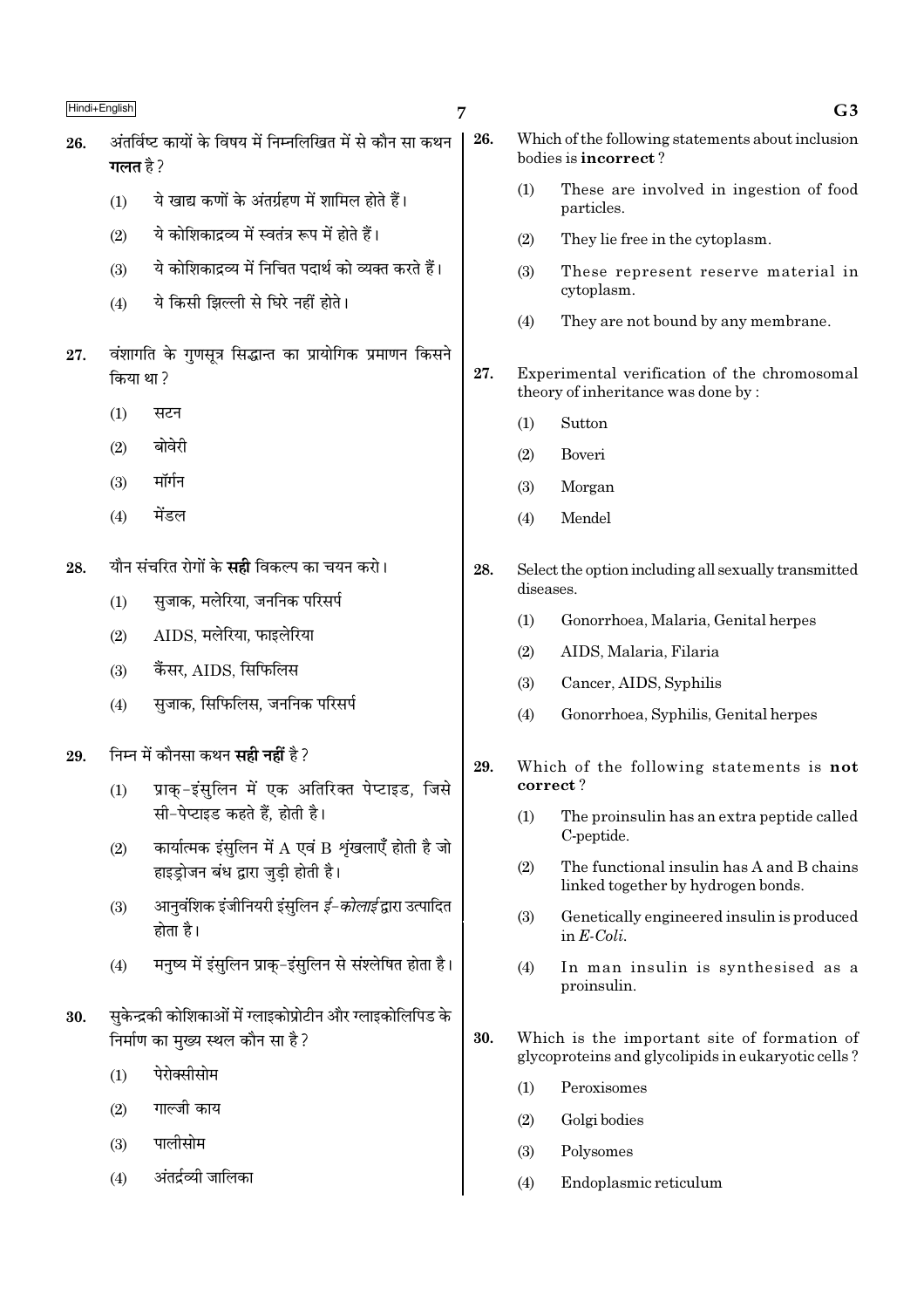| G <sub>3</sub> |           |                           |                               |                          |                                  |                                                                | 8   |
|----------------|-----------|---------------------------|-------------------------------|--------------------------|----------------------------------|----------------------------------------------------------------|-----|
| 31.            |           |                           |                               |                          |                                  | निम्न स्तंभों का मिलान कर <b>सही</b> विकल्प का चयन करो।        | 31. |
|                |           | स्तंभ - I                 |                               |                          |                                  | स्तंभ-II                                                       |     |
|                | (a)       |                           | क्लोस्ट्रीडियम<br>ब्यूटायलिकम |                          | (i)                              | साइक्लोस्पोरिन-ए                                               |     |
|                | (b)       |                           |                               |                          |                                  | <i>ट्राइकोडर्मा पॉलीस्पोरम</i> (ii) ब्युटिरिक अम्ल             |     |
|                | (c)       |                           |                               |                          |                                  | <i>मोनास्कस परप्यूरीअस</i> (iii) सिट्रिक अम्ल                  |     |
|                | (d)       |                           |                               |                          | एस्परजिलस नाइगर (iv)             | रक्त-कोलेस्टेराल कम<br>करने वाला कारक                          |     |
|                |           | (a)                       | (b)                           | (c)                      | (d)                              |                                                                |     |
|                | (1)       | (ii)                      | (i)                           | (iv)                     | (iii)                            |                                                                |     |
|                | (2)       | (i)                       | (ii)                          | (iv)                     | (iii)                            |                                                                |     |
|                | (3)       | (iv)                      | (iii)                         | (ii)                     | (i)                              |                                                                |     |
|                | (4)       | (iii)                     | (iv)                          | (ii)                     | (i)                              |                                                                |     |
| 32.            | किया था ? |                           |                               |                          |                                  | क्रमागत उन्नति के लिए भ्रूणीय प्रमाण को किसने अस्वीकार         |     |
|                | (1)       |                           | अल्फ्रेड वालस                 |                          |                                  |                                                                |     |
|                |           | (2) चार्ल्स डार्विन       |                               |                          |                                  |                                                                |     |
|                |           | (3) ओपेरिन                |                               |                          |                                  |                                                                | 32. |
|                | (4)       |                           |                               | कार्ल अर्नस्ट वॉन बेयर   |                                  |                                                                |     |
|                |           |                           |                               |                          |                                  |                                                                |     |
| 33.            |           |                           |                               |                          |                                  | एक वेक्टर में सहलग्नी डी.एन.ए. की प्रति की संख्या को           |     |
|                |           |                           |                               |                          |                                  | नियंत्रित करने वाले अनुक्रम को क्या कहा जाता है ?              |     |
|                | (1)       | ओरी साइट                  |                               |                          |                                  |                                                                |     |
|                | (2)       |                           | पैलींड्रोमिक अनुक्रम          |                          |                                  |                                                                |     |
|                | (3)       |                           |                               | रिकॉग्नीशन (पहचान) साइट  |                                  |                                                                | 33. |
|                | (4)       |                           | चयनयुक्त मार्कर               |                          |                                  |                                                                |     |
| 34.            |           |                           |                               |                          |                                  | वायराइडों के विषय में, निम्नलिखित में से कौन सा कथन <b>सही</b> |     |
|                | है ?      |                           |                               |                          |                                  |                                                                |     |
|                | (1)       |                           |                               |                          |                                  | उनमें प्रोटीन आवरण के बिना स्वतंत्र आर.एन.ए. होता              |     |
|                |           | है।                       |                               |                          |                                  |                                                                |     |
|                | (2)       |                           |                               |                          |                                  | उनमें प्रोटीन आवरण के साथ डी.एन.ए. होता है।                    | 34. |
|                | (3)       |                           |                               |                          |                                  | उनमें प्रोटीन आवरण के बिना स्वतंत्र डी.एन.ए. होता              |     |
|                |           | है।                       |                               |                          |                                  |                                                                |     |
|                | (4)       |                           |                               |                          |                                  | उनमें आर.एन.ए. के साथ प्रोटीन आवरण होता है।                    |     |
| 35.            |           |                           |                               |                          |                                  | सन् 1987 में मॉन्ट्रियल प्रोटोकॉल किस पर नियंत्रण के लिए       |     |
|                |           | हस्ताक्षरित किया गया था ? |                               |                          |                                  |                                                                | 35. |
|                | (1)       |                           |                               |                          |                                  | ओज़ोन को क्षति पहुँचाने वाले पदार्थों का उत्सर्जन              |     |
|                | (2)       |                           |                               | हरित गृह गैसों का छोड़ना |                                  |                                                                |     |
|                | (3)       |                           |                               |                          | e-वेस्ट (e-कूड़ा करकट) का निपटान |                                                                |     |
|                | (4)       |                           |                               |                          |                                  | एक देश से दूसरे देश में आनुवंशिकत: रूपांतरित जीवों             |     |
|                |           |                           | के परिवहन के लिए              |                          |                                  |                                                                |     |
|                |           |                           |                               |                          |                                  |                                                                |     |

|                            |          | Column-I                         |                              |          | Column-II                                                                                                                                                                                                                                                                                          |
|----------------------------|----------|----------------------------------|------------------------------|----------|----------------------------------------------------------------------------------------------------------------------------------------------------------------------------------------------------------------------------------------------------------------------------------------------------|
| (a)                        |          | Clostridium<br>butylicum         |                              | (i)      | Cyclosporin-A                                                                                                                                                                                                                                                                                      |
| (b)                        |          | Trichoderma<br>polysporum        |                              | (ii)     | Butyric Acid                                                                                                                                                                                                                                                                                       |
| $\left( \mathrm{c}\right)$ |          | Monascus<br>purpureus            |                              | (iii)    | Citric Acid                                                                                                                                                                                                                                                                                        |
| (d)                        |          |                                  | Aspergillus niger            | (iv)     | Blood cholesterol<br>lowering agent                                                                                                                                                                                                                                                                |
|                            | (a)      | (b)                              | $\left( \mathrm{c}\right)$   | (d)      |                                                                                                                                                                                                                                                                                                    |
| (1)                        | (ii)     | (i)                              | (iv)                         | (iii)    |                                                                                                                                                                                                                                                                                                    |
| (2)                        | (i)      | (ii)                             | (iv)                         | (iii)    |                                                                                                                                                                                                                                                                                                    |
| (3)                        | (iv)     | (iii)                            | (ii)                         | $\rm(i)$ |                                                                                                                                                                                                                                                                                                    |
| (4)                        | (iii)    | (iv)                             | (ii)                         | (i)      |                                                                                                                                                                                                                                                                                                    |
| (2)<br>(3)                 | Oparin   | Alfred Wallace<br>Charles Darwin |                              |          |                                                                                                                                                                                                                                                                                                    |
| (4)                        |          |                                  | Karl Ernst von Baer          |          |                                                                                                                                                                                                                                                                                                    |
|                            |          |                                  |                              |          | linked DNA in the vector, is termed:                                                                                                                                                                                                                                                               |
| (1)                        | Ori site |                                  |                              |          |                                                                                                                                                                                                                                                                                                    |
| (2)                        |          |                                  | Palindromic sequence         |          |                                                                                                                                                                                                                                                                                                    |
| (3)<br>(4)                 |          | Recognition site                 | Selectable marker            |          |                                                                                                                                                                                                                                                                                                    |
|                            |          |                                  |                              |          |                                                                                                                                                                                                                                                                                                    |
| (1)                        |          |                                  |                              |          |                                                                                                                                                                                                                                                                                                    |
| (2)                        |          |                                  |                              |          | They have DNA with protein coat.                                                                                                                                                                                                                                                                   |
| (3)                        |          |                                  |                              |          |                                                                                                                                                                                                                                                                                                    |
| (4)                        |          |                                  |                              |          | They have RNA with protein coat.                                                                                                                                                                                                                                                                   |
| of:                        |          |                                  |                              |          |                                                                                                                                                                                                                                                                                                    |
| (1)                        |          |                                  |                              |          | The sequence that controls the copy number of the<br>Which of the following is <b>correct</b> about viroids?<br>They have free RNA without protein coat.<br>They have free DNA without protein coat.<br>Montreal protocol was signed in 1987 for control<br>Emission of ozone depleting substances |
| (2)                        |          |                                  | Release of Green House gases |          |                                                                                                                                                                                                                                                                                                    |

(4) Transport of Genetically modified organisms from one country to another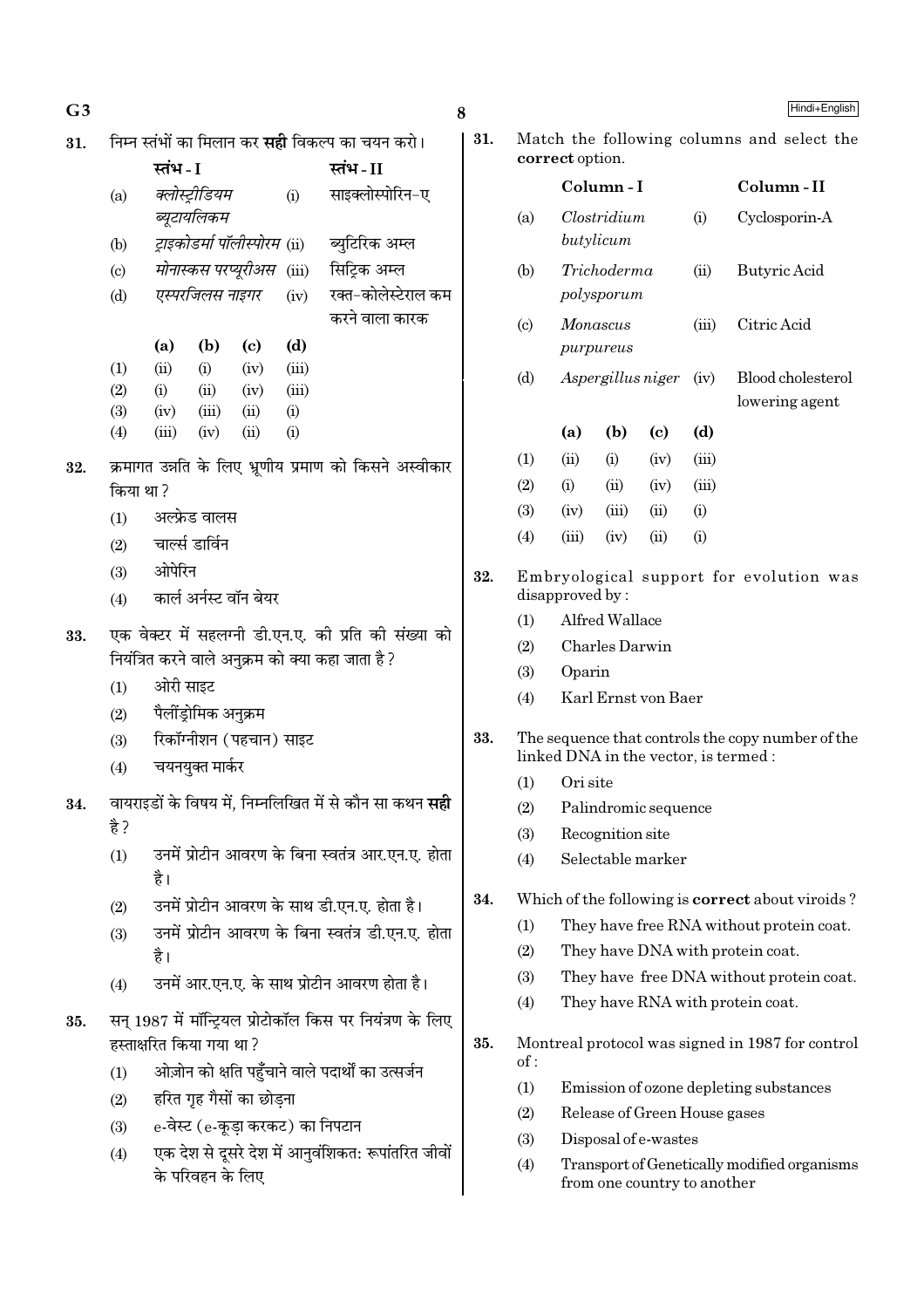|     | Hindi+English |                                                                                            | 9   |           | G <sub>3</sub>                                                                                    |
|-----|---------------|--------------------------------------------------------------------------------------------|-----|-----------|---------------------------------------------------------------------------------------------------|
| 36. |               | सिट्रिक अम्ल चक्र के एक घुमाव में कार्यद्रव स्तर फास्फोरिलेशनों<br>की संख्या क्या होती है? | 36. |           | The number of substrate level phosphorylations<br>in one turn of citric acid cycle is :           |
|     | (1)           | एक                                                                                         |     | (1)       | One                                                                                               |
|     | (2)           | दो                                                                                         |     | (2)       | Two                                                                                               |
|     | (3)           | तीन                                                                                        |     | (3)       | Three                                                                                             |
|     | (4)           | शून्य                                                                                      |     | (4)       | Zero                                                                                              |
| 37. | करेगा ?       | निम्न के कौन ग्राफी पुटक से अंडाणु का मोचन (अंडोत्सर्ग)                                    | 37. | follicle? | Which of the following hormone levels will cause<br>release of ovum (ovulation) from the graffian |
|     | (1)           | प्रोजेस्टरोन की उच्च सांद्रता                                                              |     | (1)       | High concentration of Progesterone                                                                |
|     | (2)           | LH की निम्न सांद्रता                                                                       |     | (2)       | Low concentration of LH                                                                           |
|     | (3)           | $FSH$ की निम्न सांद्रता                                                                    |     | (3)       | Low concentration of FSH                                                                          |
|     | (4)           | एस्ट्रोजन की उच्च सांद्रता                                                                 |     | (4)       | High concentration of Estrogen                                                                    |
| 38. |               | <b>सही</b> मिलान का चयन करो।                                                               | 38. |           | Select the correct match.                                                                         |
|     | (1)           | फ़ेनिलकीटोन्यूरिया<br>अलिंग क्रोमोसोम<br>$\blacksquare$<br>प्रभावी लक्षण                   |     | (1)       | Phenylketonuria<br>Autosomal<br>dominant trait                                                    |
|     | (2)           | अलिंग क्रोमोसोम<br>दात्र कोशिका अरक्तता<br>अप्रभावी लक्षण,                                 |     | (2)       | Sickle cell anaemia -<br>Autosomal<br>recessive trait,<br>chromosome-11                           |
|     |               | क्रोमोसोम-11                                                                               |     | (3)       | Thalassemia<br>X linked                                                                           |
|     | (3)           | $X$ संलग्न<br>थैलेसीमिया                                                                   |     | (4)       | Y linked<br>Haemophilia                                                                           |
|     | (4)           | हीमोफीलिया<br>$Y$ संलग्न                                                                   | 39. |           |                                                                                                   |
| 39. |               | सूक्ष्मांकुरों के ब्रुश बार्डर वाली घनाकार उपकला पायी जाती है :                            |     |           | Cuboidal epithelium with brush border of microvilli<br>is found in:                               |
|     | (1)           | लार ग्रंथि की वाहिका में                                                                   |     | (1)       | ducts of salivary glands                                                                          |
|     | (2)           | वृक्काणु को समीपस्थ संवलित नलिका में                                                       |     | (2)       | proximal convoluted tubule of nephron                                                             |
|     | (3)           | यूस्टेकीयन नलिका में                                                                       |     | (3)       | eustachian tube                                                                                   |
|     | (4)           | आंत्र के आस्तर में                                                                         |     | (4)       | lining of intestine                                                                               |
| 40. |               | अंटार्कुटिक क्षेत्र में हिम-अंधता किस कारण होती है ?                                       | 40. |           | Snow-blindness in Antarctic region is due to:                                                     |
|     | (1)           | UV-B विकिरण की उच्च मात्रा के कारण कॉर्निया का<br>शोथ                                      |     | (1)       | Inflammation of cornea due to high dose of<br>UV-B radiation                                      |
|     | (2)           | हिम से प्रकाश का उच्च परावर्तन                                                             |     | (2)       | High reflection of light from snow                                                                |
|     | (3)           | अवरक्त किरणों द्वारा रेटीना में क्षति                                                      |     | (3)       | Damage to retina caused by infra-red rays                                                         |
|     | (4)           | निम्न ताप द्वारा आँख में द्रव के जमने के कारण                                              |     | (4)       | Freezing of fluids in the eye by low<br>temperature                                               |
| 41. | है ?          | निम्नलिखित में से कौन सा युग्म एक कोशिकीय शैवालों का                                       | 41. | algae?    | Which of the following pairs is of unicellular                                                    |
|     | (1)           | जेलिडियम और ग्रासिलेरिया                                                                   |     | (1)       | Gelidium and Gracilaria                                                                           |
|     | (2)           | <i>ऐनाबीना</i> और <i>वॉल्वॉक्स</i>                                                         |     | (2)       | Anabaena and Volvox                                                                               |
|     | (3)           | क्लोरेला और स्पाइरुलीना                                                                    |     | (3)       | Chlorella and Spirulina                                                                           |
|     | (4)           | लैमिनेरिया और सारगासम                                                                      |     | (4)       | Laminaria and Sargassum                                                                           |
|     |               |                                                                                            |     |           |                                                                                                   |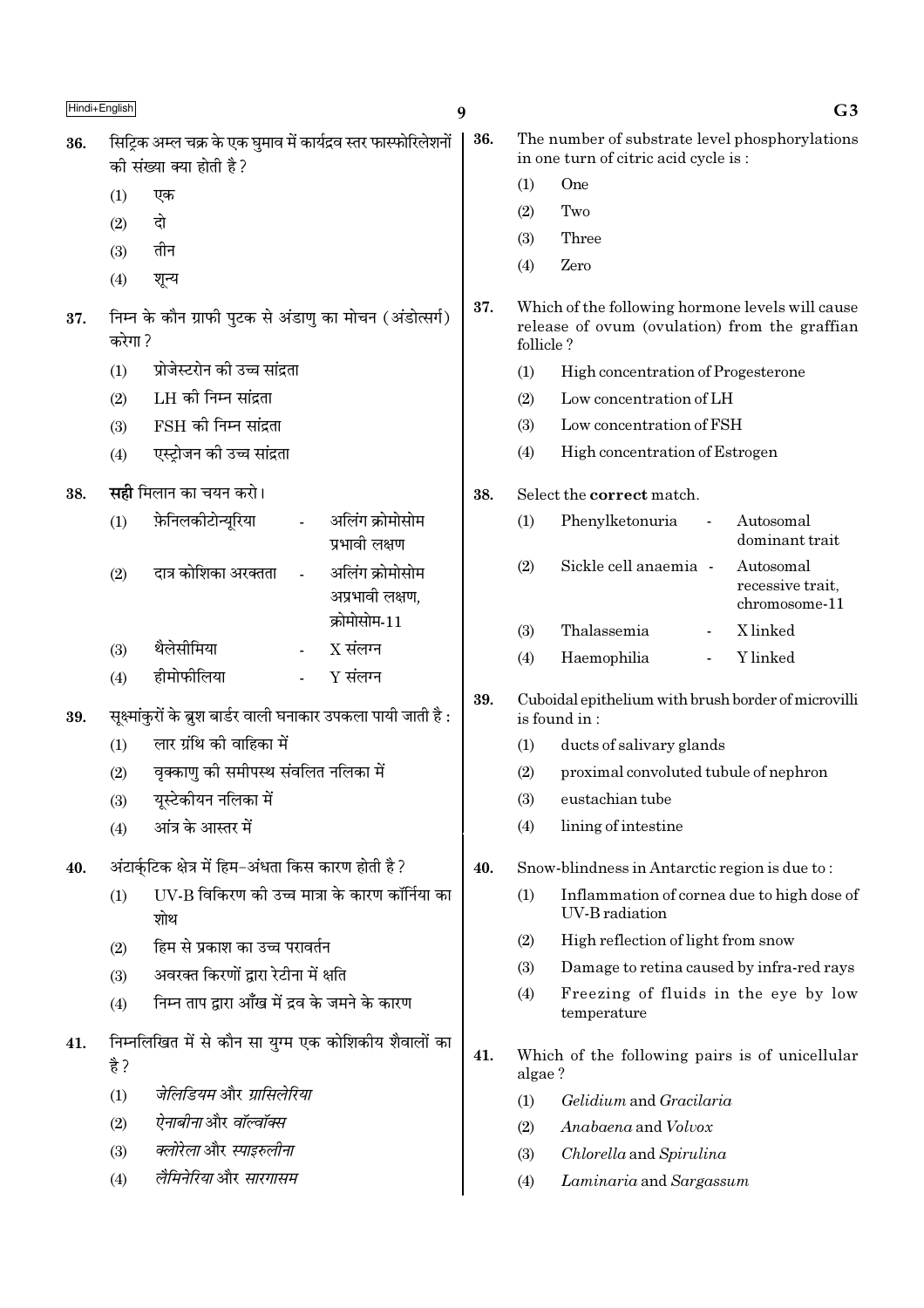| 42. | दर्शाये गये: | एक पादप की अनुप्रस्थ काट में निम्नलिखित शारीरिक लक्षण                                                                                                          | 42. |                           | The transverse section of a plant shows following<br>anatomical features:                                                                        |
|-----|--------------|----------------------------------------------------------------------------------------------------------------------------------------------------------------|-----|---------------------------|--------------------------------------------------------------------------------------------------------------------------------------------------|
|     | (a)          | अधिक संख्या में बिखरे हुए संवहन बंडल जो पूलाच्छाद<br>से घिरे हैं।                                                                                              |     | (a)                       | Large number of scattered vascular bundles<br>surrounded by bundle sheath.                                                                       |
|     | (b)          | स्पष्ट बहुत मृदूतकीय भरण ऊतक।                                                                                                                                  |     | (b)                       | Large conspicuous parenchymatous ground<br>tissue.                                                                                               |
|     | (c)          | संयुक्त और अवर्धी संवहन बंडल।                                                                                                                                  |     | $\left( \text{c} \right)$ | Vascular bundles conjoint and closed.                                                                                                            |
|     | (d)          | पोषवाह मृदूतक का अभाव।                                                                                                                                         |     | (d)                       | Phloem parenchyma absent.                                                                                                                        |
|     |              | इस पादप की श्रेणी और उसके भाग को पहचानिए:                                                                                                                      |     |                           | Identify the category of plant and its part:                                                                                                     |
|     | (1)          | एकबीजपत्री जड़                                                                                                                                                 |     | (1)                       | Monocotyledonous root                                                                                                                            |
|     | (2)          | द्विबीजपत्री तना                                                                                                                                               |     | (2)                       | Dicotyledonous stem                                                                                                                              |
|     | (3)          | द्विबीजपत्री जड़                                                                                                                                               |     | (3)                       | Dicotyledonous root                                                                                                                              |
|     | (4)          | एकबीजपत्री तना                                                                                                                                                 |     | (4)                       | Monocotyledonous stem                                                                                                                            |
| 43. |              | मेंडल ने स्वतंत्र रूप से प्रजनन करने वाली मटर के पौधे की<br>कितनी किस्मों को युग्मों के रूप में चुना जो विपरीत विशेषकों<br>वाले एक लक्षण के अलावा एक समान थी ? | 43. |                           | How many true breeding pea plant varieties did<br>Mendel select as pairs, which were similar except<br>in one character with contrasting traits? |
|     | (1)          | $\sqrt{2}$                                                                                                                                                     |     | (1)                       | $\overline{2}$                                                                                                                                   |
|     | (2)          | 14                                                                                                                                                             |     | (2)                       | 14                                                                                                                                               |
|     | (3)          | $\,8\,$                                                                                                                                                        |     | (3)                       | 8                                                                                                                                                |
|     | (4)          | 4                                                                                                                                                              |     | (4)                       | 4                                                                                                                                                |
| 44. |              | फ्लोरीडियन मॉॅंड की संरचना किसके समान होती है ?                                                                                                                | 44. |                           | Floridean starch has structure similar to:                                                                                                       |
|     | (1)          | एमाइलोपेक्टीन और ग्लाइकोजन                                                                                                                                     |     | (1)                       | Amylopectin and glycogen                                                                                                                         |
|     | (2)          | मैनीटॉल और एल्जिन                                                                                                                                              |     | (2)                       | Mannitol and algin                                                                                                                               |
|     | (3)          | लैमिनेरिन और सेलुलोज                                                                                                                                           |     | (3)                       | Laminarin and cellulose                                                                                                                          |
|     | (4)          | मॉॅंड और सेललोज                                                                                                                                                |     | (4)                       | Starch and cellulose                                                                                                                             |
| 45. | चयन करो।     | अंतरावस्था को $\mathrm{G}_1$ प्रावस्था (गैप 1) के बारे में <b>सही</b> कथन का                                                                                   | 45. |                           | Identify the <b>correct</b> statement with regard to<br>$G_1$ phase (Gap 1) of interphase.                                                       |
|     | (1)          | सभी कोशिका अवयवों का पुनर्गठन होता है।                                                                                                                         |     | (1)                       | Reorganisation of all cell components takes<br>place.                                                                                            |
|     | (2)          | कोशिका उपापचयी सक्रिय होती है, वृद्धि करती है<br>लेकिन DNA की प्रतिकृति नहीं करती।                                                                             |     | (2)                       | Cell is metabolically active, grows but does<br>not replicate its DNA.                                                                           |
|     | (3)          | केन्द्रक विभाजन होता है।                                                                                                                                       |     | (3)                       | Nuclear Division takes place.                                                                                                                    |
|     | (4)          | डी.एन.ए. संश्लेषण या प्रतिकृतिकरण होता है।                                                                                                                     |     | (4)                       | DNA synthesis or replication takes place.                                                                                                        |
| 46. |              | किस विधि द्वारा बीकानेरी ऐवीज एवं मैरीनो रेम्स से भेड़ की<br>नई नस्ल 'हिसारडेल' तैयार की गयी है?                                                               | 46. | rams?                     | By which method was a new breed 'Hisardale' of<br>sheep formed by using Bikaneri ewes and Marino                                                 |
|     | (1)          | उत्परिवर्तन प्रजनन                                                                                                                                             |     | (1)                       | Mutational breeding                                                                                                                              |
|     | (2)          | संकरण                                                                                                                                                          |     | (2)                       | Cross breeding                                                                                                                                   |
|     | (3)          | अंत:प्रजनन                                                                                                                                                     |     | (3)                       | Inbreeding                                                                                                                                       |
|     | (4)          | बहि:प्रजनन                                                                                                                                                     |     | (4)                       | Out crossing                                                                                                                                     |
|     |              |                                                                                                                                                                |     |                           |                                                                                                                                                  |

10

 $G<sub>3</sub>$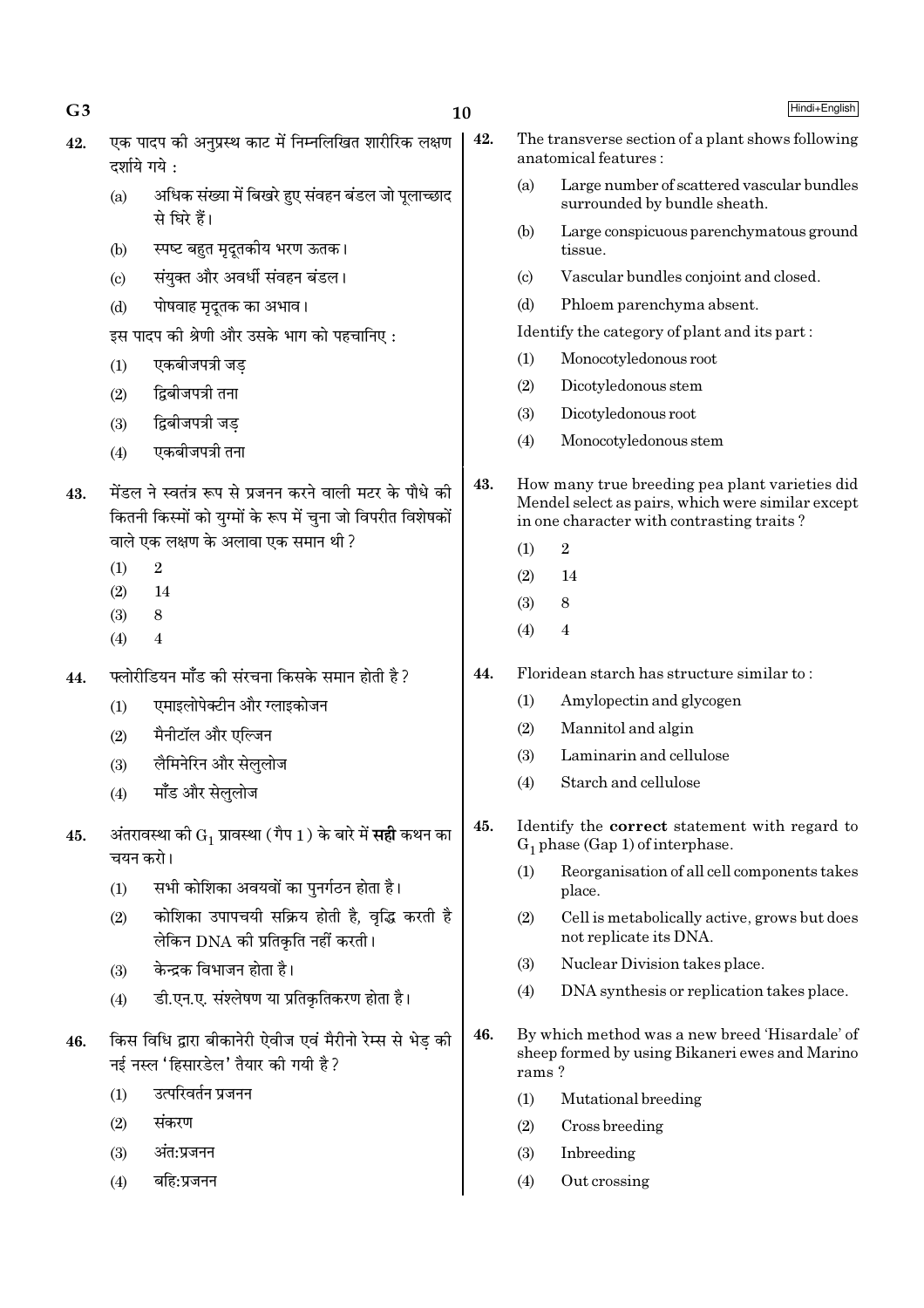- प्रतिरक्षा के संदर्भ में **गलत** कथन को पहचानिए। 47.
	- जब बने बनाए प्रतिरक्षी प्रत्यक्ष रूप से दिए जाते हैं, इसे  $(1)$ ''निष्क्रिय प्रतिरक्षा'' कहते हैं।
	- सक्रिय प्रतिरक्षा जल्दी होती है और पूर्ण प्रतिक्रिया देती  $(2)$ है।
	- भ्रण माता से कुछ प्रतिरक्षी प्राप्त करता है, यह निष्क्रिय  $(3)$ प्रतिरक्षा का उदाहरण है।
	- जब परपोषी का शरीर (जीवित अथवा मृत) प्रतिजन के  $(4)$ संपर्क में आता है और उसके शरीर में प्रतिरक्षी उत्पन्न होते हैं। इसे ''सक्रिय प्रतिरक्षा'' कहते हैं।
- ईको आर I द्वारा पहचाने जाने वाला पैलिन्डोमिक क्रम है : 48
	- $5'$  GGAACC  $3'$  $(1)$  $3'$  - CCTTGG -  $5'$
	- 5' CTTAAG 3'  $(2)$ 3' - GAATTC - 5'
	- $5'$  GGATCC  $3'$  $(3)$ 3' - CCTAGG - 5'
	- 5' GAATTC 3'  $(4)$  $3'$  - CTTAAG - 5'
- यदि दो लगातार क्षार युग्मों के बीच की दूरी  $0.34 \text{ nm}$  है और 49. एक स्तनपायी कोशिका की DNA की द्विकंडली में क्षार युग्मों की कुल संख्या  $6.6 \times 10^9$  bp है। तब DNA की लम्बाई होगी लगभग:
	- $2.5$  मीटर  $(1)$
	- $2.2$  मीटर  $(2)$
	- $2.7$  मीटर  $(3)$
	- $2.0$  मीटर  $(4)$
- यदि तिलचट्टे का सिर हटा दिया जाए तो यह कुछ दिनों तक 50. जीवित रह सकता है क्योंकि :
	- तिलचट्टे में तंत्रिका तंत्र नहीं होता।  $(1)$
	- सिर में तंत्रिका तंत्र का केवल छोटा भाग होता है जबकि  $(2)$ शेष शरीर के अधर भाग में स्थित होता है।
	- सिर में तंत्रिका तंत्र का 1/3 भाग होता है जबकि शेष  $(3)$ शरीर के पष्ठ भाग में होता है।
	- तिलचट्टे के अधिग्रसिका गुच्छिका उदर के अधर भाग  $(4)$ में स्थित होते हैं।
- 47. Identify the wrong statement with reference to immunity.
	- $(1)$ When ready-made antibodies are directly given, it is called "Passive immunity".
	- Active immunity is quick and gives full  $(2)$ response.
	- $(3)$ Foetus receives some antibodies from mother, it is an example for passive immunity.
	- $(4)$ When exposed to antigen (living or dead) antibodies are produced in the host's body. It is called "Active immunity".
- 48. The specific palindromic sequence which is recognized by EcoRI is:
	- 5' GGAACC 3'  $(1)$ 
		- 3' CCTTGG 5'
	- 5' CTTAAG 3'  $(2)$ 
		- 3' GAATTC 5'
	- 5' GGATCC 3'  $(3)$ 
		- 3' CCTAGG 5'
	- 5' GAATTC 3'  $(4)$ 
		- $3'$  CTTAAG  $5'$
- 49. If the distance between two consecutive base pairs is 0.34 nm and the total number of base pairs of a DNA double helix in a typical mammalian cell is  $6.6 \times 10^9$  bp, then the length of the DNA is approximately:
	- 2.5 meters  $(1)$
	- $(2)$ 2.2 meters
	- $(3)$ 2.7 meters
	- $(4)$ 2.0 meters
- 50. If the head of cockroach is removed, it may live for few days because:
	- $(1)$ the cockroach does not have nervous system.
	- $(2)$ the head holds a small proportion of a nervous system while the rest is situated along the ventral part of its body.
	- the head holds a 1/3<sup>rd</sup> of a nervous system  $(3)$ while the rest is situated along the dorsal part of its body.
	- the supra-oesophageal ganglia of the  $(4)$ cockroach are situated in ventral part of abdomen.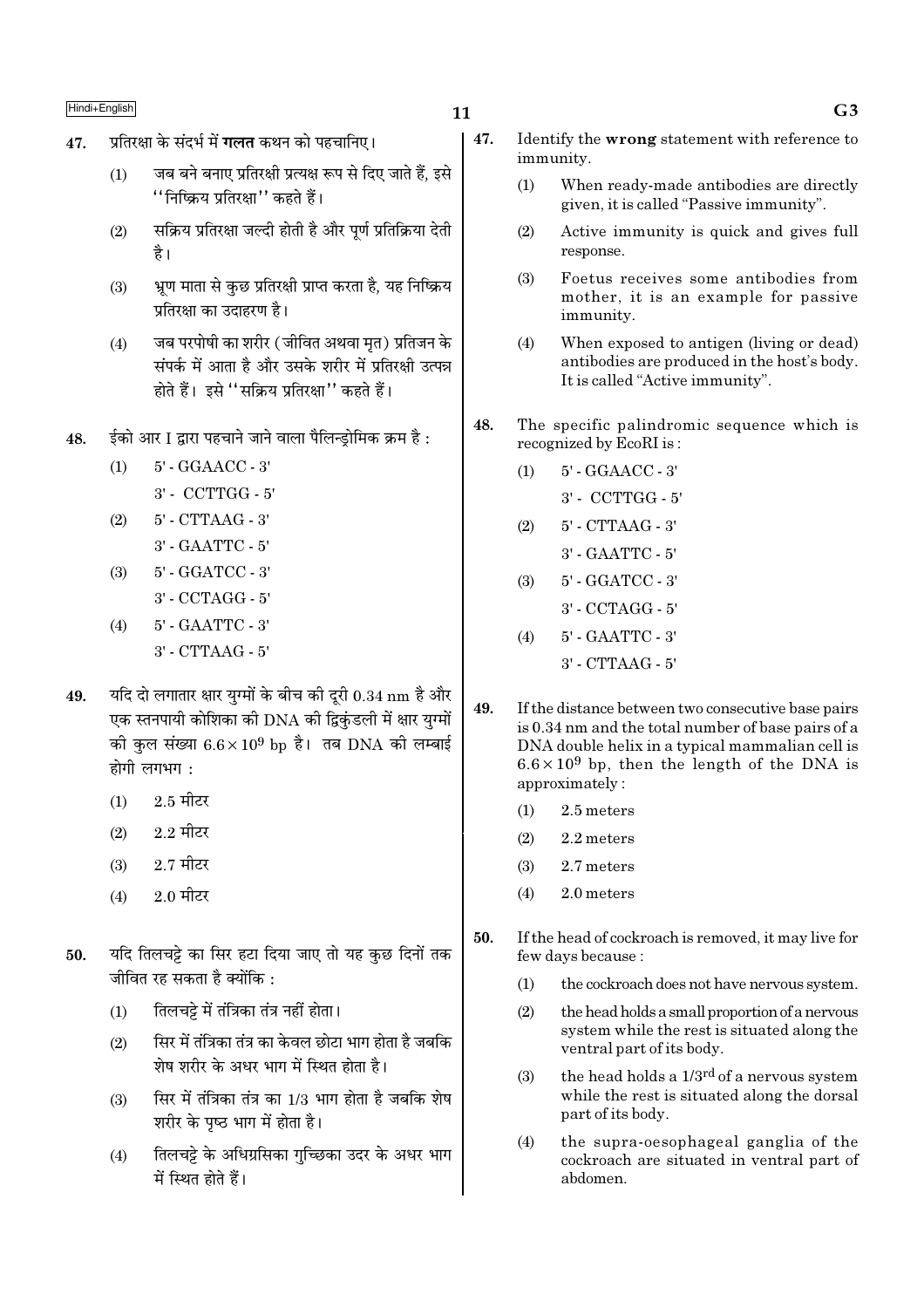51. घास भमि पारितन्त्र में पोषी स्तरों के साथ जातियों के सही उदाहरण को समेलित कीजिए।

- (a) चतुर्थ पोषी स्तर (i) कौवा (b) द्वितीय पोषी स्तर (ii) गिद्ध
- (c) प्रथम पोषी स्तर (iii) खरगोश
- (d) तृतीय पोषी स्तर (iv) घास

**सही** विकल्प चुनिए :

|                   | (a)    | (b)   | (c)   | (d)               |
|-------------------|--------|-------|-------|-------------------|
| (1)               | (iii)  | (ii)  | (i)   | (iv)              |
| (2)               | (iv)   | (iii) | (ii)  | $\rm(i)$          |
| (3)               | (i)    | (ii)  | (iii) | (iv)              |
| $\left( 4\right)$ | $\sin$ | (iii) | (iv)  | $\left( 1\right)$ |

- $52.$   $\,$  ऐंटेरोकाइनेज किसको बदलने में सहायता करता है ?
	- $(1)$   $\blacksquare$  टिप्सिनोजन को टिप्सिन में
	- $(2)$  कैसीनोजन को कैसीन में
	- (3) पेप्सिनोजन को पेप्सिन में
	- $(4)$  प्रोटीन को पॉलीपेप्टाइड में
- 53. मानव पाचन तंत्र से संदर्भित **सही** कथन का चयन करो।
	- $(1)$  सिरोसा आहार नाल का सबसे अन्दर वाली परत होती है।
	- $(2)$  क्षुद्रांत्र अत्याधिक कुंडलित भाग होता है।
	- (3) कृमिरूप परिशेषिका ग्रहणी से उत्पन्न होता है।
	- $(4)$  क्षुद्रांत्र छोटी आंत में खुलता है।
- 54. उस वद्धि नियंत्रक का नाम बताइये जिसे गन्ने की फसल पर <u>छिडकने से उसके तने की लम्बाई में बढोत्तरी होती है. तथा गन्ने </u> के फसल की पैदावार बढती है।
	- $(1)$  जिबरेलीन
	- $(2)$  एथिलीन
	- (3) ऐब्सीसिक अम्ल
	- $(4)$  साइटोकाइनीन
- 55. प्रतिबंधन एंजाइमों के विषय में **गलत** कथन को पहचानिए।
	- (1) ये डी.एन.ए. की लडी को पैलिन्डोमिक स्थलों पर काटते हैं।
	- (2) ये आनुवंशिक इंजीनियरिंग में उपयोगी हैं।
	- (3) निपचिपे सिरे डी.एन.ए. लाइगेज द्वारा जोडे जा सकते हैं।
	- (4) प्रत्येक प्रतिबंधन एंजाइम डी.एन.ए. क्रम की लम्बाई का निरीक्षण करके कार्य करते हैं।
- 51. Match the trophic levels with their correct species examples in grassland ecosystem.
	- (a) Fourth trophic level (i) Crow
	- (b) Second trophic level (ii) Vulture
	- (c) First trophic level (iii) Rabbit
	- (d) Third trophic level (iv) Grass Select the correct option :

|                   | (a)   | (b)   | (c)       | (d)       |
|-------------------|-------|-------|-----------|-----------|
| (1)               | (iii) | (ii)  | $\rm (i)$ | (iv)      |
| (2)               | (iv)  | (iii) | (ii)      | $\rm(i)$  |
| (3)               | (i)   | (ii)  | (iii)     | (iv)      |
| $\left( 4\right)$ | (ii)  | (iii) | (iv)      | $\rm (i)$ |

- 52. The enzyme enterokinase helps in conversion of :
	- (1) trypsinogen into trypsin
	- (2) caseinogen into casein
	- (3) pepsinogen into pepsin
	- (4) protein into polypeptides
- 53. Identify the correct statement with reference to human digestive system.
	- (1) Serosa is the innermost layer of the alimentary canal.
	- (2) Ileum is a highly coiled part.
	- (3) Vermiform appendix arises from duodenum.
	- (4) Ileum opens into small intestine.
- 54. Name the plant growth regulator which upon spraying on sugarcane crop, increases the length of stem, thus increasing the yield of sugarcane crop.
	- (1) Gibberellin
	- (2) Ethylene
	- (3) Abscisic acid
	- (4) Cytokinin
- 55. Identify the wrong statement with regard to Restriction Enzymes.
	- (1) They cut the strand of DNA at palindromic sites.
	- (2) They are useful in genetic engineering.
	- (3) Sticky ends can be joined by using DNA ligases.
	- (4) Each restriction enzyme functions by inspecting the length of a DNA sequence.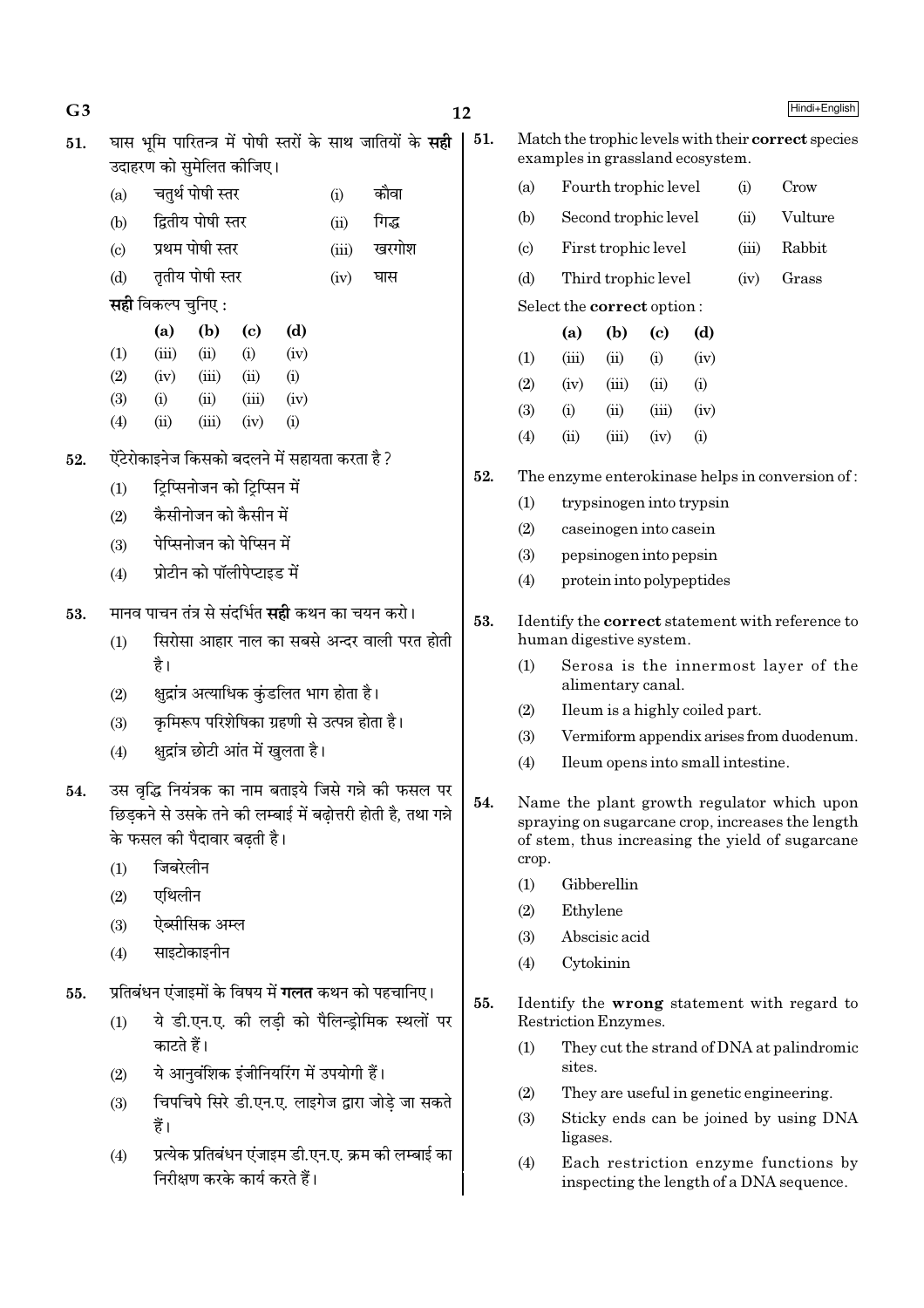निम्नलिखित को सुमेलित कीजिए: 56. उत्प्रेरक क्रिया का निरोधक  $(a)$  $(i)$ पेप्टाइड बंध धारक  $(b)$  $(ii)$ 

- कवकों में कोशिका भित्ति  $(iii)$ काइटिन  $\left( \mathrm{c}\right)$ पदार्थ
- द्वितीयक उपापचयज  $(iv)$ कोलैजन  $(d)$

# निम्नलिखित में से **सही** विकल्प चुनिए :

|     | (a)   | (b)   | (c)   | (d)      |
|-----|-------|-------|-------|----------|
| (1) | (iii) | (i)   | (iv)  | (ii)     |
| (2) | (iii) | (iv)  | (i)   | (ii)     |
| (3) | (ii)  | (iii) | (i)   | (iv)     |
| (4) | (ii)  | (iv)  | (iii) | $\rm(i)$ |

- आहार नाल की गोब्लेट कोशिकाएँ रूपांतरित होती हैं : 57.
	- स्तंभाकार उपकला कोशिकाओं से  $(1)$
	- उपास्थि कोशिकाओं से  $(2)$
	- संयुक्त उपकला कोशिकाओं से  $(3)$
	- शल्की उपकला कोशिकाओं से  $(4)$
- निम्न स्तंभों का मिलान कर **सही** विकल्प का चयन करो। 58.

|                            | स्तभ - । |                     |                             |       | स्तभ - 11      |
|----------------------------|----------|---------------------|-----------------------------|-------|----------------|
| (a)                        |          |                     | क्लोम छिद्रों के 6-15   (i) |       | ट्राइगोन       |
|                            | युग्म    |                     |                             |       |                |
| (b)                        |          | हैटरोसर्कल पुच्छ पख |                             | (ii)  | साइक्लोस्टोम्स |
| $\left( \mathrm{c}\right)$ | वायु कोष |                     |                             | (iii) | कांड्रीक्थीज   |
| (d)                        | विष दंश  |                     |                             | (iv)  | ओस्टिक्थीज     |
|                            | (a)      | (b)                 | (c)                         | (d)   |                |
| (1)                        | (iii)    | (iv)                | (i)                         | (ii)  |                |
| (2)                        | (iv)     | (ii)                | (iii)                       | (i)   |                |
| (3)                        | (i)      | (iv)                | (iii)                       | (ii)  |                |
| (4)                        | (ii)     | (iii)               | (iv)                        | (i)   |                |
|                            |          |                     |                             |       |                |

- सिनेप्टोनीमल सम्मिश्र का विघटन होता है: 59.
	- $(1)$ युग्मपट्ट के दौरान
	- द्विपट्ट के दौरान  $(2)$
	- तनुपट्ट के दौरान  $(3)$
	- स्थूलपट्ट के दौरान  $(4)$
- अनुलेखन के समय डी.एन.ए. की कुंडली को खोलने में कौनसा 60. एंजाइम मदद करता है ?
	- $(1)$ डी.एन.ए. हैलीकेज़
	- डी.एन.ए. पॉलीमरेज़  $(2)$
	- आर.एन.ए. पॉलिमरेज़  $(3)$
	- डी.एन.ए. लाइगेज़  $(4)$

 $13$ 

रिसिन

मैलोनेट

| 56. |                             |                                                               | Match the following:      |                            |       |        |                                                      |  |  |  |  |  |
|-----|-----------------------------|---------------------------------------------------------------|---------------------------|----------------------------|-------|--------|------------------------------------------------------|--|--|--|--|--|
|     | (a)                         |                                                               | Inhibitor of catalytic    |                            |       | (i)    | Ricin                                                |  |  |  |  |  |
|     |                             | activity                                                      |                           |                            |       |        |                                                      |  |  |  |  |  |
|     | (b)                         |                                                               | Possess peptide bonds     |                            |       | (ii)   | Malonate                                             |  |  |  |  |  |
|     | (c)                         |                                                               | Cell wall material in     |                            |       | (iii)  | Chitin                                               |  |  |  |  |  |
|     |                             | fungi                                                         |                           |                            |       |        |                                                      |  |  |  |  |  |
|     | (d)                         |                                                               | Secondary metabolite      |                            |       | (iv)   | Collagen                                             |  |  |  |  |  |
|     |                             |                                                               |                           |                            |       |        | Choose the <b>correct</b> option from the following: |  |  |  |  |  |
|     |                             | (a)                                                           | (b)                       | (c)                        | (d)   |        |                                                      |  |  |  |  |  |
|     | (1)                         | (iii)                                                         | (i)                       | (iv)                       | (ii)  |        |                                                      |  |  |  |  |  |
|     | (2)                         | (iii)                                                         | (iv)                      | (i)                        | (ii)  |        |                                                      |  |  |  |  |  |
|     | (3)                         | (ii)                                                          | (iii)                     | (i)                        | (iv)  |        |                                                      |  |  |  |  |  |
|     | (4)                         | (ii)                                                          | (iv)                      | (iii)                      | (i)   |        |                                                      |  |  |  |  |  |
| 57. | from:                       | Goblet cells of alimentary canal are modified                 |                           |                            |       |        |                                                      |  |  |  |  |  |
|     | (1)                         |                                                               | Columnar epithelial cells |                            |       |        |                                                      |  |  |  |  |  |
|     | (2)                         |                                                               | Chondrocytes              |                            |       |        |                                                      |  |  |  |  |  |
|     | (3)                         | Compound epithelial cells                                     |                           |                            |       |        |                                                      |  |  |  |  |  |
|     | (4)                         |                                                               | Squamous epithelial cells |                            |       |        |                                                      |  |  |  |  |  |
|     |                             |                                                               |                           |                            |       |        |                                                      |  |  |  |  |  |
| 58. |                             | Match the following columns and select the<br>correct option. |                           |                            |       |        |                                                      |  |  |  |  |  |
|     |                             |                                                               | Column - I                |                            |       |        | Column-II                                            |  |  |  |  |  |
|     | (a)                         | $6 - 15$ pairs of                                             |                           |                            | (i)   | Trygon |                                                      |  |  |  |  |  |
|     |                             | gill slits                                                    |                           |                            |       |        |                                                      |  |  |  |  |  |
|     |                             |                                                               |                           |                            |       |        |                                                      |  |  |  |  |  |
|     | (b)                         | caudal fin                                                    | Heterocercal              |                            | (ii)  |        | Cyclostomes                                          |  |  |  |  |  |
|     | $\left( \mathrm{c} \right)$ |                                                               | Air Bladder               |                            | (iii) |        | Chondrichthyes                                       |  |  |  |  |  |
|     | (d)                         |                                                               | Poison sting              |                            | (iv)  |        | Osteichthyes                                         |  |  |  |  |  |
|     |                             | (a)                                                           | (b)                       | $\left( \mathrm{c}\right)$ | (d)   |        |                                                      |  |  |  |  |  |
|     | (1)                         |                                                               | $(iii)$ $(iv)$ $(i)$      |                            | (ii)  |        |                                                      |  |  |  |  |  |
|     | (2)                         | (iv)                                                          | (ii)                      | (iii)                      | (i)   |        |                                                      |  |  |  |  |  |
|     | (3)                         | (i)                                                           | (iv)                      | (iii)                      | (ii)  |        |                                                      |  |  |  |  |  |
|     | (4)                         | (ii)                                                          | (iii)                     | (iv)                       | (i)   |        |                                                      |  |  |  |  |  |
| 59. |                             |                                                               |                           |                            |       |        | Dissolution of the synaptonemal complex occurs       |  |  |  |  |  |
|     | during:                     |                                                               |                           |                            |       |        |                                                      |  |  |  |  |  |
|     | (1)<br>(2)                  | Zygotene<br>Diplotene                                         |                           |                            |       |        |                                                      |  |  |  |  |  |

- $(4)$ Pachytene
- 60. Name the enzyme that facilitates opening of DNA helix during transcription.
	- $(1)$ DNA helicase
	- $(2)$ DNA polymerase
	- $(3)$ RNA polymerase
	- $(4)$ DNA ligase

 $G<sub>3</sub>$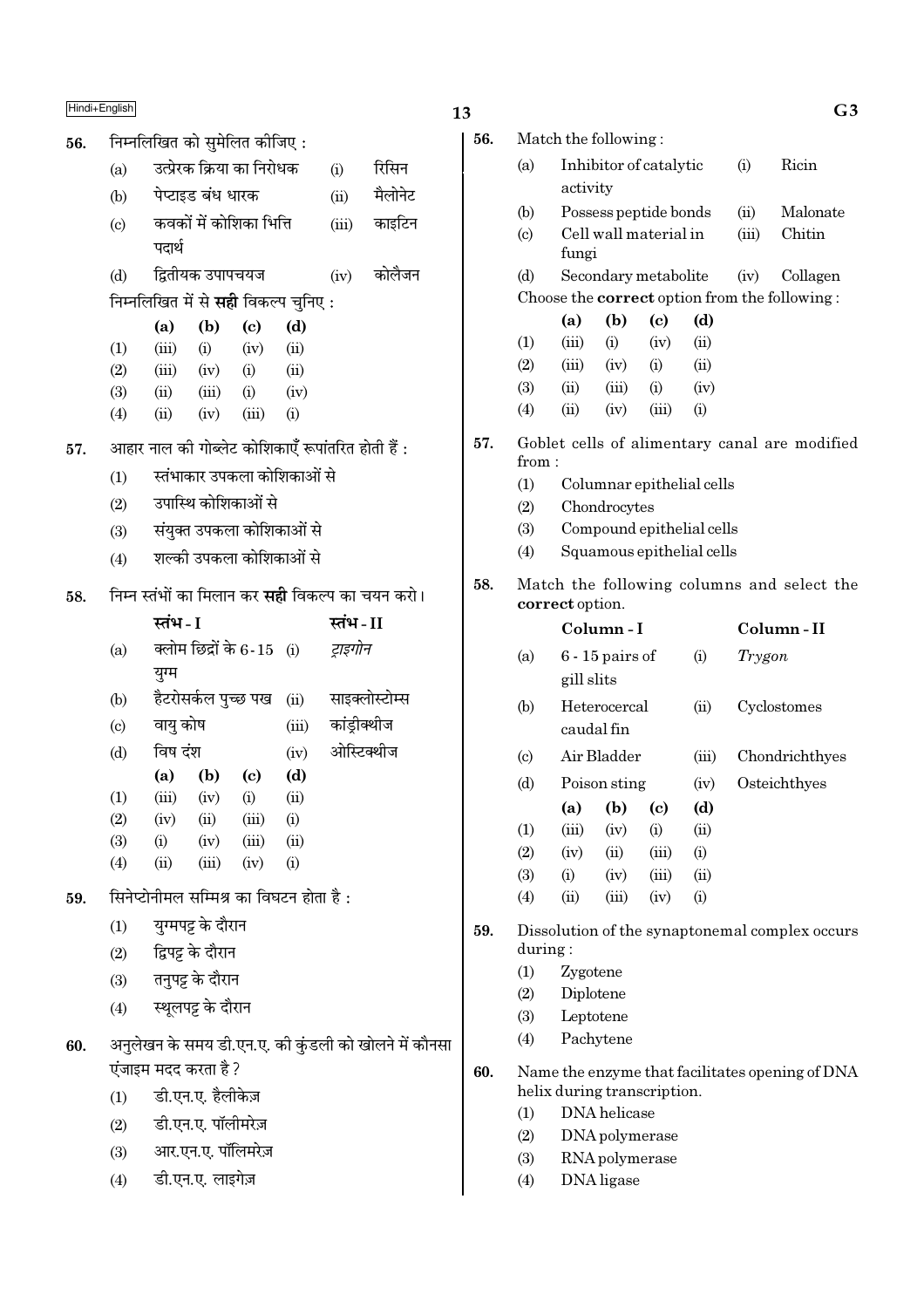- 61. निम्नलिखित में से कौन सा कथन स**ही** है ?
	- (1) एडिनीन एक H-बंध के द्वारा थायमीन के साथ युग्म बनाता है।
	- $(2)$  एडिनीन तीन H-बंधों के द्वारा थायमीन के साथ यग्म बनाता है।
	- (3) एडिनीन, थायमीन के साथ युग्म नहीं बनाता।
	- $(4)$  एडिनीन दो H-बंधों के द्वारा थायमीन के साथ युग्म बनाता है।
- $62.$  विश्व के निम्नलिखित में से कौन सा क्षेत्र अधिकतम जाति विविधता दर्शाता है ?
	- $(1)$  मेडागास्कर
	- $(2)$  हिमालय
	- (3) एमेजॉन के जंगल
	- $(4)$  भारत का पश्चिमी घाट
- 63. निम्न स्तंभों का मिलान कर **सही** विकल्प का चयन करो।

|                           | स्तंभ - I    |                 |      | स्तंभ-II |                        |
|---------------------------|--------------|-----------------|------|----------|------------------------|
| (a)                       | पीयूष ग्रंथि |                 |      | (i)      | ग्रेवस रोग             |
| (b)                       |              | थायरॉइड ग्रंथि  |      | (ii)     | डायाबिटीज मेलिटस       |
| $\left( \text{c} \right)$ |              | अधिवृक्क ग्रंथि |      | (iii)    | डायाबिटीज<br>इन्सीपिडस |
| (d)                       | अग्न्याशय    |                 |      | (iv)     | एडीसन रोग              |
|                           | (a)          | (b)             | (c)  | (d)      |                        |
| (1)                       | (iii)        | (ii)            | (i)  | (iv)     |                        |
| (2)                       | (iii)        | (i)             | (iv) | (ii)     |                        |
| (3)                       | (ii)         | (i)             | (iv) | (iii)    |                        |
| (4)                       | (iv)         | (iii)           | (i)  | (ii)     |                        |
|                           |              |                 |      |          |                        |

- 64. फलीदार फलों वाले पादपों की जड ग्रन्थिकाओं में नाइट्रोजिनेज द्वारा उत्प्रेरित अभिक्रिया का/के उत्पाद कौन सा/से है/हैं ?
	- $(1)$  केवल नाइटे़ट
	- (2) अमोनिया और ऑक्सीजन
	- (3) अमोनिया और हाइड्रोजन
	- $(4)$  केवल अमोनिया
- 61. Which of the following statements is correct ?
	- (1) Adenine pairs with thymine through one H-bond.
	- (2) Adenine pairs with thymine through three H-bonds.
	- (3) Adenine does not pair with thymine.
	- (4) Adenine pairs with thymine through two H-bonds.
- 62. Which of the following regions of the globe exhibits highest species diversity ?
	- (1) Madagascar
	- (2) Himalayas
	- (3) Amazon forests
	- (4) Western Ghats of India
- 63. Match the following columns and select the correct option.

|                        |          | Column - I      |                            | Column - II |                    |
|------------------------|----------|-----------------|----------------------------|-------------|--------------------|
| (a)                    |          | Pituitary gland |                            | (i)         | Grave's disease    |
| (b)                    |          | Thyroid gland   |                            | (ii)        | Diabetes mellitus  |
| $\left( \circ \right)$ |          | Adrenal gland   |                            | (iii)       | Diabetes insipidus |
| (d)                    | Pancreas |                 |                            | (iv)        | Addison's disease  |
|                        | (a)      | (b)             | $\left( \mathrm{e}\right)$ | (d)         |                    |
|                        |          |                 |                            |             |                    |
| (1)                    | (iii)    | (ii)            | (i)                        | (iv)        |                    |
| (2)                    | (iii)    | (i)             | (iv)                       | (ii)        |                    |
| (3)                    | (ii)     | (i)             | (iv)                       | (iii)       |                    |
| (4)                    | (iv)     | (iii)           | (i)                        | (ii)        |                    |

64. The product(s) of reaction catalyzed by nitrogenase in root nodules of leguminous plants is/are :

- (1) Nitrate alone
- (2) Ammonia and oxygen
- (3) Ammonia and hydrogen
- (4) Ammonia alone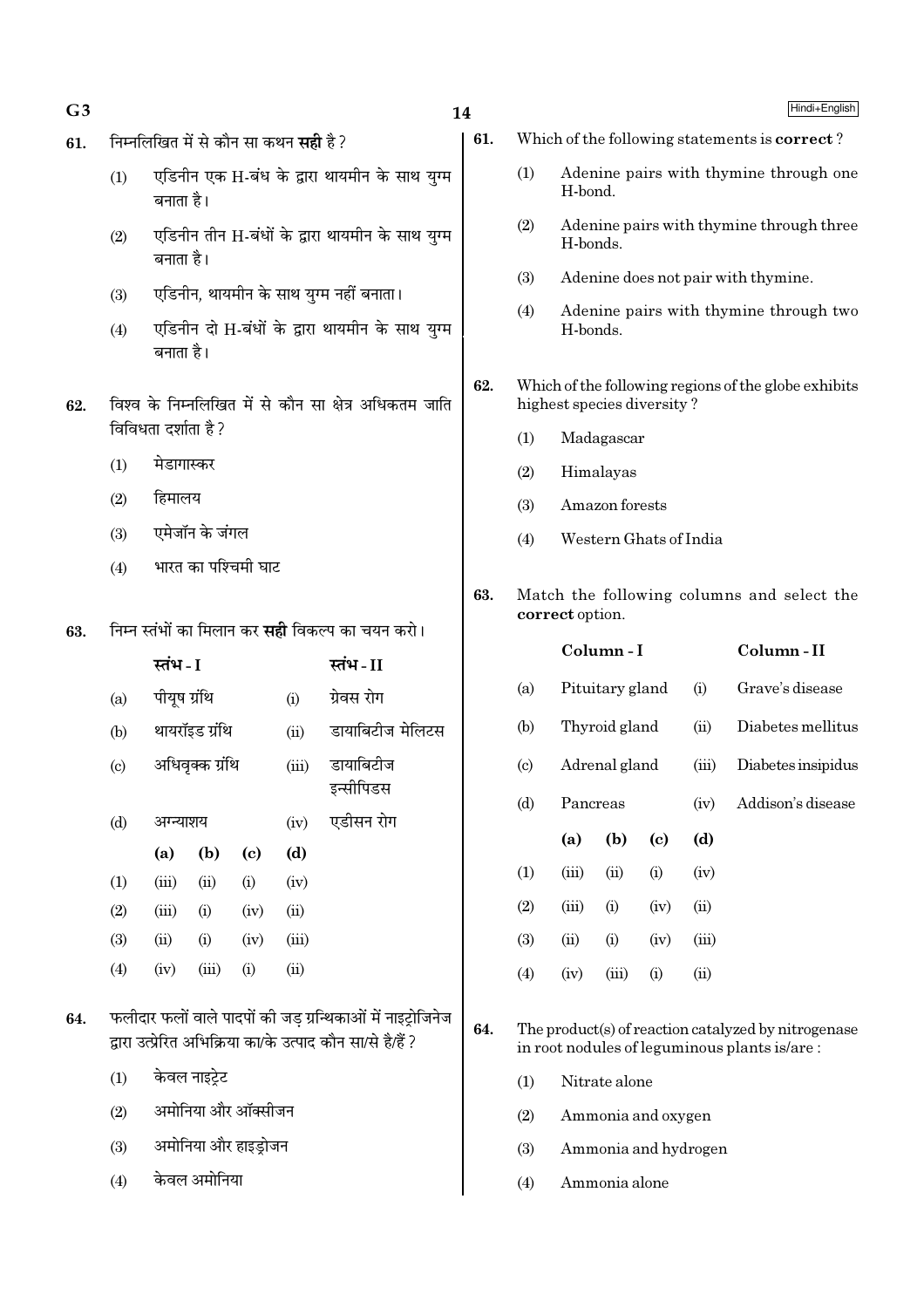|     | Hindi+English               |                                                       |                                                                        |                               |                                     |                           |                                                                   | 15  |                                  |                                |                                         |                             |                             |                                                      | G <sub>3</sub>                                     |
|-----|-----------------------------|-------------------------------------------------------|------------------------------------------------------------------------|-------------------------------|-------------------------------------|---------------------------|-------------------------------------------------------------------|-----|----------------------------------|--------------------------------|-----------------------------------------|-----------------------------|-----------------------------|------------------------------------------------------|----------------------------------------------------|
| 65. |                             |                                                       |                                                                        |                               |                                     |                           | अनिवार्य तत्वों और पादपों में उनके कार्यों के विषय में निम्नलिखित | 65. |                                  |                                |                                         |                             |                             |                                                      | Match the following concerning essential elements  |
|     |                             | को सुमेलित कीजिए :                                    |                                                                        |                               |                                     |                           |                                                                   |     |                                  | and their functions in plants: |                                         |                             |                             |                                                      |                                                    |
|     | (a)                         | लोह                                                   |                                                                        | (i)                           |                                     |                           | जल का प्रकाश अपघटन                                                |     | (a)                              | Iron                           |                                         | (i)                         |                             |                                                      | Photolysis of water                                |
|     | (b)                         | जिंक                                                  |                                                                        | (ii)                          |                                     | पराग का अंकुरण            |                                                                   |     | (b)                              | Zinc<br><b>Boron</b>           |                                         | (ii)                        |                             |                                                      | Pollen germination                                 |
|     | $\left( \mathrm{c} \right)$ | बोरॉन                                                 |                                                                        | (iii)                         |                                     | क्लोरोफिल के जैव संश्लेषण |                                                                   |     | $\left( \mathrm{c}\right)$       |                                |                                         | (iii)                       |                             | biosynthesis                                         | Required for chlorophyll                           |
|     |                             |                                                       |                                                                        |                               |                                     | के लिए आवश्यक             |                                                                   |     | (d)                              |                                | Manganese (iv)                          |                             |                             | IAA biosynthesis                                     |                                                    |
|     |                             | मैंगनीज                                               |                                                                        |                               |                                     |                           | आई.ए.ए. जैव संश्लेषण                                              |     |                                  | Select the correct option:     |                                         |                             |                             |                                                      |                                                    |
|     | (d)                         |                                                       |                                                                        | (iv)                          |                                     |                           |                                                                   |     |                                  | (a)                            | (b)                                     | $\left( \mathbf{c} \right)$ | (d)                         |                                                      |                                                    |
|     |                             | <b>सही</b> विकल्प चुनिए :                             |                                                                        |                               |                                     |                           |                                                                   |     | (1)                              | (iv)                           | (iii)                                   | (ii)                        | (i)                         |                                                      |                                                    |
|     |                             | (a)                                                   | (b)                                                                    | $\left( \mathrm{e}\right)$    | (d)                                 |                           |                                                                   |     | (2)                              | (iii)                          | (iv)                                    | (ii)                        | (i)                         |                                                      |                                                    |
|     | (1)                         | (iv)                                                  | (iii)                                                                  | (ii)                          | (i)                                 |                           |                                                                   |     | (3)                              | (iv)                           | (i)                                     | (ii)                        | (iii)                       |                                                      |                                                    |
|     | (2)<br>(3)                  | (iii)<br>(iv)                                         | (iv)<br>(i)                                                            | (ii)<br>(ii)                  | (i)<br>(iii)                        |                           |                                                                   |     | (4)                              | (ii)                           | (i)                                     | (iv)                        | (iii)                       |                                                      |                                                    |
|     | (4)                         | (ii)                                                  | (i)                                                                    | (iv)                          | (iii)                               |                           |                                                                   | 66. |                                  | diuresis?                      |                                         |                             |                             |                                                      | Which of the following would help in prevention of |
| 66. |                             | निम्न में कौन मूत्रवृद्धि को रोकने में सहायता करेगा ? |                                                                        |                               |                                     |                           |                                                                   | (1) |                                  |                                |                                         | tubules due to aldosterone  |                             | Reabsorption of Na <sup>+</sup> and water from renal |                                                    |
|     | (1)                         |                                                       | एल्डोस्टेरान के कारण वृक्क नलिका से $\rm Na^+$ एवं जल<br>का पुनरावशोषण |                               |                                     |                           |                                                                   |     | (2)                              | Atrial                         | vasoconstriction                        | natriuretic                 |                             | factor                                               | causes                                             |
|     | (2)                         |                                                       | एट्रियल नेट्रियुरेटिक कारक द्वारा वाहिकाओं का संकोर्णन                 |                               |                                     |                           |                                                                   | (3) |                                  |                                |                                         |                             |                             | Decrease in secretion of renin by JG cells           |                                                    |
|     |                             | होना                                                  |                                                                        |                               |                                     |                           |                                                                   |     | (4)                              |                                |                                         |                             |                             |                                                      | More water reabsorption due to                     |
|     | (3)                         |                                                       | $JG$ कोशिकाओं द्वारा रेनिन का स्रावण कम होना                           |                               |                                     |                           |                                                                   |     |                                  |                                | undersecretion of ADH                   |                             |                             |                                                      |                                                    |
|     | (4)                         |                                                       |                                                                        |                               |                                     |                           | $ADH$ के अल्पस्रवण से अधिक जल का पुनरावशोषण                       | 67. |                                  | completed:                     |                                         |                             |                             |                                                      | Meiotic division of the secondary oocyte is        |
| 67. |                             | द्वितीयक अंडक का अर्धसूत्री विभाजन पूर्ण होता है:     |                                                                        |                               |                                     |                           |                                                                   |     | At the time of copulation<br>(1) |                                |                                         |                             |                             |                                                      |                                                    |
|     | (1)                         |                                                       | संभोग के समय                                                           |                               |                                     |                           |                                                                   |     | (2)<br>After zygote formation    |                                |                                         |                             |                             |                                                      |                                                    |
|     | (2)                         |                                                       |                                                                        | युग्मनज बनने के बाद           |                                     |                           |                                                                   |     | (3)                              | ovum                           |                                         |                             |                             |                                                      | At the time of fusion of a sperm with an           |
|     | (3)                         |                                                       |                                                                        |                               | शुक्राणु एवं अंडाणु के संलयन के समय |                           |                                                                   |     | (4)                              |                                | Prior to ovulation                      |                             |                             |                                                      |                                                    |
|     | (4)                         |                                                       | अंडोत्सर्ग से पहले                                                     |                               |                                     |                           |                                                                   |     |                                  |                                |                                         |                             |                             |                                                      |                                                    |
| 68. |                             |                                                       |                                                                        |                               |                                     |                           | निम्न स्तंभों का मिलान कर <b>सही</b> विकल्प का चयन करो।           | 68. |                                  | correct option.                |                                         |                             |                             |                                                      | Match the following columns and select the         |
|     |                             | स्तंभ - I                                             |                                                                        |                               |                                     |                           | स्तंभ-II                                                          |     |                                  |                                | Column-I                                |                             |                             |                                                      | Column - II                                        |
|     | (a)                         |                                                       | यूथ, बहुहारी पीडक                                                      |                               |                                     | (i)                       | एस्टेरियस                                                         |     | (a)                              | pest                           |                                         |                             | Gregarious, polyphagous (i) |                                                      | Asterias                                           |
|     | (b)                         |                                                       |                                                                        | लार्वा में द्विपार्श्व सममिति | व्यस्कों में अरीय सममिति एवं        | (ii)                      | बिच्छ्                                                            |     | (b)                              |                                | Adult with radial<br>symmetry and larva |                             |                             | (ii)                                                 | Scorpion                                           |
|     | $\left( \circ \right)$      | पुस्त फुप्फुस                                         |                                                                        |                               |                                     | (iii)                     | टीनोप्लाना                                                        |     |                                  |                                | Book lungs                              |                             | with bilateral symmetry     |                                                      |                                                    |
|     | (d)                         | जीवसंदीप्ति                                           |                                                                        |                               |                                     | (iv)                      | लोकस्टा                                                           |     | (c)<br>(d)                       |                                | Bioluminescence                         |                             |                             | (iii)<br>(iv)                                        | Ctenoplana<br>Locusta                              |
|     |                             | (a)                                                   | (b)                                                                    | $\left( \mathrm{c}\right)$    | (d)                                 |                           |                                                                   |     |                                  | (a)                            | (b)                                     | (c)                         | (d)                         |                                                      |                                                    |
|     | (1)                         | (iv)                                                  | (i)                                                                    | (ii)                          | (iii)                               |                           |                                                                   |     | (1)                              | (iv)                           | (i)                                     | (ii)                        | (iii)                       |                                                      |                                                    |
|     | (2)                         | (iii)                                                 | (ii)                                                                   | (i)                           | (iv)                                |                           |                                                                   |     | (2)                              | (iii)                          | (ii)                                    | (i)                         | (iv)                        |                                                      |                                                    |
|     | (3)                         | (ii)                                                  | (i)                                                                    | (iii)                         | (iv)                                |                           |                                                                   |     | (3)                              | (ii)                           | (i)                                     | (iii)                       | (iv)                        |                                                      |                                                    |
|     | (4)                         | (i)                                                   | (iii)                                                                  | (ii)                          | (iv)                                |                           |                                                                   |     | (4)                              | (i)                            | (iii)                                   | (ii)                        | (iv)                        |                                                      |                                                    |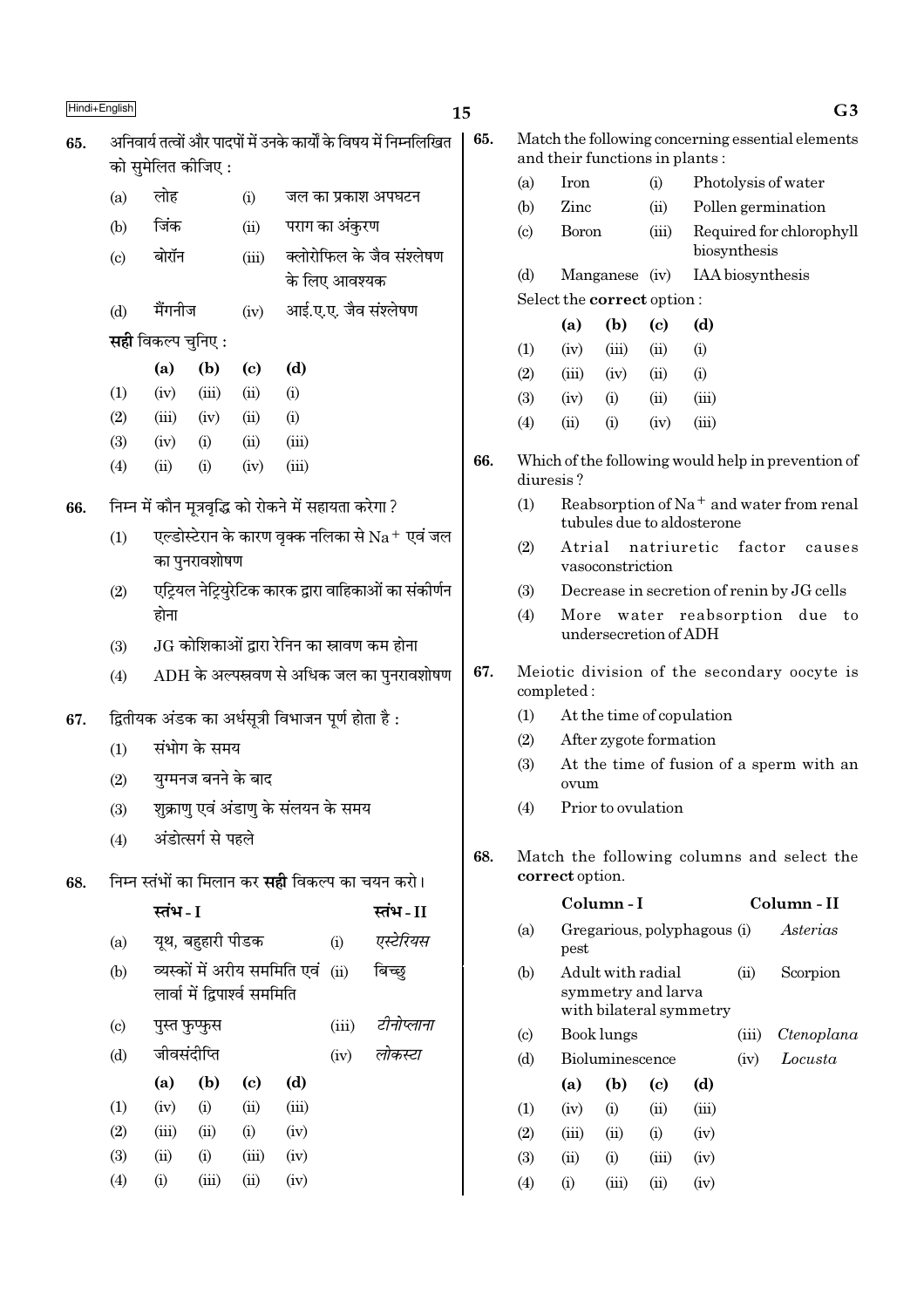| G <sub>3</sub> |                                                         |                  |                  |                                     |       |                                                                                   | 16  |                                            |             |                                                                 |                             |       | Hindi+English                                              |
|----------------|---------------------------------------------------------|------------------|------------------|-------------------------------------|-------|-----------------------------------------------------------------------------------|-----|--------------------------------------------|-------------|-----------------------------------------------------------------|-----------------------------|-------|------------------------------------------------------------|
| 69.            | निम्न स्तंभों का मिलान कर <b>सही</b> विकल्प का चयन करो। |                  |                  |                                     |       |                                                                                   | 69. | Match the following columns and select the |             |                                                                 |                             |       |                                                            |
|                |                                                         | स्तंभ - I        |                  |                                     |       | स्तंभ-II                                                                          |     |                                            |             | correct option.<br>Column-I<br><b>Floating Ribs</b><br>Acromion |                             |       |                                                            |
|                | (a)                                                     |                  | प्लावी पसलियाँ   |                                     | (i)   | दूसरी एवं सातवीं<br>पसली के बीच स्थित<br>होती हैं                                 |     | (a)                                        |             |                                                                 |                             | (i)   | Column-II<br>Located between<br>second and<br>seventh ribs |
|                | (b)                                                     | एक्रोमियन        |                  |                                     | (ii)  | ह्यमरस का शीर्ष                                                                   |     | (b)                                        |             |                                                                 |                             | (ii)  | Head of the                                                |
|                | (c)                                                     | स्कैपुला         |                  |                                     | (iii) | क्लेविकल                                                                          |     |                                            |             |                                                                 |                             |       | Humerus                                                    |
|                | (d)                                                     |                  | ग्लीनॉयड गुहा    |                                     | (iv)  | उरोस्थि से नहीं जुड़ती                                                            |     | $\left( \mathrm{c} \right)$                | Scapula     |                                                                 |                             | (iii) | Clavicle                                                   |
|                |                                                         | (a)              | (b)              | $\left( \mathrm{c}\right)$          | (d)   |                                                                                   |     | (d)                                        |             | Glenoid cavity                                                  |                             | (iv)  | Do not connect                                             |
|                | (1)                                                     | (i)              | (iii)            | (ii)                                | (iv)  |                                                                                   |     |                                            |             |                                                                 |                             |       | with the sternum                                           |
|                | (2)                                                     | (iii)            | (ii)             | (iv)                                | (i)   |                                                                                   |     |                                            | (a)         | (b)                                                             | $\left( \mathrm{c}\right)$  | (d)   |                                                            |
|                | (3)                                                     | (iv)             | (iii)            | (i)                                 | (ii)  |                                                                                   |     | (1)                                        | (i)         | (iii)                                                           | (ii)                        | (iv)  |                                                            |
|                | (4)                                                     | (ii)             | (iv)             | (i)                                 | (iii) |                                                                                   |     | (2)                                        | (iii)       | (ii)                                                            | (iv)                        | (i)   |                                                            |
| 70.            |                                                         |                  |                  |                                     |       | द्वितीयक उपापचयज, जैसे कि निकोटीन, स्ट्रिक्नीन और कैफीन                           |     | (3)                                        | (iv)        | (iii)                                                           | (i)                         | (ii)  |                                                            |
|                |                                                         |                  |                  |                                     |       | को पौधों के द्वारा अपने लिए क्यों उत्पादित किया जाता है?                          |     | (4)                                        | (ii)        | (iv)                                                            | (i)                         | (iii) |                                                            |
|                | (1)                                                     |                  | वृद्धि पर प्रभाव |                                     |       |                                                                                   | 70. |                                            |             |                                                                 |                             |       | Secondary metabolites such as nicotine, strychnine         |
|                | (2)                                                     | रक्षा पर असर     |                  |                                     |       |                                                                                   |     | (1)                                        |             | Growth response                                                 |                             |       | and caffeine are produced by plants for their:             |
|                | (3)                                                     | प्रजनन पर प्रभाव |                  |                                     |       |                                                                                   |     | (2)                                        |             | Defence action                                                  |                             |       |                                                            |
|                | (4)                                                     |                  | पोषण में उपयोग   |                                     |       |                                                                                   |     | (3)                                        |             | Effect on reproduction                                          |                             |       |                                                            |
|                |                                                         |                  |                  |                                     |       |                                                                                   |     | (4)                                        |             | Nutritive value                                                 |                             |       |                                                            |
| 71.            |                                                         |                  |                  |                                     |       | निम्न स्तंभों का मिलान कर <b>सही</b> विकल्प का चयन करो।                           | 71. | Match the following columns and select the |             |                                                                 |                             |       |                                                            |
|                |                                                         | स्तंभ - I        |                  |                                     |       | स्तंभ-II                                                                          |     | correct option.                            |             |                                                                 |                             |       |                                                            |
|                | (a)                                                     | बीटी कपास        |                  |                                     | (i)   | जीन चिकित्सा                                                                      |     |                                            |             | Column-I                                                        |                             |       | Column-II                                                  |
|                | (b)                                                     |                  |                  | एडीनोसीन डिएमीनेज                   | (ii)  | कोशिकीय सुरक्षा                                                                   |     | (a)                                        | Bt cotton   |                                                                 |                             | (i)   | Gene therapy                                               |
|                |                                                         | की कमी           |                  |                                     |       |                                                                                   |     | (b)                                        |             | Adenosine                                                       |                             | (ii)  | Cellular defence                                           |
|                | (c)                                                     |                  | आर.एन.ए.आई       |                                     | (iii) | $\rm{HIV}$ संक्रमण का पता                                                         |     |                                            |             | deaminase                                                       |                             |       |                                                            |
|                |                                                         |                  |                  |                                     |       | लगाना                                                                             |     |                                            |             | deficiency                                                      |                             |       |                                                            |
|                | (d)                                                     | पी.सी.आर.        |                  |                                     | (iv)  | बैसिलस<br>थुर्रिजिनिसिस                                                           |     | (c)                                        | <b>RNAi</b> |                                                                 |                             | (iii) | Detection of HIV<br>infection                              |
|                |                                                         | (a)              | (b)              | $\left( \mathbf{c} \right)$         | (d)   |                                                                                   |     | (d)                                        | PCR         |                                                                 |                             | (iv)  | Bacillus                                                   |
|                | (1)                                                     | (iii)            | (ii)             | (i)                                 | (iv)  |                                                                                   |     |                                            |             |                                                                 |                             |       | thuringiensis                                              |
|                | (2)                                                     | (ii)             | (iii)            | (iv)                                | (i)   |                                                                                   |     |                                            | (a)         | (b)                                                             | $\left( \mathbf{c} \right)$ | (d)   |                                                            |
|                | (3)                                                     | (i)              | (ii)             | (iii)                               | (iv)  |                                                                                   |     | (1)                                        | (iii)       | (ii)                                                            | (i)                         | (iv)  |                                                            |
|                | (4)                                                     | (iv)             | (i)              | (ii)                                | (iii) |                                                                                   |     | (2)                                        | (ii)        | (iii)                                                           | (iv)                        | (i)   |                                                            |
|                |                                                         |                  |                  |                                     |       |                                                                                   |     | (3)                                        | (i)         | (ii)                                                            | (iii)                       | (iv)  |                                                            |
| 72.            |                                                         |                  |                  |                                     |       | एस.एल. मिलर ने अपने प्रयोग में एक बंद फ्लास्क में किसका                           |     | (4)                                        | (iv)        | (i)                                                             | (ii)                        | (iii) |                                                            |
|                |                                                         |                  |                  | मिश्रण कर ऐमिनो अम्ल उत्पन्न किये ? |       |                                                                                   | 72. |                                            |             |                                                                 |                             |       | From his experiments, S.L. Miller produced amino           |
|                | (1)                                                     |                  |                  |                                     |       | $800^{\circ}$ C पर CH <sub>3</sub> , H <sub>2</sub> , NH <sub>4</sub> और जल वाष्प |     |                                            |             |                                                                 |                             |       | acids by mixing the following in a closed flask:           |
|                | (2)                                                     |                  |                  |                                     |       | $600^{\circ}$ C पर CH <sub>4</sub> , H <sub>2</sub> , NH <sub>3</sub> और जल वाष्प |     | (1)                                        |             |                                                                 |                             |       | $CH_3, H_2, NH_4$ and water vapor at 800°C                 |
|                |                                                         |                  |                  |                                     |       |                                                                                   |     | (2)                                        |             |                                                                 |                             |       | $CH_4$ , $H_2$ , NH <sub>3</sub> and water vapor at 600°C  |

 $\overline{\phantom{a}}$ 

(3) 600°C पर  $\rm CH_{3}$ ,  $\rm H_{2}$ ,  $\rm NH_{3}$  और जल वाष्प

(4)  $800^{\circ}$ C पर CH<sub>4</sub>, H<sub>2</sub>, NH<sub>3</sub> और जल वाष्प

(3)  $\mathrm{CH}_3, \mathrm{H}_2, \mathrm{NH}_3$  and water vapor at 600°C (4)  $\rm CH_4, H_2, NH_3$  and water vapor at 800°C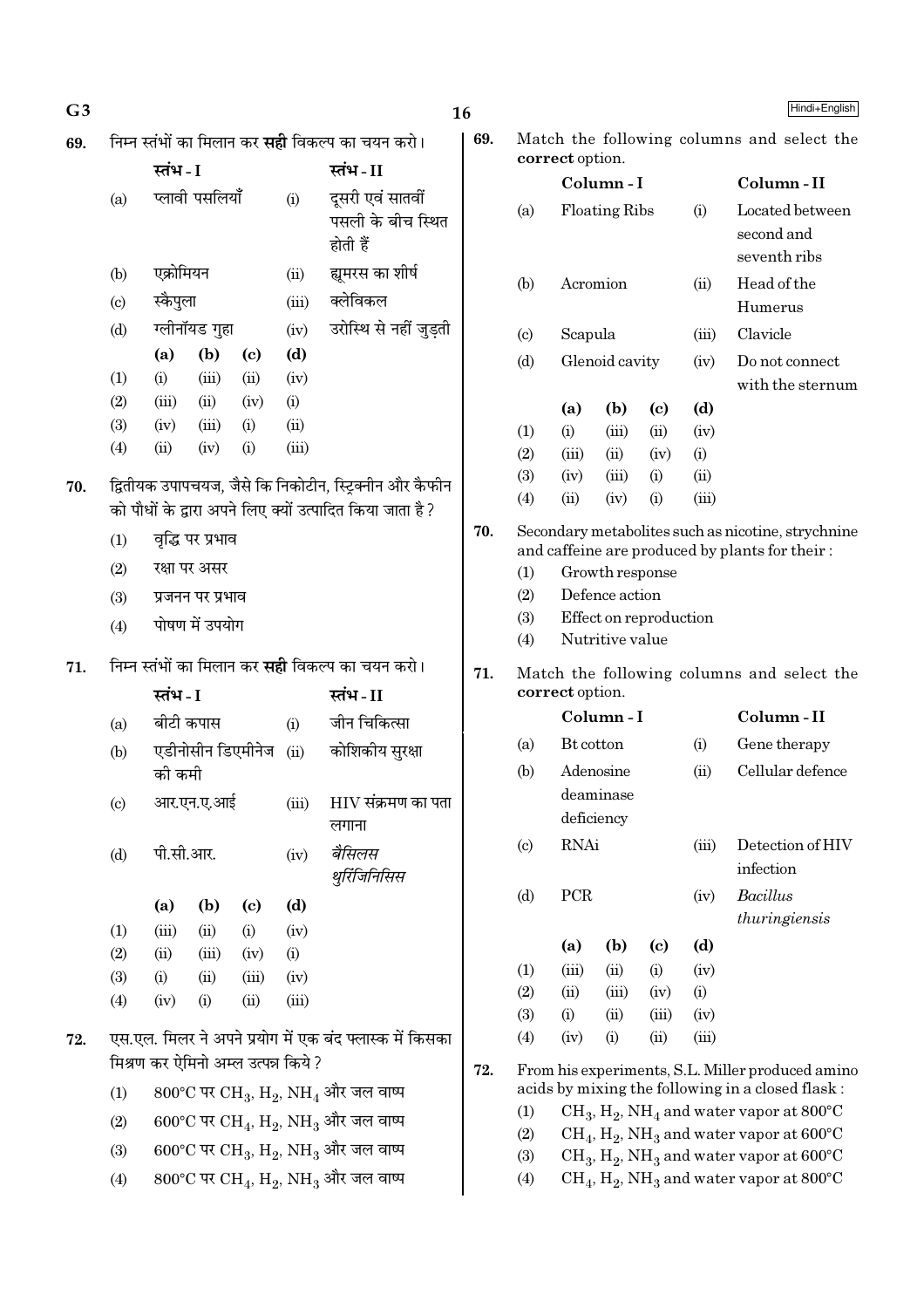$\overline{\text{Hindi+English}}$  and  $\overline{\text{G3}}$ 73. Match the organism with its use in biotechnology. 73. जीव को उनके जैवप्रौद्योगिकी में उपयोग के लिए सुमेलित कोजिए। (a) वै*सिलस थूरिंजिनिसिस (i)* क्लोनिक वेक्टर (b) *थर्मस एक्वेटिकस* (ii) प्रथम rDNA अणु का निर्माण (c) *एग्रोबैक्टीरियम* (iii) डी.एन.ए. पॉलिमरेज *≈˜UÿÈÁ◊»§Á'∞¥'* (d) *साल्मोनेला* (iv) Cry प्रोटीन *टाइफीम्युरियम* िनम्नलिखित में से **सही** विकल्प चनिए : (a) (b) (c) (d)  $(1)$   $(iv)$   $(iii)$   $(i)$   $(ii)$  $(2)$   $(iii)$   $(ii)$   $(iv)$   $(i)$ (3) (iii) (iv) (i) (ii) (4) (ii) (iv) (iii) (i) 74. Bt कपास की किस्म जो *बैसिलस थरिंजिनिसिस* के विष जीन को समाविष्ट करके बनाई गयी है, प्रतिरोधी है:  $(1)$  कवकीय रोगों से  $(2)$  पादप सूत्रकृमि से (3) कीट परभक्षी से  $(4)$  कीट पीडकों से 75. निम्नलिखित में से सही युग्म को चुनिए : (1) पॉलिमरेज - डी.एन.ए. को खण्डों में तोडता है (2) न्यूक्लियेज - डी.एन.ए. के दो **रज्जुकों को पृथक** करता है (3) एक्सोन्यक्लियेज - डी.एन.ए. में विशिष्ट स्थानों पर काट लगाता है  $(4)$  लाइगेज - दो डी.एन.ए. के अणुओं को जोडता है 76. बीजाण्ड का पिंड, बीजाण्ड वृंत से कहाँ पर संलयित होता है ?  $(1)$  बीजाण्डद्वार  $(2)$  बीजाण्डकाय  $(3)$  निभाग

 $(4)$  नाभिका

(d) Salmonella (iv) Cry proteins typhimurium Select the correct option from the following : (a) (b) (c) (d)  $(1)$   $(iv)$   $(iii)$   $(i)$   $(ii)$  $(2)$   $(iii)$   $(ii)$   $(iv)$   $(i)$  $(3)$   $(iii)$   $(iv)$   $(i)$   $(ii)$ (4) (ii) (iv) (iii) (i)

(a) Bacillus (i) Cloning vector

(b) Thermus (ii) Construction of aquaticus first rDNA

(c) Agrobacterium (iii) DNA polymerase

molecule

thuringiensis

tumefaciens

74. Bt cotton variety that was developed by the introduction of toxin gene of Bacillus thuringiensis (Bt) is resistant to :

- (1) Fungal diseases
- (2) Plant nematodes
- (3) Insect predators
- (4) Insect pests

## 75. Choose the correct pair from the following :

| (1) | Polymerases -    | Break the DNA into<br>fragments               |
|-----|------------------|-----------------------------------------------|
| (2) | <b>Nucleases</b> | Separate the two strands<br>of DNA            |
| (3) | Exonucleases -   | Make cuts at specific<br>positions within DNA |
| (4) | Ligases          | Join the two DNA<br>molecules                 |

- 76. The body of the ovule is fused within the funicle at :
	- (1) Micropyle
	- (2) Nucellus
	- (3) Chalaza
	- (4) Hilum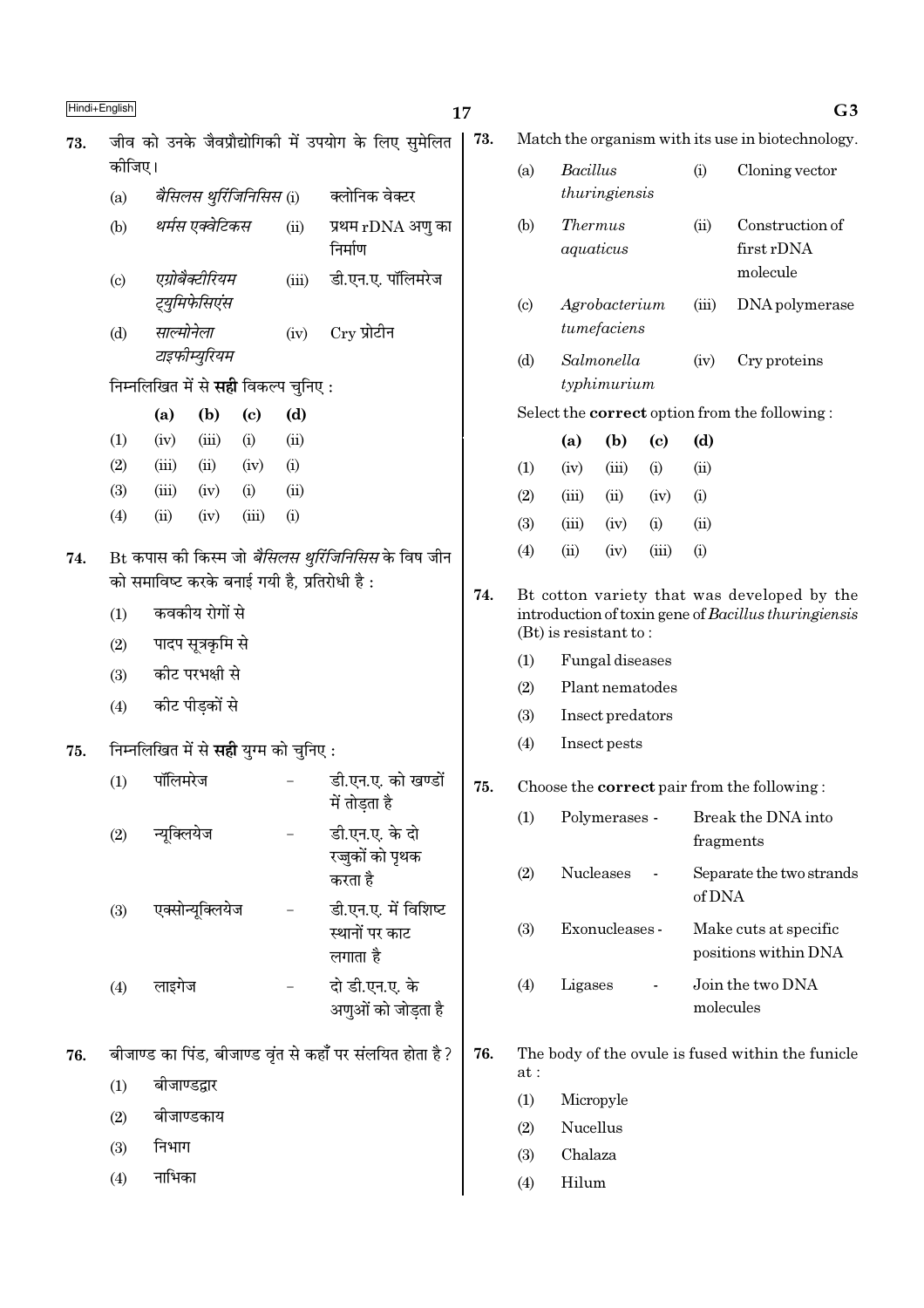# $G<sub>3</sub>$

- स्टोबिलाई या शंक किसमें पाये जाते हैं ? 77.
	- टेरिस  $(1)$
	- मार्केशिया  $(2)$
	- इक्वीसीटम  $(3)$
	- साल्विनिया  $(4)$
- निम्न स्तंभों का मिलान कर **उचित** विकल्प का चयन करो। 78.

|     | स्तंभ - I   |           |       |       | स्तंभ-II                                       |  |  |
|-----|-------------|-----------|-------|-------|------------------------------------------------|--|--|
| (a) |             | इओसिनोफिल |       | (i)   | प्रतिरक्षा प्रतिक्रिया                         |  |  |
| (b) | बेसोफिल     |           |       | (ii)  | भक्षण करना                                     |  |  |
| (c) | न्यूट्रोफिल |           |       | (iii) | हिस्टामिनेज़,<br>विनाशकारी एंजाइमों<br>का मोचन |  |  |
| (d) | लिंफोसाइट   |           |       | (iv)  | कण जिनमें हिस्टामिन<br>होते हैं का मोचन करना   |  |  |
|     | (a)         | (b)       | (c)   | (d)   |                                                |  |  |
| (1) | (iv)        | (i)       | (ii)  | (iii) |                                                |  |  |
| (2) | (i)         | (ii)      | (iv)  | (iii) |                                                |  |  |
| (3) | (ii)        | (i)       | (iii) | (iv)  |                                                |  |  |
| (4) | (iii)       | (iv)      | (ii)  | (i)   |                                                |  |  |
|     |             |           |       |       |                                                |  |  |

- उन पदार्थों को पहचानिए. जिनकी संरचनाओं में क्रमश: 79 ग्लाइकोसाइडिक बंध और पेप्टाइड बंध पाये जाते हैं :
	- ग्लिसरॉल, टिप्सिन  $(1)$
	- सेललोज, लेसिथिन  $(2)$
	- इनुलिन, इंसुलिन  $(3)$
	- काइटिन, कोलेस्टरॉल  $(4)$
- एक पारितन्त्र में सकल प्राथमिक उत्पादकता और नेट प्राथमिक 80. उत्पादकता के संबन्ध में. निम्नलिखित में से कौन सा कथन **सही** है ?
	- सकल प्राथमिक उत्पादकता सदैव नेट प्राथमिक उत्पादकता  $(1)$ से अधिक होती है।
	- सकल प्राथमिक उत्पादकता और नेट प्राथमिक उत्पादकता  $(2)$ एक ही है और अभिन्न है।
	- सकल प्राथमिक उत्पादकता और नेट प्राथमिक उत्पादकता  $(3)$ के बीच कोई सम्बन्ध नहीं है।
	- सकल प्राथमिक उत्पादकता सदैव नेट प्राथमिक उत्पादकता  $(4)$ से कम होती है।

# 18

- 77. Strobili or cones are found in:
	- Pteris  $(1)$
	- Marchantia  $(2)$
	- $(3)$ Equisetum
	- Salvinia  $(4)$
- 78. Match the following columns and select the correct option.

#### Column-I Column-II

| (a)                         |       | Eosinophils |       | (i)   | Immune response                                   |
|-----------------------------|-------|-------------|-------|-------|---------------------------------------------------|
| (b)                         |       | Basophils   |       | (ii)  | Phagocytosis                                      |
| $\left( \mathrm{c} \right)$ |       | Neutrophils |       | (iii) | Release<br>histaminase,<br>destructive<br>enzymes |
| (d)                         |       | Lymphocytes |       |       | Release granules<br>containing<br>histamine       |
|                             | (a)   | (b)         | (c)   | (d)   |                                                   |
| (1)                         | (iv)  | (i)         | (ii)  | (iii) |                                                   |
| (2)                         | (i)   | (ii)        | (iv)  | (iii) |                                                   |
| (3)                         | (ii)  | (i)         | (iii) | (iv)  |                                                   |
| (4)                         | (iii) | (iv)        | (i)   | (i)   |                                                   |

- 79. Identify the substances having glycosidic bond and peptide bond, respectively in their structure:
	- Glycerol, trypsin  $(1)$
	- Cellulose, lecithin  $(2)$
	- Inulin, insulin  $(3)$
	- $(4)$ Chitin, cholesterol
- 80. In relation to Gross primary productivity and Net primary productivity of an ecosystem, which one of the following statements is correct?
	- Gross primary productivity is always more  $(1)$ than net primary productivity.
	- $(2)$ Gross primary productivity and Net primary productivity are one and same.
	- $(3)$ There is no relationship between Gross primary productivity and Net primary productivity.
	- Gross primary productivity is always less  $(4)$ than net primary productivity.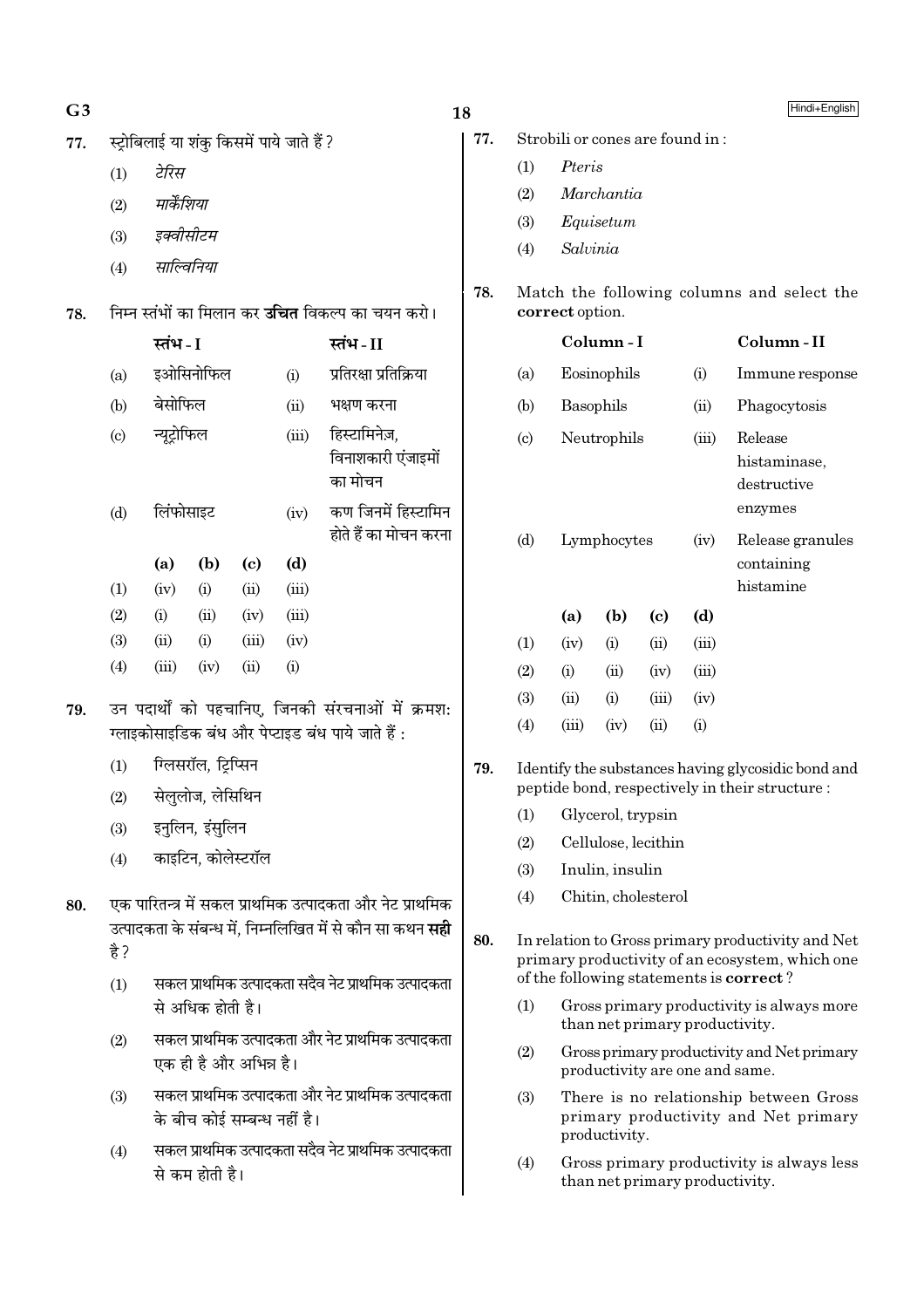| I<br>Hindi+English |
|--------------------|
|                    |

|     | ן חטושוד∟חקווסו ו          |             |                          |      |       |                                                                |  |  |  |
|-----|----------------------------|-------------|--------------------------|------|-------|----------------------------------------------------------------|--|--|--|
| 81. |                            |             |                          |      |       | निम्न स्तंभों का मिलान कर <b>सही</b> विकल्प का चयन करो।        |  |  |  |
|     |                            | स्तंभ - I   |                          |      |       | स्तंभ - II                                                     |  |  |  |
|     | (a)                        | अपरा        |                          |      | (i)   | एंड्रोजन                                                       |  |  |  |
|     | (b)                        |             | ज़ोना पेल्युसिडा         |      | (ii)  | मानव जरायु<br>गोनैडोट्रोपिन                                    |  |  |  |
|     | $\left( \mathrm{c}\right)$ |             | बल्बो-यूरेथ्रल ग्रंथियाँ |      | (iii) | अंडाणु की परत                                                  |  |  |  |
|     | (d)                        |             | लीडिंग कोशिकाएँ          |      | (iv)  | शिश्न का स्नेहन                                                |  |  |  |
|     |                            | (a)         | (b)                      | (c)  | (d)   |                                                                |  |  |  |
|     | (1)                        | (i)         | (iv)                     | (ii) | (iii) |                                                                |  |  |  |
|     | (2)                        | (iii)       | (ii)                     | (iv) | (i)   |                                                                |  |  |  |
|     | (3)                        | (ii)        | (iii)                    | (iv) | (i)   |                                                                |  |  |  |
|     | (4)                        | (iv)        | (iii)                    | (i)  | (ii)  |                                                                |  |  |  |
| 82. |                            |             |                          |      |       | निम्नलिखित में से कौन एक जीव संख्या का एक गुण <b>नहीं</b> है ? |  |  |  |
|     | (1)                        | जन्म दर     |                          |      |       |                                                                |  |  |  |
|     | (2)                        | मृत्यु दर   |                          |      |       |                                                                |  |  |  |
|     | (3)                        |             | जाति परस्पर क्रिया       |      |       |                                                                |  |  |  |
|     | (4)                        | लिंग अनुपात |                          |      |       |                                                                |  |  |  |
| 83. |                            |             |                          |      |       | निम्न स्तंभों का मिलान कर <b>उचित</b> विकल्प का चयन करो।       |  |  |  |
|     |                            | स्तंभ - I   |                          |      |       | स्तंभ-II                                                       |  |  |  |
|     | (a)                        |             | आर्गन ऑफ कार्टाई         |      | (i)   | मध्य कर्ण एवं फेरिंक्स<br>को जोड़ती है                         |  |  |  |
|     | (b)                        | कोक्लिया    |                          |      | (ii)  | लेबरिंथ का घुमावदार<br>भाग                                     |  |  |  |
|     | $\left( \mathrm{c}\right)$ |             | यूस्टेकीयन नलिका         |      | (iii) | अंडाकार खिड़की से<br>जुड़ी होती है                             |  |  |  |
|     | (d)                        | स्टेपीज     |                          |      | (iv)  | बेसिलर झिल्ली में<br>स्थित होती है                             |  |  |  |
|     |                            | (a)         | (b)                      | (c)  | (d)   |                                                                |  |  |  |
|     | (1)                        | (iii)       | (i)                      | (iv) | (ii)  |                                                                |  |  |  |
|     | (2)                        | (iv)        | (ii)                     | (i)  | (iii) |                                                                |  |  |  |
|     | (3)                        | (i)         | (ii)                     | (iv) | (iii) |                                                                |  |  |  |
|     | (4)                        | (ii)        | (iii)                    | (i)  | (iv)  |                                                                |  |  |  |
| 84. |                            |             |                          |      |       | निम्न में कौनसी प्रोटीन जन्तुओं में बहुतायत से होती है ?       |  |  |  |
|     | (1)                        | कोलेजन      |                          |      |       |                                                                |  |  |  |
|     | (2)                        | लैक्टिन     |                          |      |       |                                                                |  |  |  |
|     | (3)                        | इंसुलिन     |                          |      |       |                                                                |  |  |  |
|     | (4)                        | हीमोग्लोबिन |                          |      |       |                                                                |  |  |  |

| У   |                             |                              |                 |                     |       | uj,                                             |
|-----|-----------------------------|------------------------------|-----------------|---------------------|-------|-------------------------------------------------|
| 81. |                             | correct option.              |                 |                     |       | Match the following columns and select the      |
|     |                             |                              | Column-I        |                     |       | Column-II                                       |
|     | (a)                         | Placenta                     |                 |                     | (i)   | Androgens                                       |
|     | (b)                         |                              | Zona pellucida  |                     |       | Human Chorionic<br>Gonadotropin<br>(hCG)        |
|     | $\left( \mathrm{c} \right)$ | glands                       | Bulbo-urethral  |                     | (iii) | Layer of the ovum                               |
|     | (d)                         |                              | Leydig cells    |                     |       | Lubrication of the<br>Penis                     |
|     |                             | (a)                          | (b)             | (c)                 | (d)   |                                                 |
|     | (1)                         | (i)                          | (iv)            | (ii)                | (iii) |                                                 |
|     | (2)                         | (iii)                        | (ii)            | (iv)                | (i)   |                                                 |
|     | (3)                         | (ii)                         | (iii)           | (iv)                | (i)   |                                                 |
|     | (4)                         | (iv)                         | (iii)           | (i)                 | (ii)  |                                                 |
| 83. | (2)<br>(3)<br>(4)           | Sex ratio<br>correct option. | Mortality       | Species interaction |       | Match the following columns and select the      |
|     |                             |                              | Column - I      |                     |       | Column-II                                       |
|     | (a)                         |                              | Organ of Corti  |                     | (i)   | Connects middle<br>ear and pharynx              |
|     | (b)                         | Cochlea                      |                 |                     | (ii)  | Coiled part of the<br>labyrinth                 |
|     | $\left( \mathrm{c} \right)$ |                              | Eustachian tube |                     | (iii) | Attached to the<br>oval window                  |
|     | (d)                         |                              | <b>Stapes</b>   |                     |       | Located on the<br>basilar<br>membrane           |
|     |                             | (a)                          | (b)             | (c)                 | (d)   |                                                 |
|     | (1)                         | (iii)                        | (i)             | (iv)                | (ii)  |                                                 |
|     | (2)                         | (iv)                         | (ii)            | (i)                 | (iii) |                                                 |
|     | (3)                         | (i)                          | (ii)            | (iv)                | (iii) |                                                 |
|     | (4)<br>(ii)<br>(iii)<br>(i) |                              |                 |                     |       |                                                 |
| 84. |                             | protein in the animals?      |                 |                     |       | Which one of the following is the most abundant |

- $\left(1\right)$ Collagen
- $(2)$  ${\rm Lectin}$

19

- $\frac{1}{3}$ Insulin
- $\frac{1}{(4)}$  $\label{thm:main} Haemoglobin$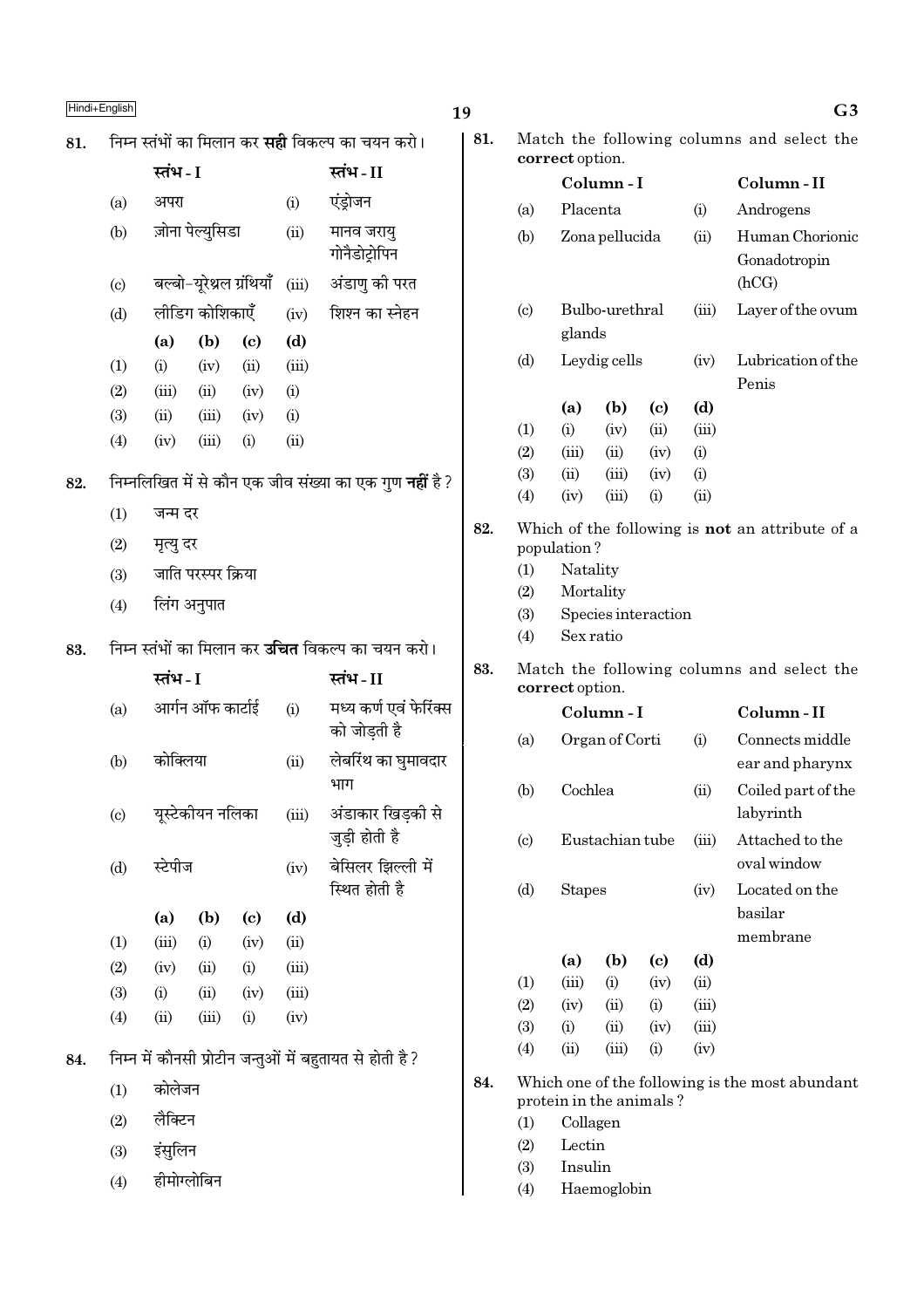| G <sub>3</sub> |                                              |                                            |                                                                                                                                  |             | 20                                                      |     |                                                                    |                                           |                                                                                                                |                                    | Hindi+English                                        |
|----------------|----------------------------------------------|--------------------------------------------|----------------------------------------------------------------------------------------------------------------------------------|-------------|---------------------------------------------------------|-----|--------------------------------------------------------------------|-------------------------------------------|----------------------------------------------------------------------------------------------------------------|------------------------------------|------------------------------------------------------|
| 85.            |                                              |                                            |                                                                                                                                  |             | अर्द्धसूत्री विभाजन के संदर्भ में निम्नलिखित को सुमेलित | 85. | Match the following with respect to meiosis:                       |                                           |                                                                                                                |                                    |                                                      |
|                | कोजिए:                                       |                                            |                                                                                                                                  |             |                                                         |     | (a)                                                                | Zygotene                                  |                                                                                                                | (i)                                | Terminalization                                      |
|                | (a)                                          | युग्मपट्ट अवस्था                           |                                                                                                                                  | (i)         | उपान्तीभवन                                              |     | (b)                                                                |                                           | Pachytene                                                                                                      | (ii)                               | Chiasmata                                            |
|                | (b)                                          | स्थूलपट्ट अवस्था                           |                                                                                                                                  | (ii)        | काइऐज़्मेटा                                             |     | $\left( \mathrm{c}\right)$                                         | Diplotene                                 |                                                                                                                | (iii)                              | Crossing over                                        |
|                | $\left( \mathrm{c}\right)$                   | द्विपट्ट अवस्था                            |                                                                                                                                  | (iii)       | जीन विनिमय                                              |     | (d)                                                                |                                           | Diakinesis                                                                                                     | (iv)                               | Synapsis                                             |
|                | (d)                                          | पारगतिक्रम<br>(डायाकाइनेसिस)               |                                                                                                                                  | (iv)        | सूत्रयुग्मन                                             |     |                                                                    |                                           |                                                                                                                |                                    | Select the <b>correct</b> option from the following: |
|                |                                              | निम्नलिखित में से <b>सही</b> विकल्प चुनिए: |                                                                                                                                  |             |                                                         |     |                                                                    |                                           | (b)                                                                                                            |                                    | (d)                                                  |
|                |                                              | (a)<br>(b)                                 | $\left( \mathbf{c} \right)$                                                                                                      | (d)         |                                                         |     | (1)                                                                | (a)<br>(iv)                               | (iii)                                                                                                          | $\left( \mathrm{c}\right)$<br>(ii) | (i)                                                  |
|                | (1)                                          | (iii)<br>(iv)                              | (ii)                                                                                                                             | (i)         |                                                         |     |                                                                    |                                           |                                                                                                                |                                    |                                                      |
|                | (2)                                          | (ii)<br>(i)                                | (iv)                                                                                                                             | (iii)       |                                                         |     | (2)                                                                | (i)                                       | (ii)                                                                                                           | (iv)                               | (iii)                                                |
|                | (3)<br>(4)                                   | (ii)<br>(iv)<br>(iii)<br>(iv)              | (iii)<br>(i)                                                                                                                     | (i)<br>(ii) |                                                         |     | (3)                                                                | (ii)                                      | (iv)                                                                                                           | (iii)                              | (i)                                                  |
|                |                                              |                                            |                                                                                                                                  |             |                                                         |     | (4)                                                                | (iii)                                     | (iv)                                                                                                           | (i)                                | (ii)                                                 |
| 86.            | है ?                                         |                                            |                                                                                                                                  |             | राबर्ट मे के अनुसार, विश्व में जाति विविधता लगभग कितनी  | 86. | According to Robert May, the global species<br>diversity is about: |                                           |                                                                                                                |                                    |                                                      |
|                | (1)                                          | $20$ मिलियन                                |                                                                                                                                  |             |                                                         |     | (1)                                                                | 20 million                                |                                                                                                                |                                    |                                                      |
|                | (2)                                          | $50$ मिलियन                                |                                                                                                                                  |             |                                                         |     | (2)                                                                | 50 million                                |                                                                                                                |                                    |                                                      |
|                | (3)                                          | 7 मिलियन                                   |                                                                                                                                  |             |                                                         |     | (3)                                                                | 7 million                                 |                                                                                                                |                                    |                                                      |
|                | (4)                                          | $1.5$ मिलियन                               |                                                                                                                                  |             |                                                         |     | (4)                                                                |                                           | 1.5 million                                                                                                    |                                    |                                                      |
| 87.            | अर्द्ध अधोवर्ती अंडाशय किसमें पाया जाता है ? |                                            |                                                                                                                                  |             |                                                         |     |                                                                    |                                           |                                                                                                                |                                    |                                                      |
|                | (1)                                          | सरसों                                      |                                                                                                                                  |             |                                                         | 87. |                                                                    |                                           | The ovary is half inferior in:                                                                                 |                                    |                                                      |
|                | (2)                                          | सूरजमुखी                                   |                                                                                                                                  |             |                                                         |     | (1)                                                                | Mustard                                   |                                                                                                                |                                    |                                                      |
|                | (3)                                          | आलूबुखारा                                  |                                                                                                                                  |             |                                                         |     | (2)                                                                | Sunflower                                 |                                                                                                                |                                    |                                                      |
|                | (4)                                          | बैंगन                                      |                                                                                                                                  |             |                                                         |     | (3)                                                                | Plum                                      |                                                                                                                |                                    |                                                      |
| 88.            |                                              | <b>सही</b> कथन का चयन करो।                 |                                                                                                                                  |             |                                                         |     | (4)                                                                | Brinjal                                   |                                                                                                                |                                    |                                                      |
|                | (1)                                          | ग्लूकगॉन हाइपोग्लाइसीमिया से संबंधित है।   |                                                                                                                                  |             |                                                         | 88. |                                                                    |                                           | Select the correct statement.                                                                                  |                                    |                                                      |
|                | (2)                                          |                                            |                                                                                                                                  |             | इंसुलिन अग्न्याशयी कोशिकाओं एवं एडीपोसाइटों पर          |     | (1)                                                                |                                           |                                                                                                                |                                    | Glucagon is associated with hypoglycemia.            |
|                |                                              | क्रिया करता है।                            |                                                                                                                                  | (2)         | Insulin acts on pancreatic cells and                    |     |                                                                    |                                           |                                                                                                                |                                    |                                                      |
|                | (3)                                          | इंसुलिन हाइपरग्लाइसीमिया से संबंधित है।    |                                                                                                                                  |             |                                                         |     |                                                                    | adipocytes.                               |                                                                                                                |                                    |                                                      |
|                | (4)                                          |                                            |                                                                                                                                  |             | ग्लूकोकॉर्टिकॉइड ग्लूकोनियोजिनेसिस को प्रेरित करते      |     | (3)                                                                | Insulin is associated with hyperglycemia. |                                                                                                                |                                    |                                                      |
|                |                                              | हैं।                                       |                                                                                                                                  |             |                                                         |     | (4)                                                                |                                           |                                                                                                                |                                    | Glucocorticoids stimulate gluconeogenesis.           |
| 89.            |                                              | उत्तरदायी होती है ?                        | रात्रि में या पूर्ण प्रात:काल में घास की पत्तियों के शीर्ष से जल के<br>द्रव अवस्था में निकलने को सुगम बनाने में कौन सी प्रक्रिया | 89.         |                                                         |     | and in early morning is:                                           |                                           | The process responsible for facilitating loss of water<br>in liquid form from the tip of grass blades at night |                                    |                                                      |
|                | (1)                                          | मूलीय दाब                                  |                                                                                                                                  |             |                                                         |     | (1)                                                                |                                           | Root pressure                                                                                                  |                                    |                                                      |
|                | (2)                                          | अंत:शोषण                                   |                                                                                                                                  |             |                                                         |     | (2)                                                                |                                           | Imbibition                                                                                                     |                                    |                                                      |
|                | (3)                                          | जीवद्रव्यकुंचन                             |                                                                                                                                  |             |                                                         |     | (3)                                                                |                                           | Plasmolysis                                                                                                    |                                    |                                                      |
|                | (4)                                          | वाष्पोत्सर्जन                              |                                                                                                                                  |             |                                                         |     | (4)                                                                |                                           | Transpiration                                                                                                  |                                    |                                                      |
|                |                                              |                                            |                                                                                                                                  |             |                                                         |     |                                                                    |                                           |                                                                                                                |                                    |                                                      |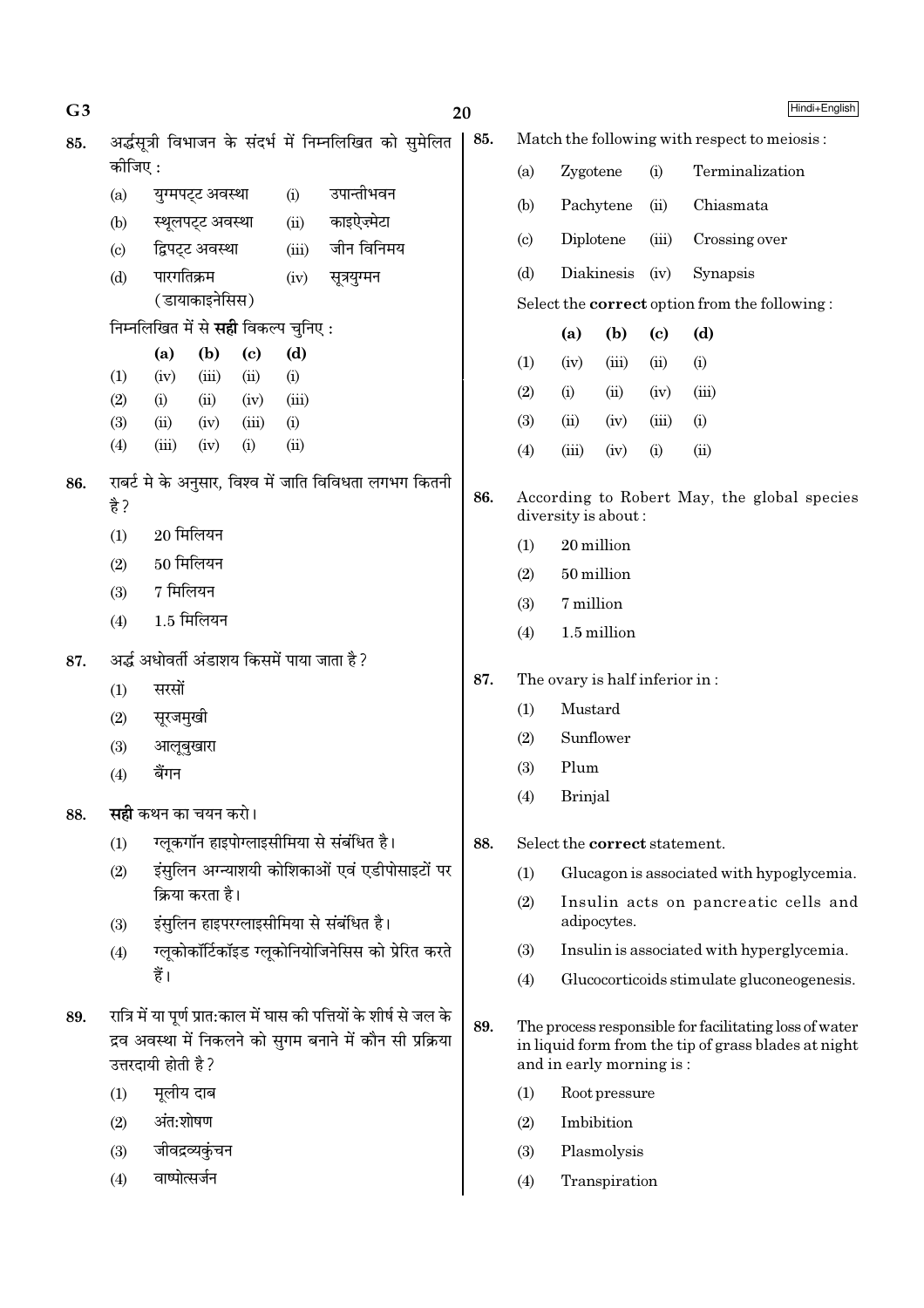- कछ विभाजित हो रही कोशिकायें कोशिका चक्रण से बाहर 90. निकल जाती हैं और कायिक निष्क्रियता अवस्था में प्रवेश कर जाती है। इसे शांत अवस्था (Go) कहा जाता है। यह प्रक्रिया किसके अन्त में होती है ?
	- $G_1$  प्रावस्था  $(1)$
	- $(2)$ S प्रावस्था
	- $(3)$  $G_2$  प्रावस्था
	- M प्रावस्था  $(4)$
- सरल आवर्ती गति करते किसी कण के विस्थापन और त्वरण के 91. बीच कलान्तर होता है :
	- $\frac{3\pi}{2}$  rad  $(1)$  $rac{\pi}{2}$  rad  $(2)$
	- $(3)$ शून्य
	- $(4)$  $\pi$  rad
- $50 \text{ cm}$  लम्बी किसी परिनालिका. जिसमें 100 फेरे हैं. से 92.  $2.5$  A धारा प्रवाहित हो रही है। इस परिनालिका के केन्द्र पर चम्बकीय क्षेत्र है :
	- $(\mu_0 = 4\pi \times 10^{-7} \text{ T m A}^{-1})$  $3.14 \times 10^{-4}$  T  $(1)$  $(2)$  $6.28 \times 10^{-5}$  T
	- $(3)$  $3.14 \times 10^{-5}$  T
	- $6.28 \times 10^{-4}$  T  $(4)$
- $4 \text{ kg}$  और 6  $\text{kg}$  द्रव्यमान के दो पिण्डों के सिरों को किसी 93. द्रव्यमानरहित डोरी से बांधा गया है। यह डोरी किसी घर्षणरहित धिरनी से गुजरती है (आरेख देखिए)। गुरुत्वीय त्वरण (g) के पदों में इस निकाय का त्वरण है :



- $(3)$  $g/10$
- $(4)$ g
- किसी विद्युत चुम्बकीय तरंग में चुंबकीय क्षेत्र और विद्युत क्षेत्र 94. के घटकों की तीव्रताओं के योगदानों का अनपात होता है :  $(c = \bar{c}$ विद्युत चुम्बकीय तरंगों का वेग)
	- $(1)$  $1:1$
	- $(2)$  $1 : c$
	- $(3)$  $1: c<sup>2</sup>$
	- $(4)$  $c:1$
- 21
	- 90. Some dividing cells exit the cell cycle and enter vegetative inactive stage. This is called quiescent stage  $(G_0)$ . This process occurs at the end of:
		- $G_1$  phase  $(1)$
		- $(2)$ **S** phase
		- $G_2$ phase  $(3)$
		- $(4)$ M<sub>phase</sub>
	- 91. The phase difference between displacement and acceleration of a particle in a simple harmonic motion is:
		- $3\pi$  $(1)$ rad  $\frac{\pi}{2}$ rad  $(2)$
		- $(3)$ zero
		- $(4)$  $\pi$  rad
	- 92. A long solenoid of 50 cm length having 100 turns carries a current of 2.5 A. The magnetic field at the centre of the solenoid is:

$$
(\mu_0 = 4\pi \times 10^{-7} \text{ T m A}^{-1})
$$

- $3.14 \times 10^{-4}$  T  $(1)$
- $(2)$  $6.28 \times 10^{-5}$  T
- $(3)$  $3.14 \times 10^{-5}$  T
- $6.28 \times 10^{-4}$  T  $(4)$
- 93. Two bodies of mass 4 kg and 6 kg are tied to the ends of a massless string. The string passes over a pulley which is frictionless (see figure). The acceleration of the system in terms of acceleration due to gravity  $(g)$  is:



- 94. The ratio of contributions made by the electric field and magnetic field components to the intensity of an electromagnetic wave is:  $(c = speed of$ electromagnetic waves)
	- $1:1$  $(1)$
	- $(2)$  $1 : c$
	- $1 : c<sup>2</sup>$  $(3)$
	- $(4)$  $c:1$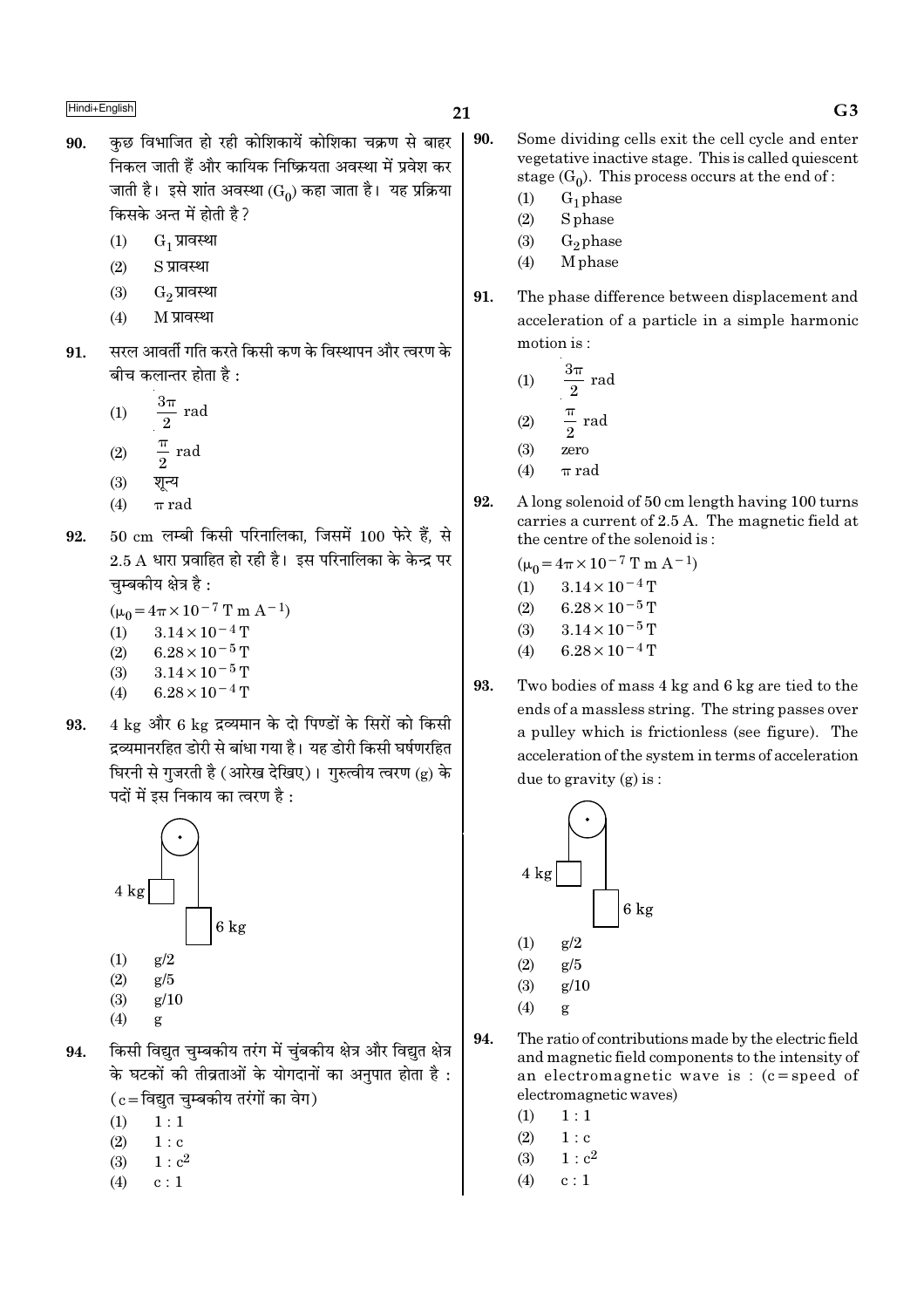$22$ 

Hindi+English

- अंतरिक्ष के  $0.2 \text{ m}^3$  आयतन के किसी निश्चित क्षेत्र में हर 95. स्थान पर विद्युत विभव 5 V पाया गया है। इस क्षेत्र में विद्युत क्षेत्र का परिमाण है :
	- $0.5$  N/C  $(1)$
	- $(2)$  $1 N/C$  $5 N/C$  $(3)$
	- $(4)$ शन्य
- किसी एकपरमाणक गैस की औसत तापीय ऊर्जा होती है : 96. (बोल्ट्समान नियतांक= $k_B$  तथा निरपेक्ष ताप=T)
	- $\begin{aligned} \frac{3}{2} \ k_{\mathrm{B}}\text{T} \\ \frac{5}{2} \ k_{\mathrm{B}}\text{T} \\ \frac{7}{2} \ k_{\mathrm{B}}\text{T} \\ \frac{1}{2} \ k_{\mathrm{B}}\text{T} \end{aligned}$  $(1)$  $(2)$  $(3)$  $(4)$
- किसी कण, जिसका स्थिति सदिश  $\stackrel{\wedge}{2}{\stackrel{k}{k}}$ m है, पर जब मूल 97. बिंदु के परित:  $3\overset{\wedge}{f}$  N का कोई बल कार्य करता है, तो बलआघूर्ण ज्ञात कीजिए।
	- $6\hat{j}$  N m  $(1)$
	- $-6\hat{i}$  N m  $(2)$
	- $6 \stackrel{\wedge}{k}$  N m  $(3)$
	- $6i$  N m  $(4)$
- किसी गैस के लिए. जिसका आण्विक व्यास d तथा संख्या 98. घनत्व n है, माध्य मुक्त पथ को इस प्रकार व्यक्त किया जा सकता है :

(1) 
$$
\frac{1}{\sqrt{2} \text{ n} \pi d^2}
$$
  
\n(2) 
$$
\frac{1}{\sqrt{2} \text{ n}^2 \pi d^2}
$$
  
\n(3) 
$$
\frac{1}{\sqrt{2} \text{ n}^2 \pi^2 d^2}
$$
  
\n(4) 
$$
\frac{1}{\sqrt{2} \text{ n}^2 \pi^2 d^2}
$$

$$
(4) \qquad \overline{\sqrt{2} \text{ n} \pi d}
$$

किसी पदार्थ के  $0.5$  g के तुल्यांक ऊर्जा है: 99.

- $4.5 \times 10^{13}$  J  $(1)$
- $1.5 \times 10^{13}$  J  $(2)$
- $0.5 \times 10^{13}$  J  $(3)$
- $4.5 \times 10^{16}$  J  $(4)$

In a certain region of space with volume  $0.2 \text{ m}^3$ . 95. the electric potential is found to be 5 V throughout. The magnitude of electric field in this region is:

- $0.5$  N/C  $(1)$
- $(2)$  $1 N/C$
- 5 N/C  $(3)$
- $(4)$ zero
- 96. The average thermal energy for a mono-atomic gas is :  $(k_R$  is Boltzmann constant and T, absolute temperature)
	- $\frac{3}{2}$   ${\rm k_BT}$  $(1)$  $\frac{5}{2} k_B T$ <br> $\frac{7}{2} k_B T$  $(2)$  $(3)$  $\frac{1}{2} k_B T$  $(4)$

97. Find the torque about the origin when a force of  $3\hat{j}$  N acts on a particle whose position vector is  $2\hat{k}$  m.

- $(1)$  $6\hat{i}$  N m
- $(2)$  $-6\hat{i}$  N m
- $(3)$  $N<sub>n</sub>$
- $(4)$
- 98. The mean free path for a gas, with molecular diameter d and number density n can be expressed  $\overline{as}$ :

(1) 
$$
\frac{1}{\sqrt{2} \text{ n} \pi d^2}
$$
  
\n(2) 
$$
\frac{1}{\sqrt{2} \text{ n}^2 \pi d^2}
$$
  
\n(3) 
$$
\frac{1}{\sqrt{2} \text{ n}^2 \pi^2 d^2}
$$
  
\n(4) 
$$
\frac{1}{\sqrt{2} \text{ n}^2 \pi^2 d^2}
$$

 $(4)$  $\sqrt{2}$  nπd

99.

The energy equivalent of  $0.5$  g of a substance is:

- $4.5 \times 10^{13}$  J  $(1)$
- $1.5 \times 10^{13}$  J  $(2)$
- $0.5 \times 10^{13}$  J  $(3)$
- $4.5 \times 10^{16}$  J  $(4)$

 $G<sub>3</sub>$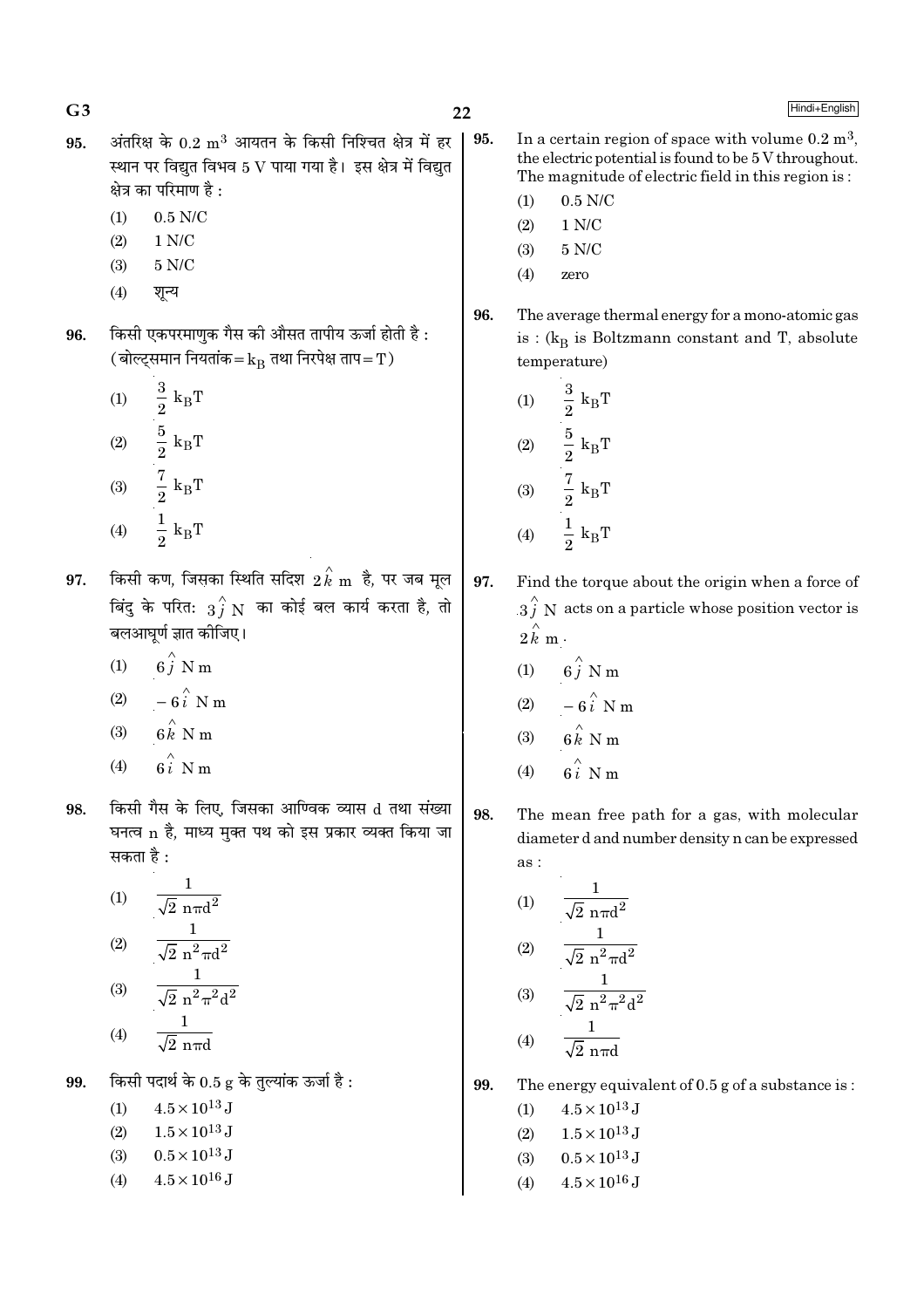100. किसी स्क्रू गेज़ का अल्पतमांक  $0.01 \text{ mm}$  है तथा इसके वृत्तीय पैमाने पर 50 भाग हैं।

इस स्क्रू गेज़ का चूड़ी अन्तराल (पिच) है:

- $(1)$  $0.25$  mm
- $(2)$  $0.5 \text{ mm}$
- $(3)$  $1.0 \text{ mm}$
- $0.01$  mm  $(4)$
- 101. समान धारिता के दो सिलिण्डर  $A$  और  $B$  एक दूसरे से किसी स्टॉप कॉक से होते हुए जुडे हैं।  ${\rm A}$  में मानक ताप और दाब पर कोई आदर्श गैस भरी है। B पूर्णत: निर्वातित है। समस्त निकाय ऊष्मीयरोधित है। स्टॉप कॉक को अचानक खोल दिया गया है। यह प्रक्रिया है:
	- $(1)$ रुद्धोष्म
	- समआयतनी  $(2)$
	- समदाबी  $(3)$
	- $(4)$ समतापी
- किसी सिलिण्डर में 249 kPa दाब और 27°C ताप पर हाइड़ोजन 102. गैस भरी है।
	- इसका घनत्व है : (R = 8.3 J mol<sup>-1</sup> K<sup>-1</sup>)
	- $0.2 \text{ kg/m}^3$  $(1)$
	- $0.1~\mathrm{kg/m^3}$  $(2)$
	- $0.02 \text{ kg/m}^3$  $(3)$
	- $(4)$  $0.5 \text{ kg/m}^3$
- जब यूरेनियम के किसी समस्थानिक  $\frac{235}{92}$ U पर न्यूट्रॉन बमबारी 103. करता है, तो  $^{89}_{36}\rm{Kr}$  और तीन न्यूट्रॉनों के साथ उत्पन्न होने वाला नाभिक है :
	- $^{91}_{40}Zr$  $(1)$
	- $(2)$
	- $\frac{103}{36}\mathrm{Kr}$  $(3)$
	-
	- $\frac{144}{56}Ba$  $(4)$
- 104. किसी आवेशित कण, जिसका  $3 \times 10^{-10}$  Vm  $^{-1}$  तीव्रता के विद्यत क्षेत्र में अपवाह वेग  $7.5 \times 10^{-4}$  m s<sup>-1</sup> है, की  $m^2 V^{-1} s^{-1}$  में गतिशीलता है:
	- $(1)$  $2.5 \times 10^{6}$
	- $2.5\times10^{-6}$  $(2)$
	- $2.25 \times 10^{-15}$  $(3)$
	- $2.25 \times 10^{15}$  $(4)$
- सार्थक अंकों को महत्व देते हुए  $9.99 \text{ m} 0.0099 \text{ m}$  का मान 105. क्या है?
	- $9.98<sub>m</sub>$  $(1)$
	- $(2)$  $9.980 \text{ m}$
	- $(3)$  $9.9<sub>m</sub>$
	- $(4)$ 9.9801 m

100. A screw gauge has least count of 0.01 mm and there are 50 divisions in its circular scale.

The pitch of the screw gauge is:

- $(1)$  $0.25$  mm
- $(2)$  $0.5 \text{ mm}$
- $(3)$  $1.0 \text{ mm}$
- $(4)$  $0.01$  mm
- 101. Two cylinders A and B of equal capacity are connected to each other via a stop cock. A contains an ideal gas at standard temperature and pressure. B is completely evacuated. The entire system is thermally insulated. The stop cock is suddenly opened. The process is:
	- adiabatic  $(1)$
	- isochoric  $(2)$
	- isobaric  $(3)$
	- isothermal  $(4)$
- 102. A cylinder contains hydrogen gas at pressure of 249 kPa and temperature 27°C.

Its density is:  $(R = 8.3 \text{ J mol}^{-1} \text{ K}^{-1})$ 

- $0.2 \text{ kg/m}^3$  $(1)$
- $0.1 \text{ kg/m}^3$  $(2)$
- $0.02 \text{ kg/m}^3$  $(3)$
- $0.5 \text{ kg/m}^3$  $(4)$
- When a uranium isotope  $\frac{235}{92}U$  is bombarded with 103. a neutron, it generates  $\frac{89}{36}$ Kr, three neutrons and:
	- $^{91}_{40}Zr$  $(1)$
	- $^{101}_{36}\mathrm{Kr}$  $(2)$
	- $\frac{103}{103}$ Kr  $(3)$ 36
	- $^{144}_{\kappa c}$ Ba  $(4)$
- 104. A charged particle having drift velocity of  $7.5 \times 10^{-4}$  m s<sup>-1</sup> in an electric field of  $3 \times 10^{-10}$  Vm<sup>-1</sup>, has a mobility in m<sup>2</sup> V<sup>-1</sup> s<sup>-1</sup>  $of:$ 
	- $2.5 \times 10^6$  $(1)$
	- $2.5 \times 10^{-6}$  $(2)$
	- $2.25 \times 10^{-15}$  $(3)$
	- $2.25 \times 10^{15}$  $(4)$
- 105. Taking into account of the significant figures, what is the value of  $9.99 \text{ m} - 0.0099 \text{ m}$ ?
	- 9.98 m  $(1)$
	- $(2)$ 9.980 m
	- $(3)$  $9.9<sub>m</sub>$
	- $(4)$ 9.9801 m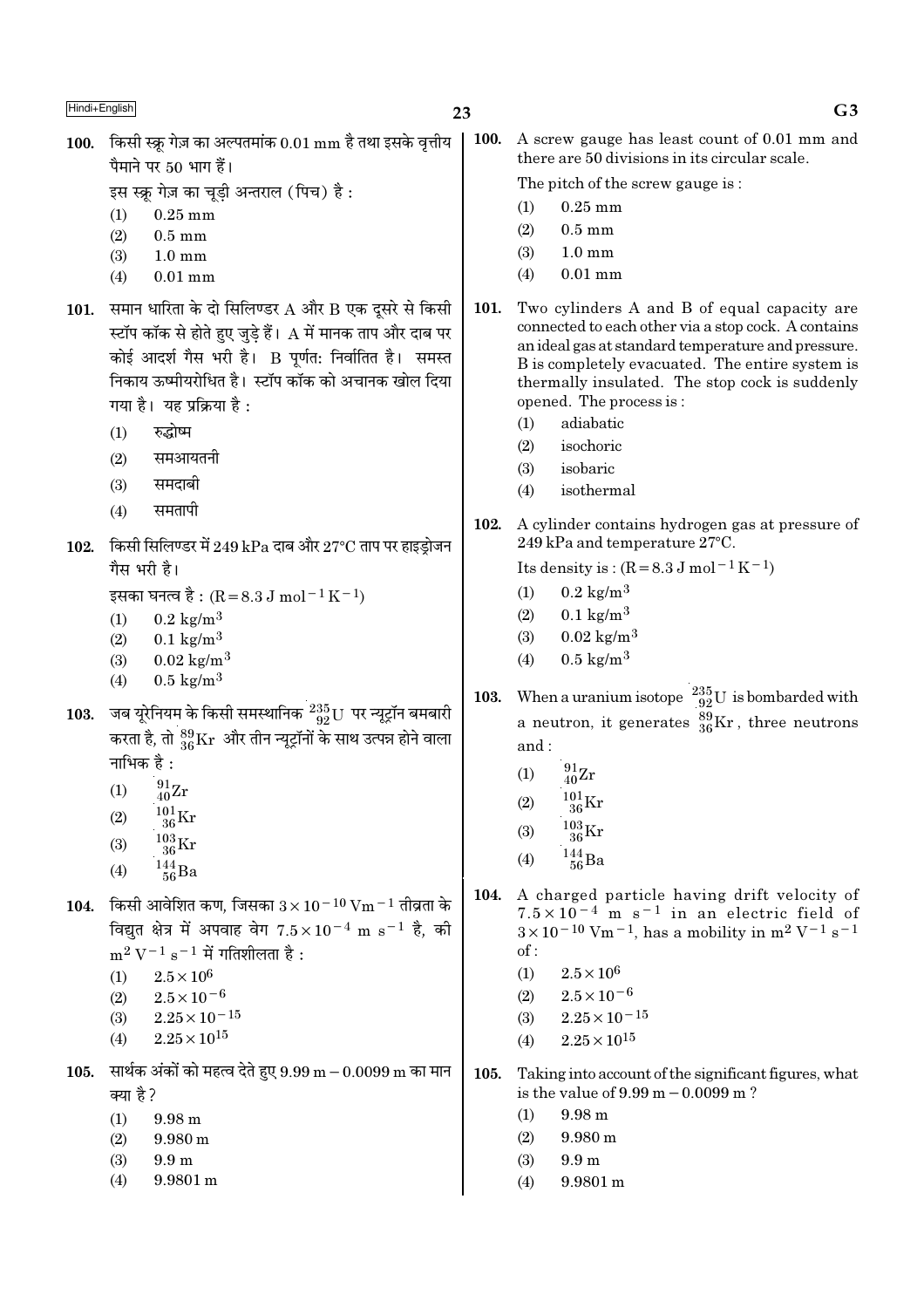$G<sub>3</sub>$ 

Hindi+English

- 106. 599 धारणशीलता की किसी लोहे की छड पर 1200 A m  $^{-1}$ तीव्रता का चम्बकीय क्षेत्र लगाया गया है। इस छड के पदार्थ को पारगम्यता है :
	- $(\mu_0 = 4\pi \times 10^{-7} \text{ T m A}^{-1})$
	- (1)  $8.0 \times 10^{-5}$  T m A<sup>-1</sup>
	- $(2)$  $2.4\pi \times 10^{-5}$  T m A<sup>-1</sup>
	- (3)  $2.4\pi \times 10^{-7}$  T m A<sup>-1</sup>
	- (4)  $2.4\pi \times 10^{-4}$  T m A<sup>-1</sup>
- 107. 10 cm त्रिज्या के किसी गोलीय चालक पर  $3.2 \times 10^{-7}$  C आवेश एकसमान रूप से वितरित है। इस गोले के केन्द्र से 15 cm दूरी पर विद्युत क्षेत्र का परिमाण क्या है ?

$$
\left(\frac{1}{4\pi\epsilon_0} = 9 \times 10^9 \text{ N m}^2/\text{C}^2\right)
$$
  
(1) 1.28×10<sup>5</sup> N/C  
(2) 1.28×10<sup>6</sup> N/C  
(3) 1.28×10<sup>7</sup> N/C  
(4) 1.28×10<sup>4</sup> N/C

- 108. कोई श्रेणी LCR परिपथ किसी ए.सी. वोल्टता स्रोत से संयोजित है। जब L को हटा लिया जाता है, तो धारा और वोल्टता के बीच $\frac{\pi}{3}$  का कलान्तर होता है। यदि इसके स्थान पर परिपथ से  $\mathrm{C}$  को हटाते हैं, तो भी धारा और वोल्टता के बीच कलान्तर  $\frac{\pi}{2}$ ही रहता है। इस परिपथ का शक्ति गुणक है:
	- $(1)$  $0.5$
	- $(2)$  $1.0$
	- $(3)$  $-1.0$
	- शन्य  $(4)$
- 109. त्रिज्या  $r$  की कोई केशिका नली जल में डूबी है और इसमें जल ऊँचाई h तक चढ गया है। केशिका नली में भरे जल का द्रव्यमान 5 g है। त्रिज्या  $2r$  की कोई अन्य केशिका नली जल में ड़बी है। इस नली में ऊपर चढ़े जल का द्रव्यमान है:
	- $5.0 g$  $(1)$
	- $10.0 g$  $(2)$
	- $(3)$  $20.0 g$
	- $(4)$  $2.5 g$
- 110. यंग के द्विझिरी प्रयोग में, यदि कलासंबद्ध स्रोतों के बीच का पृथकन आधा तथा पर्दे से कलासंबद्ध स्रोतों की दूरी को दो गुना कर दिया जाए, तो फ्रिंज चौडाई हो जाएगी :
	- आधी  $(1)$
	- चार गुनी  $(2)$
	- एक-चौथाई  $(3)$
	- दो गनी  $(4)$

106. An iron rod of susceptibility 599 is subjected to a magnetising field of 1200 A  $m^{-1}$ . permeability of the material of the rod is:

$$
(\mu_0 = 4\pi \times 10^{-7} \text{ T m A}^{-1})
$$

- $8.0 \times 10^{-5}$  T m A<sup>-1</sup>  $(1)$
- $2.4\pi \times 10^{-5}$  T m A<sup>-1</sup>  $(2)$
- $2.4\pi \times 10^{-7}$  T m A<sup>-1</sup>  $(3)$
- $2.4\pi \times 10^{-4}$  T m A<sup>-1</sup>  $(4)$
- 107. A spherical conductor of radius 10 cm has a charge of  $3.2 \times 10^{-7}$  C distributed uniformly. What is the magnitude of electric field at a point 15 cm from the centre of the sphere?

$$
\left(\frac{1}{4\pi\epsilon_0} = 9 \times 10^9 \text{ N m}^2/\text{C}^2\right)
$$
  
(1) 1.28×10<sup>5</sup> N/C  
(2) 1.28×10<sup>6</sup> N/C  
(3) 1.28×10<sup>7</sup> N/C  
(4) 1.28×10<sup>4</sup> N/C

- 108 A series LCR circuit is connected to an ac voltage source. When L is removed from the circuit, the phase difference between current and voltage is  $\frac{\pi}{3}$ . If instead C is removed from the circuit, the phase difference is again  $\frac{\pi}{3}$  between current and voltage. The power factor of the circuit is:
	- $(1)$  $0.5$
	- $(2)$  $1.0$
	- $-1.0$  $(3)$
	- $(4)$ zero
- 109. A capillary tube of radius r is immersed in water and water rises in it to a height h. The mass of the water in the capillary is 5 g. Another capillary tube of radius 2r is immersed in water. The mass of water that will rise in this tube is:
	- $(1)$  $5.0g$
	- $(2)$  $10.0 \text{ g}$
	- $(3)$  $20.0 g$
	- $(4)$  $2.5 g$
- 110. In Young's double slit experiment, if the separation between coherent sources is halved and the distance of the screen from the coherent sources is doubled, then the fringe width becomes:
	- half  $(1)$
	- $(2)$ four times
	- one-fourth  $(3)$
	- double  $(4)$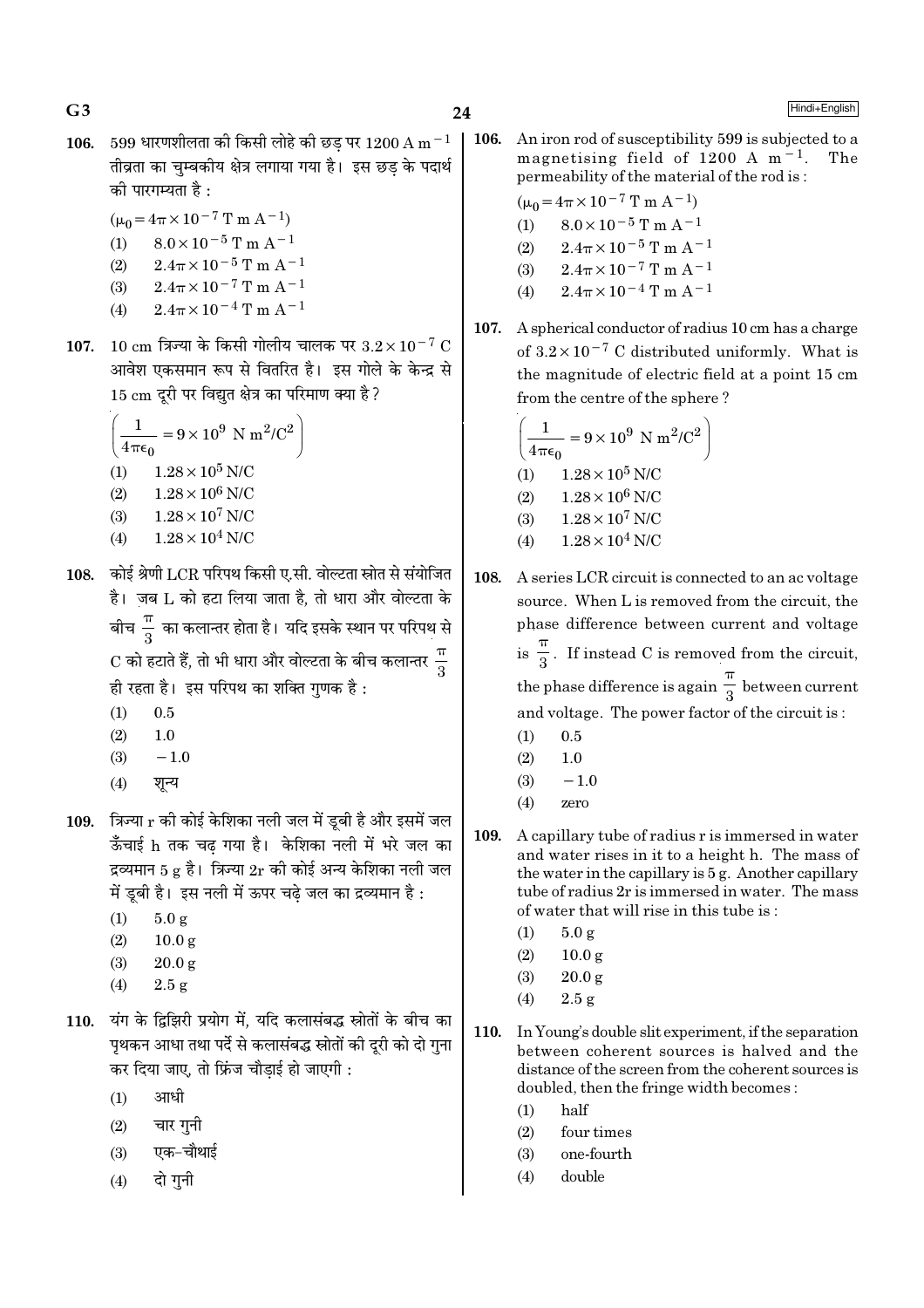111. दर्शाए गए तर्क परिपथ के लिए. सत्यमान सारणी है:



नीचे किसी प्रतिरोध का वर्ण कोड दिया गया है : 112.



इसके प्रतिरोध और सह्यता के मान क्रमश: हैं :

- $47 k\Omega, 10\%$  $(1)$
- $4.7 \text{ k}\Omega, 5\%$  $(2)$
- $(3)$  $470 \Omega, 5\%$
- $(4)$  $470 \text{ k}\Omega$ , 5%
- 113. किसी समान्तर पट्टिका संधारित्र, जिसमें माध्यम के रूप में वायु भरी है, की धारिता 6  $\mu$ F है। कोई परावैद्युत माध्यम भरने पर इसकी धारिता 30  $\mu$ F हो जाती है। इस माध्यम का परावैद्युतांक है :

$$
(\epsilon_0 = 8.85 \times 10^{-12} \, \text{C}^2 \, \text{N}^{-1} \, \text{m}^{-2})
$$

- $1.77 \times 10^{-12}$  C<sup>2</sup> N<sup>-1</sup> m<sup>-2</sup>  $(1)$
- $0.44 \times 10^{-10}$  C<sup>2</sup> N<sup>-1</sup> m<sup>-2</sup>  $(2)$
- $5.00$   $\mathrm{C}^2$  N  $^{-1}$  m  $^{-2}$  $(3)$
- $0.44 \times 10^{-13}$  C<sup>2</sup> N<sup>-1</sup> m<sup>-2</sup>  $(4)$

111. For the logic circuit shown, the truth table is:



112. The color code of a resistance is given below:



The values of resistance and tolerance, respectively, are:

- $(1)$  $47 \text{ k}\Omega, 10\%$
- $(2)$  $4.7 \text{ k}\Omega, 5\%$
- $(3)$  $470 \Omega, 5\%$
- $470 \text{ k}\Omega, 5\%$  $(4)$
- 113. The capacitance of a parallel plate capacitor with air as medium is  $6 \mu$ F. With the introduction of a dielectric medium, the capacitance becomes  $30 \mu$ F. The permittivity of the medium is:

 $(\epsilon_0 = 8.85 \times 10^{-12} \text{ C}^2 \text{ N}^{-1} \text{ m}^{-2})$  $1.77 \times 10^{-12}$  C<sup>2</sup> N<sup>-1</sup> m<sup>-2</sup>  $(1)$ 

- $0.44 \times 10^{-10}$  C<sup>2</sup> N<sup>-1</sup> m<sup>-2</sup>  $(2)$
- $5.00 C^2 N^{-1} m^{-2}$  $(3)$
- $0.44 \times 10^{-13}$  C<sup>2</sup> N<sup>-1</sup> m<sup>-2</sup>  $(4)$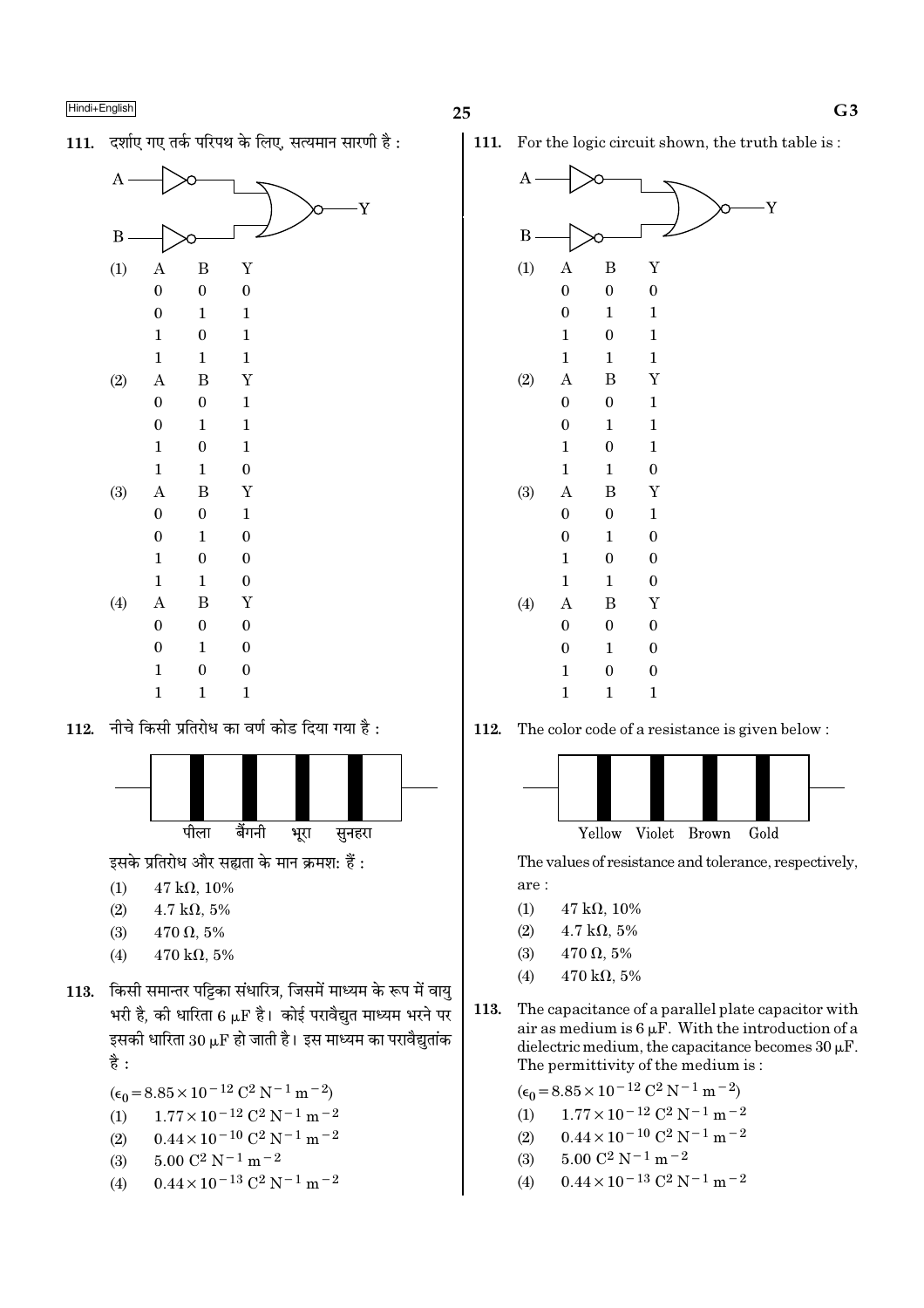| G <sub>3</sub> |                                                                                                                                                                                                                                                                                                                    | 26   | Hindi+English                                                                                                                                                                                                                                                                                                   |
|----------------|--------------------------------------------------------------------------------------------------------------------------------------------------------------------------------------------------------------------------------------------------------------------------------------------------------------------|------|-----------------------------------------------------------------------------------------------------------------------------------------------------------------------------------------------------------------------------------------------------------------------------------------------------------------|
| 114.           | किसी मीनार के शिखर से किसी गेंद को 20 m/s के वेग से<br>ऊर्ध्वाधर अधोमुखी फेंका गया है। कुछ समय पश्चात यह गेंद<br>धरती से 80 m/s के वेग से टकराती है। इस मीनार की ऊँचाई<br>$\dot{\vec{g}}$ : (g = 10 m/s <sup>2</sup> )<br>$340\,\rm{m}$<br>(1)<br>$320 \text{ m}$<br>(2)<br>(3)<br>$300 \text{ m}$<br>360 m<br>(4) | 114. | A ball is thrown vertically downward with a<br>velocity of 20 m/s from the top of a tower. It hits<br>the ground after some time with a velocity of<br>80 m/s. The height of the tower is: $(g=10 \text{ m/s}^2)$<br>340 m<br>(1)<br>320 m<br>(2)<br>$300 \text{ m}$<br>(3)<br>360 m<br>(4)                     |
| 115.           | पृथ्वी के पृष्ठ पर किसी पिण्ड का भार 72 N है। पृथ्वी की<br>त्रिज्या की आधी दूरी के बराबर ऊँचाई पर इस पिण्ड पर<br>गुरुत्वाकर्षण बल कितना होगा ?<br>32 N<br>(1)<br>30 N<br>(2)<br>24 N<br>(3)<br>48 N<br>(4)                                                                                                         | 115. | A body weighs 72 N on the surface of the earth.<br>What is the gravitational force on it, at a height<br>equal to half the radius of the earth?<br>32 N<br>(1)<br>30 N<br>(2)<br>24 N<br>(3)<br>48 N<br>(4)                                                                                                     |
| 116.           | उपेक्षणीय द्रव्यमान को 1 m लम्बी किसी दृढ़ छड़ के दो सिरों<br>से 5 kg और 10 kg द्रव्यमान के दो कण जुड़े हैं।<br>$5 \text{ kg}$ के कण से इस निकाय के संहति केन्द्र की दूरी (लगभग)<br>है :<br>(1)<br>$50 \text{ cm}$<br>(2)<br>$67 \text{ cm}$<br>(3)<br>$80 \text{ cm}$<br>(4)<br>$33 \text{ cm}$                   | 116. | Two particles of mass 5 kg and 10 kg respectively<br>are attached to the two ends of a rigid rod of length<br>1 m with negligible mass.<br>The centre of mass of the system from the 5 kg<br>particle is nearly at a distance of:<br>$50 \text{ cm}$<br>(1)<br>$67 \text{ cm}$<br>(2)<br>$80 \text{ cm}$<br>(3) |
| 117.           | किसी p-n संधि डायोड में अवक्षय-क्षेत्र की चौड़ाई में वृद्धि<br>का कारण है :<br>केवल पश्चदिशिक बायस<br>(1)<br>अग्रदिशिक और पश्चदिशिक बायस दोनों<br>(2)<br>अग्रदिशिक धारा (current) में वृद्धि<br>(3)<br>केवल अग्रदिशिक बायस<br>(4)                                                                                  | 117. | 33 cm<br>(4)<br>The increase in the width of the depletion region<br>in a p-n junction diode is due to:<br>reverse bias only<br>(1)<br>both forward bias and reverse bias<br>(2)<br>(3)<br>increase in forward current<br>forward bias only<br>(4)                                                              |
|                | 118. देहली आवृत्ति की 1.5 गुनी आवृत्ति का प्रकाश, प्रकाश सुग्राही<br>पदार्थ पर आपतन करता है। यदि प्रकाश की आवृत्ति आधी तथा<br>उसकी तीव्रता दो गुनी कर दी जाए, तो प्रकाश विद्युत धारा<br>कितनी होगी ?<br>चार गुनी<br>(1)<br>एक–चौथाई<br>(2)<br>(3)<br>शून्य<br>दो गुनी<br>(4)                                       | 118. | Light of frequency 1.5 times the threshold<br>frequency is incident on a photosensitive material.<br>What will be the photoelectric current if the<br>frequency is halved and intensity is doubled?<br>four times<br>(1)<br>one-fourth<br>(2)<br>(3)<br>zero<br>doubled<br>(4)                                  |
| 119.           | यह मानिए कि किसी तारे से 600 nm तरंगदैर्ध्य का प्रकाश आ<br>रहा है। उस दूरदर्शक जिसके अभिदृश्यक का व्यास 2 m है,<br>के विभेदन की सीमा है :<br>$1.83 \times 10^{-7}$ rad<br>(1)<br>$7.32 \times 10^{-7}$ rad<br>(2)<br>$6.00 \times 10^{-7}$ rad<br>(3)                                                              | 119. | Assume that light of wavelength 600 nm is coming<br>from a star. The limit of resolution of telescope<br>whose objective has a diameter of 2 m is:<br>$1.83 \times 10^{-7}$ rad<br>(1)<br>$7.32 \times 10^{-7}$ rad<br>(2)<br>$6.00 \times 10^{-7}$ rad<br>(3)                                                  |

 $(4)$ 

 $3.66\times10^{-7}\,\mathrm{rad}$ 

- 
- $(3)$ <br>(4)  $6.00 \times 10^{-7}$  rad<br> $3.66 \times 10^{-7}$  rad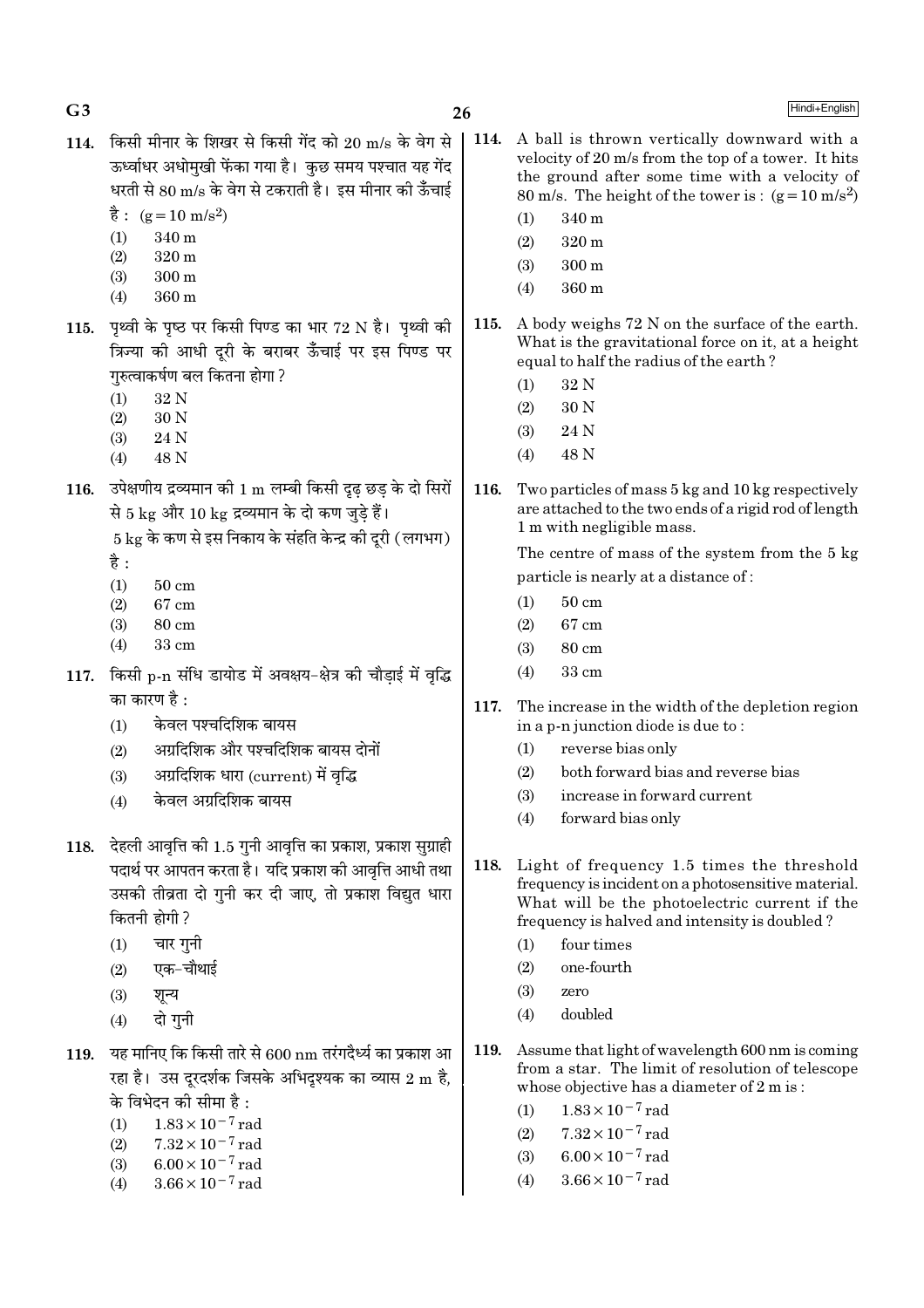$\blacksquare$ Hindi+English  $\blacksquare$ 

- 120. किसी मीटर सेत के बाएँ अन्तराल में संयोजित कोई प्रतिरोध तार इसके दाएँ अन्तराल के 10  $\Omega$  प्रतिरोध को उस बिन्द पर संतलित करता है जो सेतु के तार को  $3:2$  के अनुपात में विभाजित करता है। यदि प्रतिरोध तार की लम्बाई 1.5 m है, तो इस प्रतिरोध तार की वह लम्बाई जिसका प्रतिरोध 1  $\Omega$  होगा. है :
	- (1)  $1.0 \times 10^{-1}$  m
	- $(2)$  1.5×10<sup>-1</sup> m
	- (3)  $1.5 \times 10^{-2}$  m
	- (4)  $1.0 \times 10^{-2}$  m
- 121. 20  $\rm cm^2$  क्षेत्रफल के किसी अपरावर्ती पृष्ठ पर 20 W/ $\rm cm^2$ औसत फ्लक्स के साथ प्रकाश अभिलम्बवत आपतन करता है। 1 मिनट की समयावधि में इस पष्ठ पर प्राप्त की गयी ऊर्जा है :
	- (1)  $12 \times 10^3$  J
	- (2)  $24 \times 10^3$  J
	- (3)  $48 \times 10^3$  J
	- (4)  $10 \times 10^3$  J
- 122. कोई किरण लघ प्रिज्म कोण (प्रिज्म कोण A) के किसी एक पृष्ठ पर आपतन कोण  $i$  पर आपतन करके प्रिज़्म के विपरीत फलक से अभिलम्बवत निर्गत होती है। यदि इस प्रिज्म के पदार्थ का अपवर्तनांक µ है. तो आपतन कोण है. लगभग :
	- (1) 2A
	- $\mu$
	- (2)  $\mu$ A A
	- (3) 2 µ
	- (4) A  $\overline{2\mu}$
- 123.  $40 \mu$ F के किसी संधारित्र को  $200 \text{ V}$ ,  $50 \text{ Hz}$  की ac आपूर्ति से संयोजित किया गया है। इस परिपथ में धारा का वर्ग माध्य मल  $(rms)$  मान है. लगभग :
	- $(1)$  2.05 A
	- $(2)$  2.5 A
	- (3) 25.1 A
	- (4) 1.7 A

 $124.$  प्रतिबल की विमाएँ हैं :

- (1)  $[ML^2T^{-2}]$
- (2)  $[ML^0T^{-2}]$
- (3)  $[ML^{-1}T^{-2}]$
- (4)  $[MLT^{-2}]$

125. किसी अन्तरापृष्ठ के लिए ब्रूस्टर कोण  $i_b$  होना चाहिए :

- (1)  $30^{\circ} < i_b < 45^{\circ}$
- (2)  $45^{\circ} < i_b < 90^{\circ}$
- (3)  $i_b = 90^\circ$
- (4)  $0^{\circ} < i_b < 30^{\circ}$
- 120. A resistance wire connected in the left gap of a metre bridge balances a 10  $\Omega$  resistance in the right gap at a point which divides the bridge wire in the ratio 3 : 2. If the length of the resistance wire is 1.5 m, then the length of 1  $\Omega$  of the resistance wire is :
	- $(1)$  1.0×10<sup>-1</sup> m
	- (2)  $1.5 \times 10^{-1}$  m
	- (3)  $1.5 \times 10^{-2}$  m
	- (4)  $1.0 \times 10^{-2}$  m
- 121. Light with an average flux of  $20 \text{ W/cm}^2$  falls on a non-reflecting surface at normal incidence having surface area 20 cm2. The energy received by the surface during time span of 1 minute is :
	- (1)  $12 \times 10^3$  J
	- (2)  $24 \times 10^3$  J
	- (3)  $48 \times 10^3$  J
	- (4)  $10 \times 10^3$  J
- 122. A ray is incident at an angle of incidence  $i$  on one surface of a small angle prism (with angle of prism A) and emerges normally from the opposite surface. If the refractive index of the material of the prism is  $\mu$ , then the angle of incidence is nearly equal to :
	- (1) 2A
	- µ  $(2)$   $\mu$ A
	- (3)  $\mu\overline{A}$ 2 A
	- (4)  $2\mu$
- 123. A 40  $\mu$ F capacitor is connected to a 200 V, 50 Hz ac supply. The rms value of the current in the circuit is, nearly :
	- $(1)$  2.05 A
	- $(2)$  2.5 A
	- (3) 25.1 A
	- $(4)$  1.7 A
- 124. Dimensions of stress are :
	- (1)  $[ML^2T^{-2}]$
	- (2)  $[ML^0T^{-2}]$
	- (3)  $[ML^{-1}T^{-2}]$
	- (4)  $[MLT-2]$
- **125.** The Brewsters angle  $i<sub>b</sub>$  for an interface should be :
	- (1)  $30^{\circ} < i_b < 45^{\circ}$
	- (2)  $45^{\circ} < i_b < 90^{\circ}$
	- (3)  $i_b = 90^\circ$
	- (4)  $0^{\circ} < i_b < 30^{\circ}$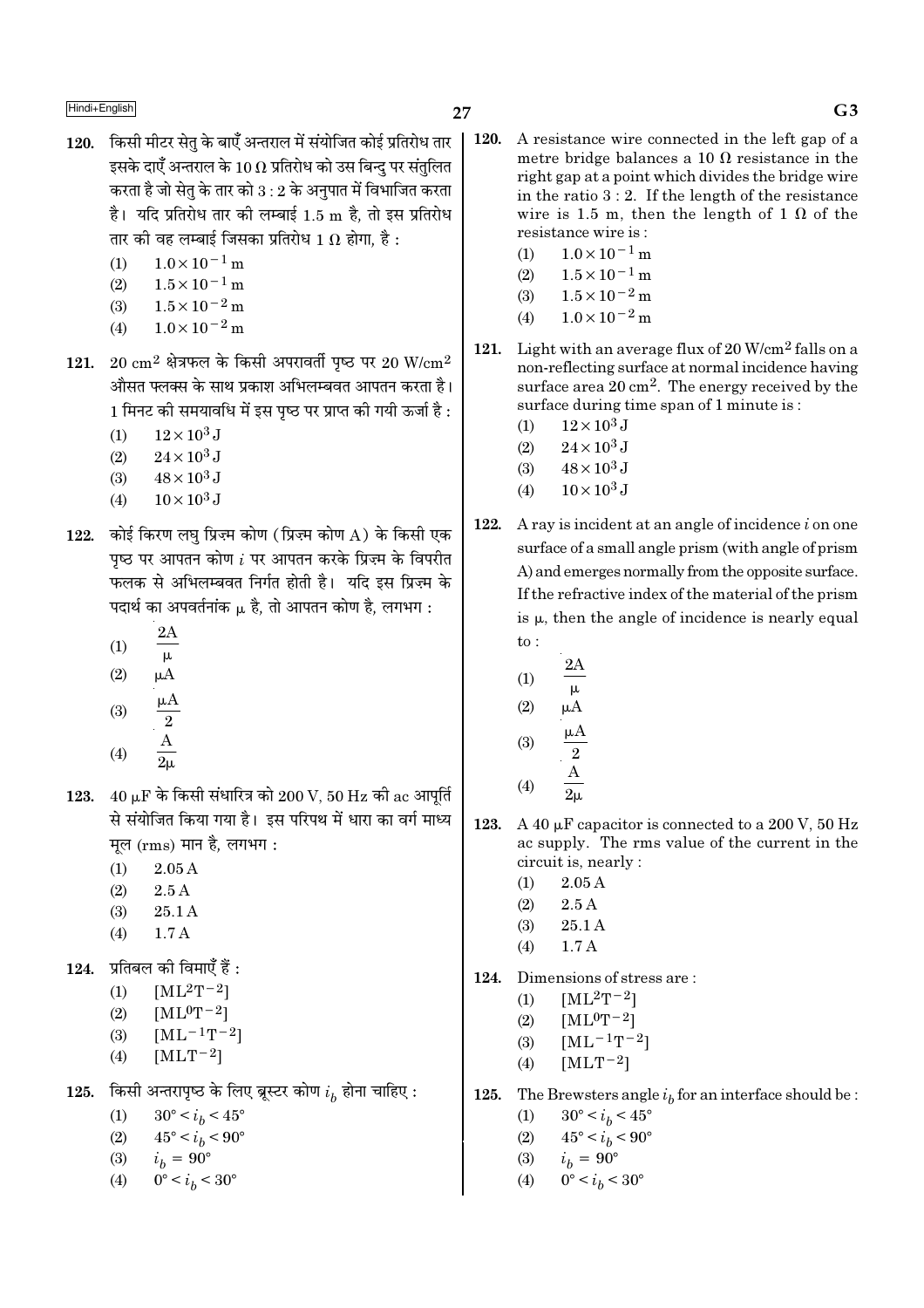126. अनुप्रस्थ काट क्षेत्रफल A तथा लम्बाई L का कोई तार किसी स्थायी टेक से लटका है। इस तार के मक्त सिरे से किसी द्रव्यमान M को निलंबित करने पर इसकी लम्बाई  $L_1$  हो जाती है। यंग-गणांक के लिए व्यंजक है:

$$
(1) \qquad \frac{\text{Mg}(L_1 - L)}{\text{AL}}
$$

$$
(2) \qquad \frac{\overline{M_{\rm B}L}}{AL_1}
$$

(3) 
$$
\frac{A(L_1 - L)}{A(L_1 - L)}
$$
  
(4) 
$$
\frac{MgL_1}{AL}
$$

127. किसी लघु विद्युत द्विध्रुव का द्विध्रुव आघुर्ण  $16 \times 10^{-9}$  C m है। इस द्विध्रव के कारण, इस द्विध्रव के अक्ष से 60° का कोण बनाने वाली किसी रेखा पर स्थित 0.6 m दूरी के किसी बिन्दु

$$
\left(\frac{1}{4\pi\epsilon_0} = 9 \times 10^9 \text{ N m}^2/\text{C}^2\right)
$$
  
(1) 200 V

पर, विद्युत विभव होगा :

- $(2)$ 400 V
- $(3)$ शन्य
- $(4)$  $50V$
- 128. किसी गिटार में समान पदार्थ की बनी दो डोरियों A और B के स्वर हल्के से मेल नहीं खा रहे हैं और 6 Hz आवृत्ति के विस्पन्द उत्पन्न कर रहे हैं। जब B में तनाव को कुछ कम कर दिया जाता है, तो विस्पन्द आवृत्ति बढकर  $7 \text{ Hz}$  हो जाती है। यदि A की आवृत्ति 530 Hz है, तो B की मूल आवृत्ति है:
	- 524 Hz  $(1)$
	- 536 Hz  $(2)$
	- 537 Hz  $(3)$
	- $(4)$ 523 Hz
- $129.$  विरामावस्था के किसी इलेक्ट्रॉन को  $\rm V$  वोल्ट के विभवान्तर से त्वरित किया गया है। यदि इस इलेक्टॉन की दे ब्रॉग्ली तरंगदैर्ध्य  $1.227 \times 10^{-2}$  nm है, तो विभवान्तर है :
	- $10^2$  V  $(1)$
	- $10^3$  V  $(2)$
	- $10^4$  V  $(3)$
	- $10V$  $(4)$

126. A wire of length L, area of cross section A is hanging from a fixed support. The length of the wire changes to  $L_1$  when mass M is suspended from its free end. The expression for Young's modulus is:

(1)  
\n
$$
\frac{Mg(L_1 - L)}{AL}
$$
\n(2)  
\n
$$
\frac{MgL}{AL_1}
$$
\n(3)  
\n
$$
\frac{MgL}{A(L_1 - L)}
$$
\n(4)  
\n
$$
\frac{MgL_1}{AL}
$$

127. A short electric dipole has a dipole moment of  $16 \times 10^{-9}$  C m. The electric potential due to the dipole at a point at a distance of  $0.6$  m from the centre of the dipole, situated on a line making an angle of 60° with the dipole axis is:

$$
\left(\frac{1}{4\pi\epsilon_0} = 9 \times 10^9 \text{ N m}^2/\text{C}^2\right)
$$
  
(1) 200 V  
(2) 400 V  
(3) zero

- $(4)$  $50V$
- 128. In a guitar, two strings A and B made of same material are slightly out of tune and produce beats of frequency 6 Hz. When tension in B is slightly decreased, the beat frequency increases to 7 Hz. If the frequency of A is 530 Hz, the original frequency of B will be:
	- 524 Hz  $(1)$
	- $(2)$ 536 Hz
	- 537 Hz  $(3)$
	- 523 Hz  $(4)$
- 129. An electron is accelerated from rest through a potential difference of V volt. If the de Broglie wavelength of the electron is  $1.227 \times 10^{-2}$  nm, the potential difference is:
	- $10^2$  V  $(1)$
	- $(2)$  $10^3$  V
	- $10<sup>4</sup>$  V  $(3)$
	- $(4)$ 10<sub>V</sub>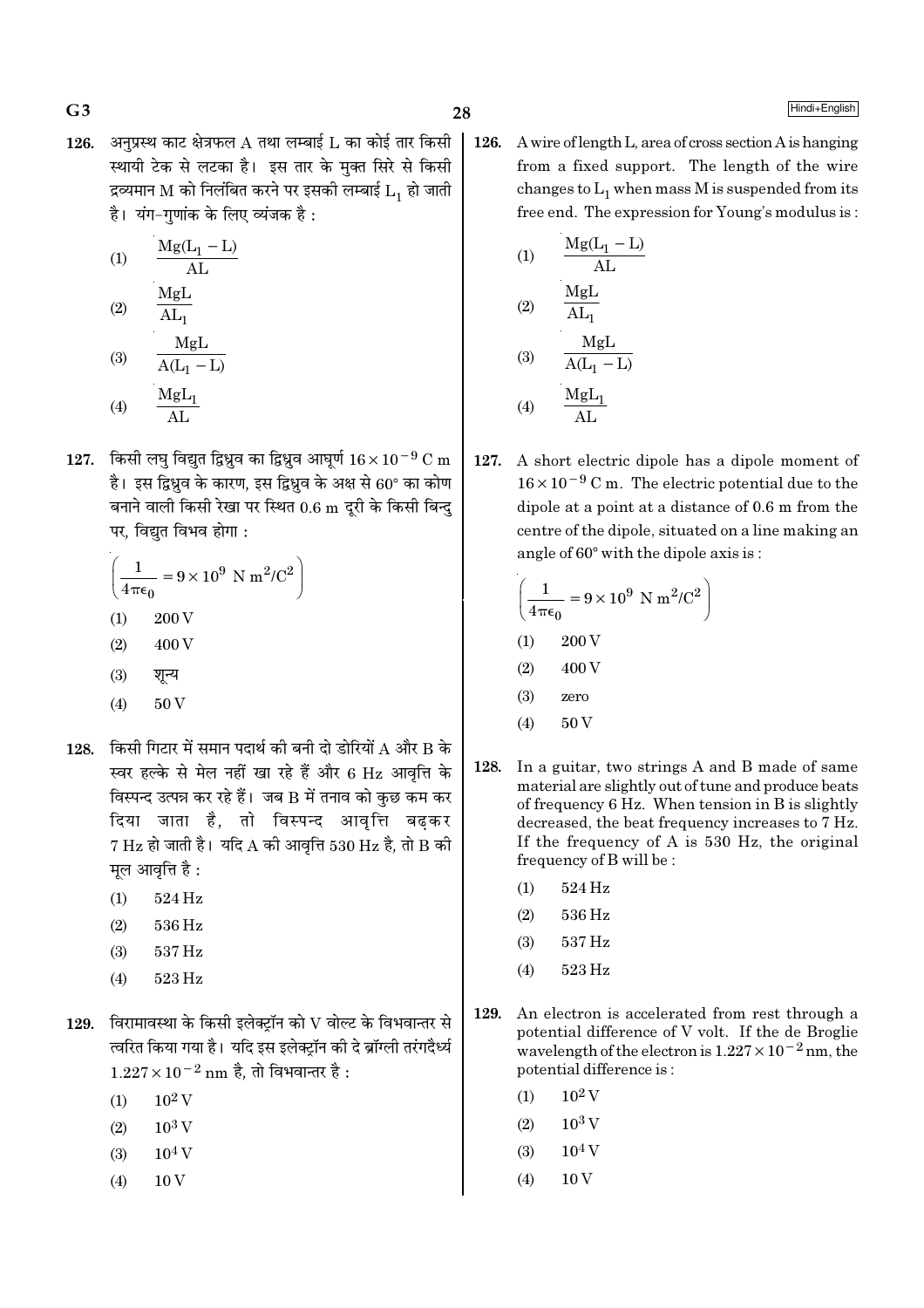- 130. प्रतिरोध के ऋणात्मक ताप गुणांक वाले ठोस होते हैं:
	- केवल रोधी  $(1)$
	- केवल अर्धचालक  $(2)$
	- रोधी और अर्धचालक  $(3)$
	- धातएँ  $(4)$
- 131. DNA में एक बंध को खण्डित करने के लिए आवश्यक ऊर्जा  $10^{-20}$  J है। eV में यह मान है, लगभग:
	- $(1)$  $0.6$
	- $(2)$ 0.06
	- $(3)$ 0.006
	- $(4)$ 6
- 132.  $r_1$  और  $r_2$  त्रिज्याओं ( $r_1 = 1.5 r_2$ ) के दो कॉपर के ठोस गोलों के ताप में 1 K की वृद्धि करने के लिए आवश्यक ऊष्माओं की मात्राओं का अनुपात है :
	- $\boldsymbol{9}$  $(1)$  $\frac{1}{4}$   $\frac{3}{2}$   $\frac{5}{3}$   $\frac{27}{8}$  $(2)$  $(3)$  $(4)$
- नीचे दिया गया कौनसा ग्राफ कॉपर के लिए, ताप (T) के साथ 133. प्रतिरोधकता ( $\rho$ ) के विचरण को निरूपित करता है ?



- 130. The solids which have the negative temperature coefficient of resistance are:
	- $(1)$ insulators only
	- $(2)$ semiconductors only
	- insulators and semiconductors  $(3)$
	- $(4)$ metals
- The energy required to break one bond in DNA is 131.  $10^{-20}$  J. This value in eV is nearly :
	- $0.6$  $(1)$
	- 0.06  $(2)$
	- 0.006  $(3)$
	- $(4)$ 6
- 132. The quantities of heat required to raise the temperature of two solid copper spheres of radii  $r_1$  and  $r_2$  ( $r_1$ =1.5  $r_2$ ) through 1 K are in the ratio:
	- $\frac{9}{4}$  $\frac{3}{2}$  $\frac{5}{3}$  $(1)$  $(2)$  $(3)$ 27  $(4)$  $\overline{\mathbf{r}}$
- Which of the following graph represents the 133. variation of resistivity  $(\rho)$  with temperature (T) for copper?



 $G<sub>3</sub>$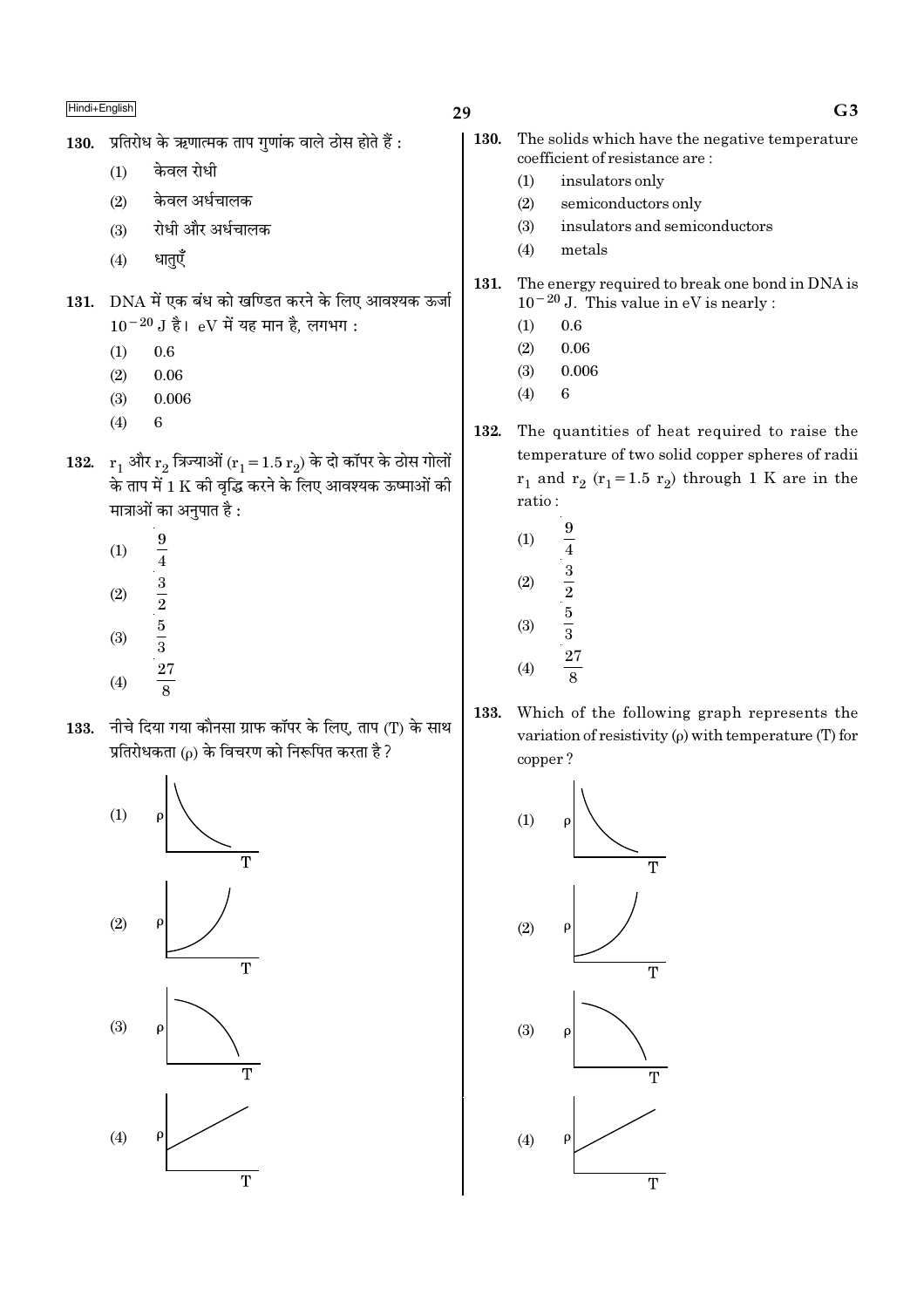- 134. टॉजिस्टर क्रिया के लिए नीचे दिया गया कौनसा कथन **सही** है ?
	- आधार, उत्सर्जक और संग्राहक क्षेत्रों के साइज़ समान  $(1)$ होने चाहिए।
	- उत्सर्जक संधि और संग्राहक संधि दोनों ही अग्रदिशिक  $(2)$ बायसित होती हैं।
	- आधार क्षेत्र बहुत पतला और हल्का डोपित होना चाहिए।  $(3)$
	- आधार. उत्सर्जक और संग्राहक क्षेत्रों की डोपन सांद्रताएँ  $(4)$ समान होनी चाहिए।
- 135. निम्नलिखित में से किसके लिए बोर मॉडल वैध नहीं है?
	- एकधा आयनित हीलियम परमाण  $(He<sup>+</sup>)$  $(1)$
	- ड्युटरॉन परमाण  $(2)$
	- एकधा आयनित नियॉन परमाण (Ne+)  $(3)$
	- हाइड़ोजन परमाणु  $(4)$
- 136. निम्नलिखित अभिक्रिया में कार्बन की ऑक्सीकरण संख्या में क्या परिवर्तन होता है ?
	- $\text{CH}_4(g) + 4\text{Cl}_2(g) \rightarrow \text{CCl}_4(l) + 4\text{HCl}(g)$
	- 0 से  $+4$  $(1)$
	- $(2)$   $-4 \vec{R} + 4$
	- 0 से  $-4$  $(3)$
	- $+4 \vec{R} + 4$  $(4)$
- 137. प्लैटिनम (Pt) इलेक्ट्रोड का उपयोग करते हुए तन सल्फ्युरिक अम्ल के वैद्युत अपघटन पर, ऐनोड पर प्राप्त उत्पाद होगा :
	- ऑक्सीजन गैस  $(1)$
	- $\rm{H}_{2}\rm{S}$  गैस  $(2)$
	- $\mathrm{SO}_2$ गैस  $(3)$
	- हाइडोजन गैस  $(4)$
- 138. किसी अभिक्रिया के अभिकारकों की सांद्रता में वृद्धि से परिवर्तन होगा :
	- $(1)$ अभिक्रिया की ऊष्मा में
	- देहली ऊर्जा में  $(2)$
	- संघट्ट आवृत्ति में  $(3)$
	- सक्रियण ऊर्जा में  $(4)$
- 134. For transistor action, which of the following statements is correct?
	- Base, emitter and collector regions should  $(1)$ have same size.
	- $(2)$ Both emitter junction as well as the collector junction are forward biased.
	- $(3)$ The base region must be very thin and lightly doped.
	- $(4)$ Base, emitter and collector regions should have same doping concentrations.
- 135. For which one of the following. Bohr model is not valid?
	- Singly ionised helium atom  $(He<sup>+</sup>)$  $(1)$
	- $(2)$ Deuteron atom
	- $(3)$ Singly ionised neon atom  $(Ne^+)$
	- Hydrogen atom  $(4)$
- 136. What is the change in oxidation number of carbon in the following reaction?
	- $\text{CH}_4(g) + 4\text{Cl}_2(g) \rightarrow \text{CCl}_4(l) + 4\text{HCl}(g)$
	- $0$  to  $+4$  $(1)$
	- $(2)$  $-4$  to  $+4$
	- $(3)$  $0 \text{ to } -4$
	- $(4)$  $+4$  to  $+4$
- On electrolysis of dil.sulphuric acid using 137. Platinum (Pt) electrode, the product obtained at anode will be:
	- $(1)$ Oxygen gas
	- $H_2S$  gas  $(2)$
	- $SO<sub>2</sub>$ gas  $(3)$
	- Hydrogen gas  $(4)$
- 138. An increase in the concentration of the reactants of a reaction leads to change in:
	- $(1)$ heat of reaction
	- $(2)$ threshold energy
	- $(3)$ collision frequency
	- $(4)$ activation energy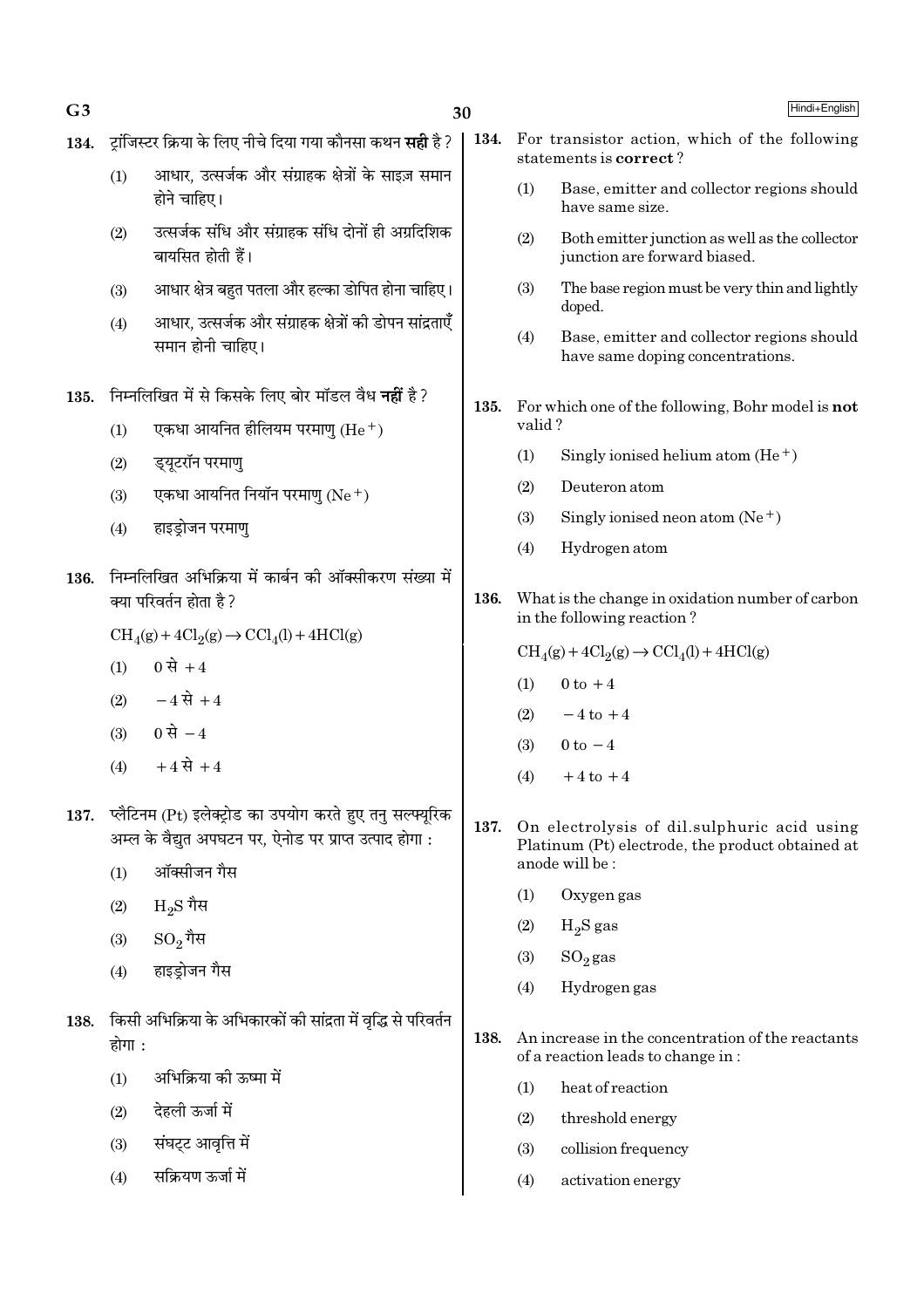कैनिज़ारो अभिक्रिया  $(1)$ 

- क्रॉस कैनिज़ारो अभिक्रिया  $(2)$
- क्रॉस ऐल्डॉल संघनन  $(3)$
- ऐलडॉल संघनन  $(4)$
- 140. निम्नलिखित में से कौन-सी ऐल्केन वुर्ट्ज़ अभिक्रिया द्वारा अच्छी लब्धि में नहीं बनाई जा सकती ?
	- 2.3-डाइमेथिलब्युटेन  $(1)$
	- n-हेप्टेन  $(2)$
	- n-ब्यटेन  $(3)$
	- n-हैक्सेन  $(4)$
- 141. निम्नलिखित में से कौन-सा एक प्राकृतिक बहुलक है ?
	- पॉलि (ब्यूटाडाईन-स्टाइरीन)  $(1)$
	- पॉलिब्यूटाडाईन  $(2)$
	- पॉलि (ब्यटाडाईन-ऐक्रिलोनाइटाइल)  $(3)$
	- सिस-1.4-पॉलिआइसोप्रीन  $(4)$
- 142. एक सिलिंडर में  $N_2$  और  $Ar$  गैसों के एक मिश्रण में  $N_2$  के 7 g और Ar के 8 g हैं। यदि सिलिंडर में गैसों के मिश्रण का कुल दाब 27  $\mathrm{bar}$  हो, तो  $\mathrm{N}_2$  का आंशिक दाब है,

[परमाणु द्रव्यमानों (g mol<sup>-1</sup> में) : N = 14, Ar = 40 उपयोग कोजिए।

- $(1)$ 12 bar
- $15<sub>har</sub>$  $(2)$
- $(3)$ 18 bar
- $(4)$ 9 bar

143. निम्नलिखित को समेलित कीजिए और **उचित** विकल्प पहचानिए।

| (a)                       |          | $CO(g) + H2(g)$ |                            | (i)   | $Mg(HCO3)2 +$<br>Ca(HCO <sub>3</sub> ) <sub>2</sub> |
|---------------------------|----------|-----------------|----------------------------|-------|-----------------------------------------------------|
| (b)                       | कठोरता   | जल की अस्थायी   |                            | (ii)  | एक इलेक्ट्रॉन न्यून<br>हाइड्राइड                    |
| $\left( \text{c} \right)$ | $B_2H_6$ |                 |                            | (iii) | संश्लेषण गैस                                        |
| (d)                       | $H_2O_2$ |                 |                            | (iv)  | असमतली संरचना                                       |
|                           | (a)      | (b)             | $\left( \mathrm{c}\right)$ | (d)   |                                                     |
| (1)                       | (iii)    | (ii)            | (i)                        | (iv)  |                                                     |
| (2)                       | (iii)    | (iv)            | (ii)                       | (i)   |                                                     |
| (3)                       | (i)      | (iii)           | (ii)                       | (iv)  |                                                     |
| (4)                       | (iii)    | $\rm(i)$        | (ii)                       | (iv)  |                                                     |
|                           |          |                 |                            |       |                                                     |

| 139. Reaction between benzaldehyde and acetophenone |
|-----------------------------------------------------|
| in presence of dilute NaOH is known as:             |

- $(1)$ Cannizzaro's reaction
- Cross Cannizzaro's reaction  $(2)$
- Cross Aldol condensation  $(3)$
- $(4)$ Aldol condensation
- 140. Which of the following alkane cannot be made in good yield by Wurtz reaction?
	- $(1)$ 2,3-Dimethylbutane
	- $(2)$ n-Heptane
	- $(3)$ n-Butane
	- $(4)$ n-Hexane
- Which of the following is a natural polymer? 141.
	- poly (Butadiene-styrene)  $(1)$
	- polybutadiene  $(2)$
	- $(3)$ poly (Butadiene-acrylonitrile)
	- $(4)$  $cis-1,4$ -polyisoprene
- 142. A mixture of  $N_2$  and Ar gases in a cylinder contains 7 g of  $N_2$  and 8 g of Ar. If the total pressure of the mixture of the gases in the cylinder is 27 bar, the partial pressure of  $N_2$  is:

[Use atomic masses (in g mol<sup>-1</sup>) :  $N = 14$ ,  $Ar = 40$ ]

- $(1)$  $12<sub>bar</sub>$
- $(2)$  $15<sub>bar</sub>$
- $18<sub>har</sub>$  $(3)$
- 9 bar  $(4)$
- 143. Match the following and identify the correct option.

| (a)                       |          | $CO(g) + H2(g)$          |      | $\rm(i)$ | $Mg(HCO_3)_2 +$<br>Ca(HCO <sub>3</sub> ) <sub>2</sub> |
|---------------------------|----------|--------------------------|------|----------|-------------------------------------------------------|
| (b)                       | water    | Temporary<br>hardness of |      | (ii)     | An electron<br>deficient hydride                      |
| $\left( \text{c} \right)$ | $B_2H_6$ |                          |      | (iii)    | Synthesis gas                                         |
| (d)                       | $H_2O_2$ |                          |      | (iv)     | Non-planar<br>structure                               |
|                           | (a)      | (b)                      | (c)  | (d)      |                                                       |
| (1)                       | (iii)    | (ii)                     | (i)  | (iv)     |                                                       |
| (2)                       | (iii)    | (iv)                     | (ii) | (i)      |                                                       |
| (3)                       | (i)      | (iii)                    | (ii) | (iv)     |                                                       |
| (4)                       | (iii)    | (i)                      | (ii) | (iv)     |                                                       |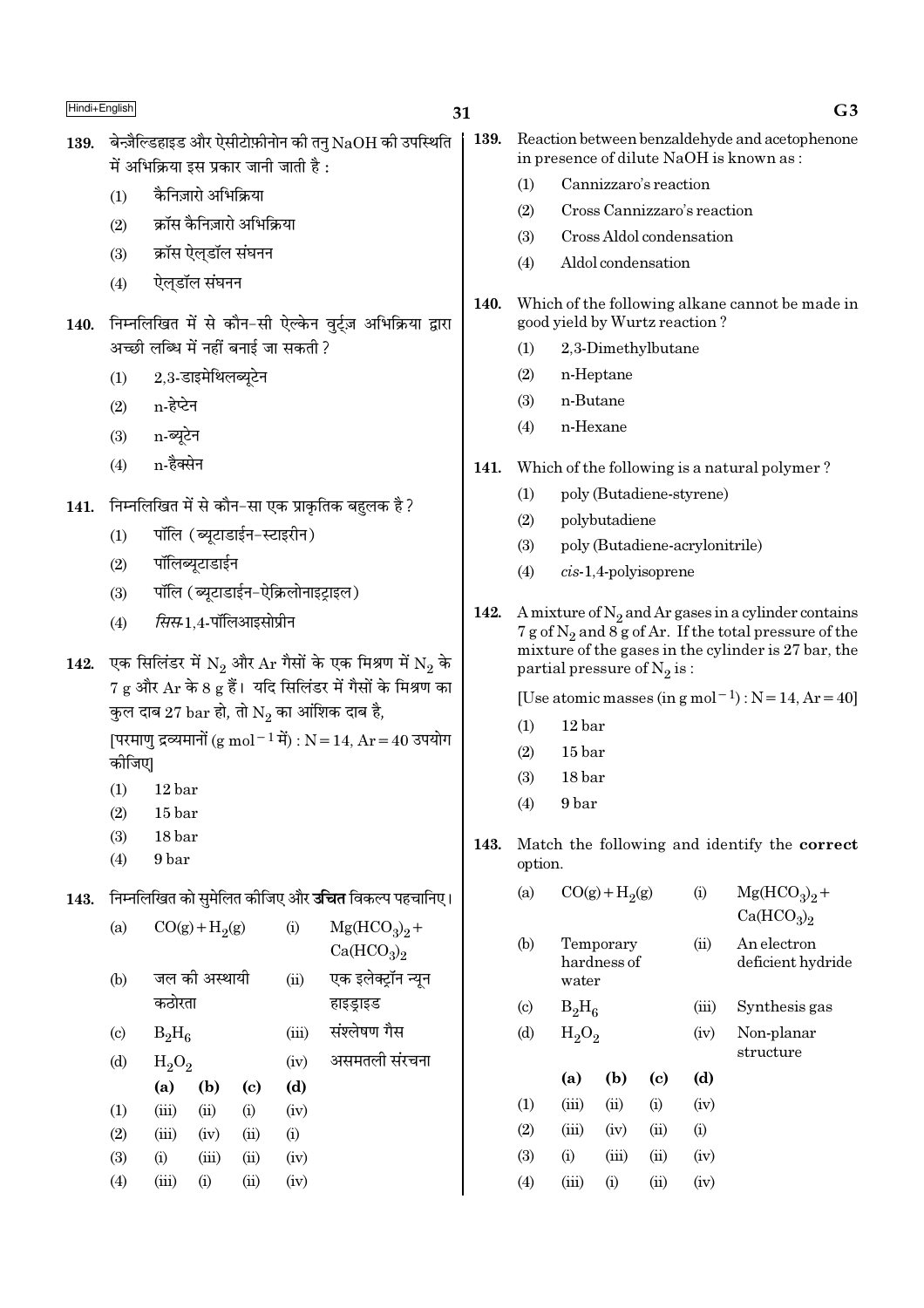$G<sub>3</sub>$ 

144. अभिक्रिया,  $2Cl(g)$  →  $Cl_2(g)$ , के लिए **उचित** विकल्प है :

$$
(1) \qquad \Delta_{\mathbf{r}} \mathbf{H} > 0 \text{ and } \Delta_{\mathbf{r}} \mathbf{S} < 0
$$

(2) 
$$
\Delta_{\rm r}H < 0
$$
 और  $\Delta_{\rm r}S > 0$ 

(3)  $\Delta_v H < 0$  और  $\Delta_v S < 0$ 

$$
(4) \qquad \Delta_{\mathbf{r}} \mathbf{H} > 0 \text{ and } \Delta_{\mathbf{r}} \mathbf{S} > 0
$$

145. एक तत्व की 288 pm सेल कोर वाली काय केन्द्रित घनीय संरचना है, परमाणु त्रिज्या है :

(1) 
$$
\frac{\sqrt{2}}{4} \times 288 \text{ pm}
$$
  
(2) 
$$
\frac{4}{\sqrt{3}} \times 288 \text{ pm}
$$
  
(3) 
$$
\frac{4}{\sqrt{2}} \times 288 \text{ pm}
$$
  
(4) 
$$
\frac{\sqrt{3}}{4} \times 288 \text{ pm}
$$

- 146. यरिया जल के साथ अभिक्रिया द्वारा A बनाता है जो विघटित होकर B बनता है। जब B को  $Cu^{2+}$  (जलीय) से गुज़ारा जाता है. तब C का गहरे नीले रंग का विलयन प्राप्त होता है। निम्नलिखित में से C का सूत्र क्या है?
	- $[Cu(NH_3)_4]^{2+}$  $(1)$
	- $Cu(OH)<sub>2</sub>$  $(2)$
	- $CuCO<sub>3</sub>·Cu(OH)<sub>2</sub>$  $(3)$
	- $CuSO<sub>4</sub>$  $(4)$
- 147. ऐसीटोन और मेथिलमैग्नीशियम क्लोराइड की अभिक्रिया और तत्पश्चात जल-अपघटन से प्राप्त होगा:
	- द्वितीयक ब्युटिल ऐल्कोहॉल  $(1)$
	- तृतीयक ब्युटिल ऐल्कोहॉल  $(2)$
	- आइसोब्यटिल ऐल्कोहॉल  $(3)$
	- आइसोप्रोपिल ऐल्कोहॉल  $(4)$
- 148. निम्नलिखित धातु आयन अनेक एंज़ाइमों को सक्रियित करता है, ग्लुकोस के ऑक्सीकरण से ATP के उत्पादन में और Na के साथ शिरा संकेतों के संचरण के लिए उत्तरदायी है :
	- तांबा (कॉपर)  $(1)$
	- $(2)$ कैल्शियम
	- पोटैशियम  $(3)$
	- $(4)$ आयरन
- 144. For the reaction,  $2Cl(g) \rightarrow Cl_2(g)$ , the **correct** option is:
	- $\Delta_r H > 0$  and  $\Delta_r S < 0$  $(1)$
	- $\Delta_{\nu}H < 0$  and  $\Delta_{\nu}S > 0$  $(2)$
	- $\Delta_{\nu}H < 0$  and  $\Delta_{\nu}S < 0$  $(3)$
	- $(4)$  $\Delta_r H > 0$  and  $\Delta_r S > 0$
- 145. An element has a body centered cubic (bcc) structure with a cell edge of 288 pm. The atomic radius is:

(1) 
$$
\frac{\sqrt{2}}{4} \times 288 \text{ pm}
$$
  
(2) 
$$
\frac{4}{\sqrt{3}} \times 288 \text{ pm}
$$
  
(3) 
$$
\frac{4}{\sqrt{2}} \times 288 \text{ pm}
$$
  
(4) 
$$
\frac{\sqrt{3}}{4} \times 288 \text{ pm}
$$

- 146. Urea reacts with water to form A which will decompose to form **B**. **B** when passed through  $Cu^{2+}$  (aq), deep blue colour solution C is formed. What is the formula of C from the following?
	- $[Cu(NH_3)_4]^{2+}$  $(1)$
	- $Cu(OH)<sub>2</sub>$  $(2)$
	- $CuCO<sub>3</sub>·Cu(OH)<sub>2</sub>$  $(3)$
	- $(4)$  $CuSO<sub>4</sub>$
- 147. Reaction between acetone and methylmagnesium chloride followed by hydrolysis will give:
	- Sec. butyl alcohol  $(1)$
	- $(2)$ Tert. butyl alcohol
	- Isobutyl alcohol  $(3)$
	- $(4)$ Isopropyl alcohol
- 148. The following metal ion activates many enzymes, participates in the oxidation of glucose to produce ATP and with Na, is responsible for the transmission of nerve signals.
	- Copper  $(1)$
	- $(2)$ Calcium
	- Potassium  $(3)$
	- $(4)$ Iron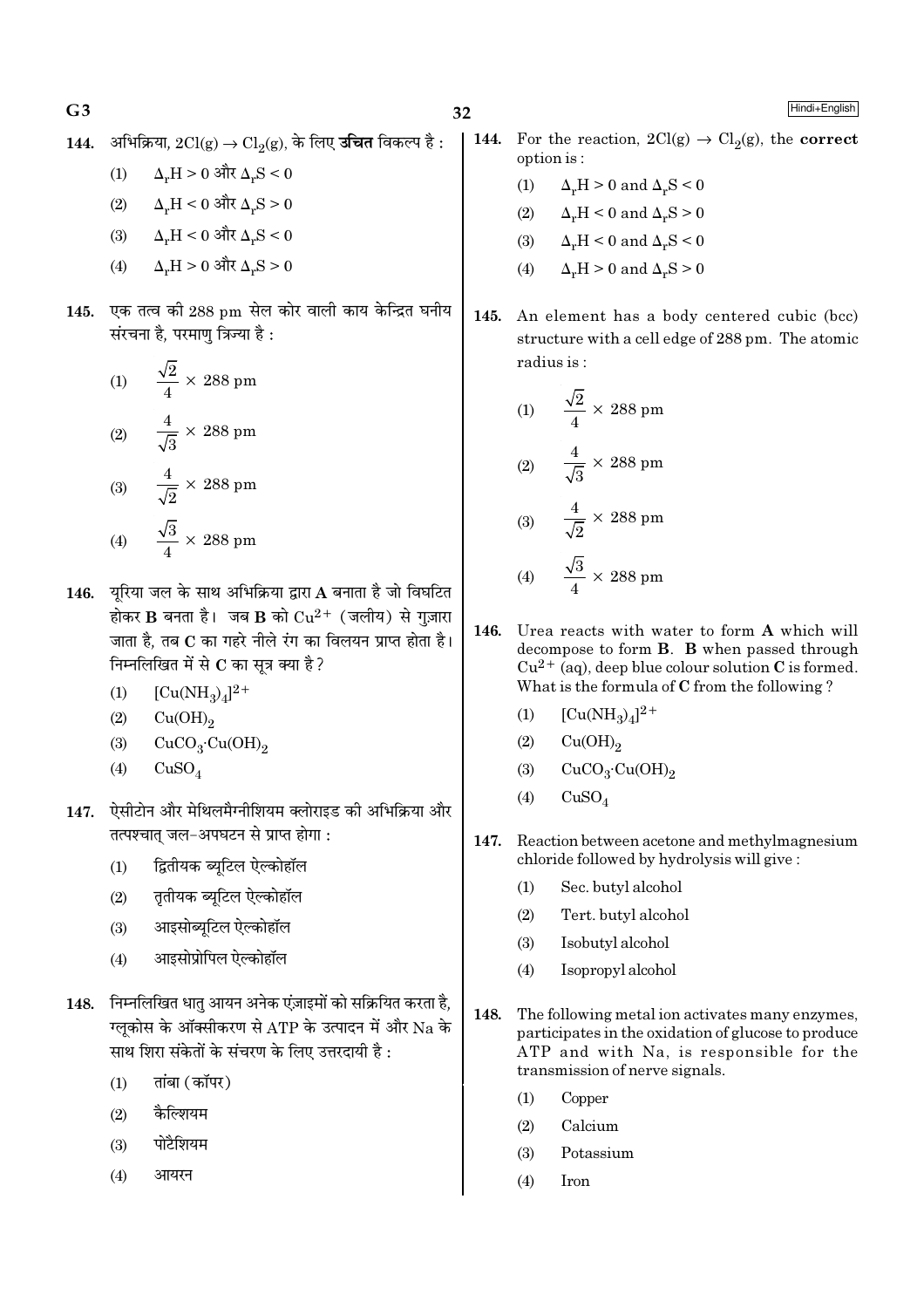- 104.71 और 71  $(1)$
- $71, 71$  और  $104$  $(2)$
- 175, 104 और 71  $(3)$
- 71, 104 और 71  $(4)$
- 150. निम्नलिखित में से अणुओं के किस समुच्चय का शून्य द्विध्नुव आघूर्ण होता है ?
	- बोरॉन ट्राइफ्लुओराइड, हाइड़ोजन फ्लुओराइड, कार्बन  $(1)$ डाइऑक्साइड. 1.3-डाइक्लोरोबेन्ज़ीन
	- नाइट्रोजन ट्राइफ्लुओराइड, बेरिलियम डाइफ्लुओराइड,  $(2)$ जल. 1.3-डाइक्लोरोबेन्ज़ीन
	- बोरॉन ट्राइफ्लुओराइड, बेरिलियम डाइफ्लुओराइड, कार्बन  $(3)$ डाइऑक्साइड. 1.4-डाइक्लोरोबेन्ज़ीन
	- अमोनिया, बेरिलियम डाइफ्लुओराइड, जल,  $(4)$ 1.4-डाइक्लोरोबेन्ज़ीन

151. पहचानिए कि कौन-से अणु का अस्तित्व नहीं है।

- $(1)$  $Li<sub>2</sub>$
- $(2)$  $C_2$
- $(3)$  $O_2$
- $(4)$ He.
- अनचित समेल को पहचानिए। 152.

#### आई.यू.पी.ए.सी. अधिकृत नाम नाम

- मैंडलीवियम अननिलउनियम  $(i)$  $(a)$ अननिलट्राइयम लारेंसियम  $(ii)$  $(b)$ अननिलहेक्सियम सीबोर्गियम  $(iii)$  $\left( \mathrm{c}\right)$ अनअनयनियम  $(iv)$ डर्मस्टेडटियम  $(b)$
- $(b), (ii)$  $(1)$
- $(2)$  $(c)$ ,  $(iii)$
- $(3)$  $(d)$ ,  $(iv)$
- $(4)$  $(a), (i)$
- 153. प्रथम कोटि की एक अभिक्रिया के लिए वेग स्थिरांक  $4.606 \times 10^{-3}$  s<sup>-1</sup> है। अभिकारक के 2.0 g को 0.2 g तक घटने में आवश्यक समय है:
	- $200 s$  $(1)$
	- $(2)$  $500 s$
	- $(3)$  $1000 s$
	- $(4)$  $100 s$
- 149. The number of protons, neutrons and electrons in  $\frac{175}{71}$ Lu, respectively, are:
	- $(1)$ 104, 71 and 71
	- $(2)$ 71, 71 and 104
	- $(3)$ 175, 104 and 71
	- 71, 104 and 71  $(4)$
- 150. Which of the following set of molecules will have zero dipole moment?
	- $(1)$ Boron trifluoride, hydrogen fluoride, carbon dioxide. 1.3-dichlorobenzene
	- $(2)$ Nitrogen trifluoride, beryllium difluoride, water, 1.3-dichlorobenzene
	- $(3)$ Boron trifluoride, beryllium difluoride, carbon dioxide, 1,4-dichlorobenzene
	- $(4)$ Ammonia, bervllium difluoride, water. 1.4-dichlorobenzene
- 151. Identify a molecule which does not exist.
	- $(1)$  $Li<sub>2</sub>$
	- $(2)$  $C_2$
	- $(3)$  $O<sub>2</sub>$
	- $(4)$  $He<sub>2</sub>$

 $(b)$ 

#### 152. Identify the incorrect match.

Name

# **IUPAC Official Name**

- Unnilunium Mendelevium  $(a)$  $(i)$ 
	- Unniltrium Lawrencium  $(ii)$
- **I**Innilhexium Seaborgium  $\left( \mathrm{c} \right)$  $(iii)$
- Unununnium Darmstadtium  $(d)$  $(iv)$
- $(1)$  $(b), (ii)$
- $(2)$  $(c)$ ,  $(iii)$
- $(d)$ ,  $(iv)$  $(3)$
- $(4)$  $(a), (i)$
- 153. The rate constant for a first order reaction is  $4.606 \times 10^{-3}$  s<sup>-1</sup>. The time required to reduce 2.0 g of the reactant to  $0.2$  g is:
	- $(1)$  $200 s$
	- $(2)$  $500 s$
	- $(3)$  $1000 s$
	- $(4)$  $100 s$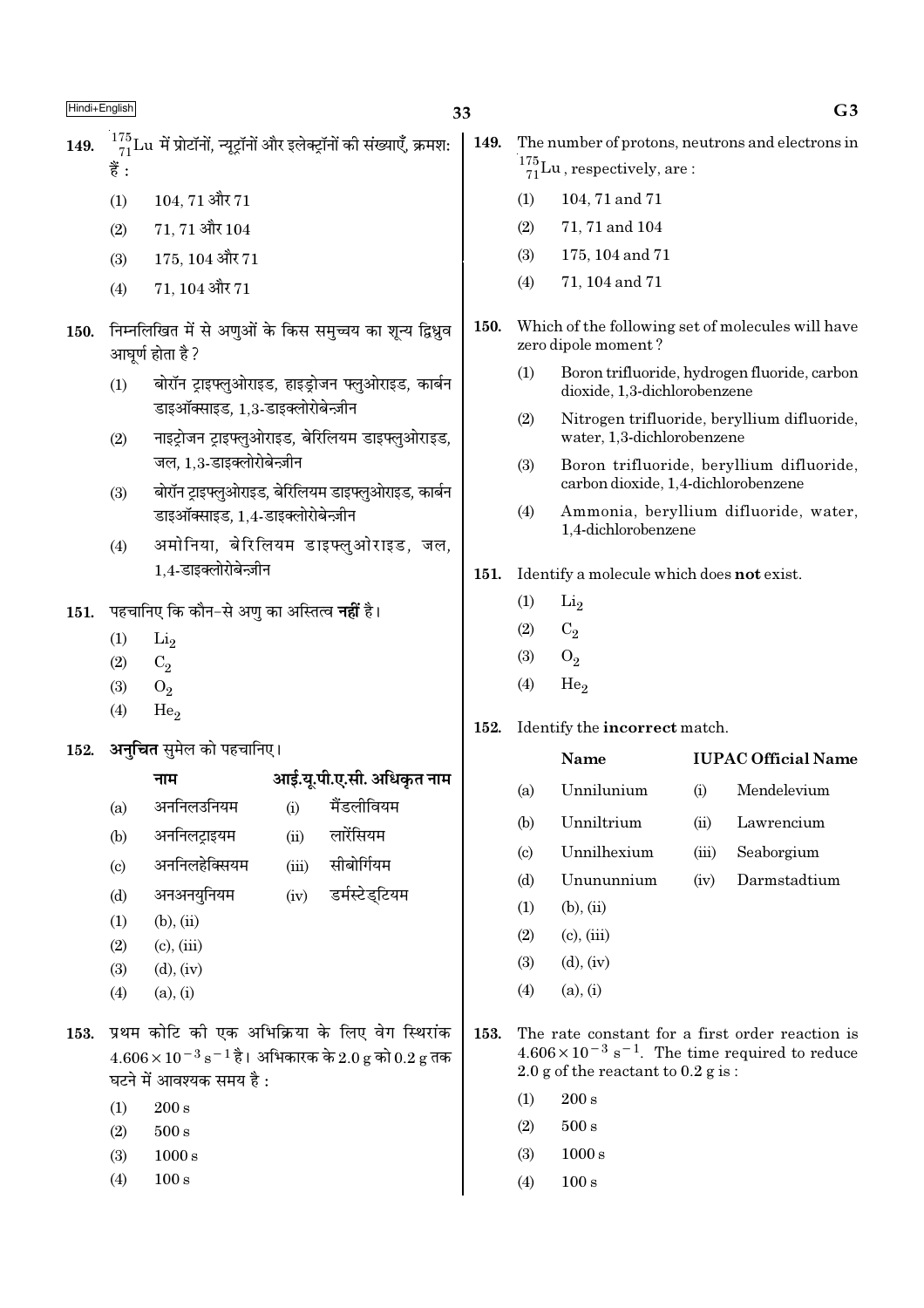| G3   |                            |                                                                           | 34   |                        | Hindi+English                                                           |
|------|----------------------------|---------------------------------------------------------------------------|------|------------------------|-------------------------------------------------------------------------|
| 154. |                            | निम्नलिखित में से <b>सही</b> कथन पहचानिए :                                | 154. |                        | Identify the correct statement from the<br>following:                   |
|      | (1)                        | फफोलेदार तांबा, $\mathrm{CO}_2$ के निकास के कारण फफोलेदार<br>लगता है।     |      | (1)                    | Blister copper has blistered appearance due<br>to evolution of $CO_2$ . |
|      | (2)                        | निकैल के लिए वाष्प प्रावस्था शोधन वैन आर्केल विधि<br>द्वारा किया जाता है। |      | (2)                    | Vapour phase refining is carried out for<br>Nickel by Van Arkel method. |
|      | (3)                        | कच्चे लोहे को विभिन्न आकारों में ढाला जा सकता है।                         |      | (3)                    | Pig iron can be moulded into a variety of<br>shapes.                    |
|      | (4)                        | पिटवाँ लोहा 4% कार्बन वाला अशुद्ध लोहा होता है।                           |      | (4)                    | Wrought iron is impure iron with<br>4% carbon.                          |
| 155. |                            | ज़ीटा विभव का मापन कोलॉइडी विलयन के किस गुणधर्म के                        |      |                        |                                                                         |
|      |                            | निर्धारण में उपयोगी होता है?                                              | 155. |                        | Measuring Zeta potential is useful in determining                       |
|      | (1)                        | विलेयता                                                                   |      |                        | which property of colloidal solution?                                   |
|      | (2)                        | कोलॉइडी कणों की विलेयता                                                   |      | (1)                    | Solubility                                                              |
|      |                            |                                                                           |      | (2)                    | Stability of the colloidal particles                                    |
|      | (3)                        | कोलॉइडी कणों का आमाप                                                      |      | (3)                    | Size of the colloidal particles                                         |
|      | (4)                        | श्यानता                                                                   |      | (4)                    | Viscosity                                                               |
| 156. | बंधन है ?                  | निम्नलिखित में से सल्फर के किस ऑक्सोअम्ल में $ \rm O$ $ \rm O$ $-$        | 156. |                        | Which of the following oxoacid of sulphur has<br>$-0-0$ – linkage?      |
|      | (1)                        | $\mathrm{H_{2}SO_{4}}$ , सल्फ़्यूरिक अम्ल                                 |      | (1)                    | $H2SO4$ , sulphuric acid                                                |
|      | (2)                        | $H_2S_2O_8$ , परऑक्सोडाइसल्फ़्यूरिक अम्ल                                  |      | (2)                    | $H_2S_2O_8$ , peroxodisulphuric acid                                    |
|      | (3)                        | $\mathrm{H_{2}S_{2}O_{7}}$ , पाइरोसल्फ़्यूरिक अम्ल                        |      | (3)                    | $H_2S_2O_7$ , pyrosulphuric acid                                        |
|      | (4)                        | $H_2SO_3$ , सल्फ़्यूरस अम्ल                                               |      | (4)                    | $H_2SO_3$ , sulphurous acid                                             |
| 157. |                            | 2-ब्रोमो-पेन्टेन से पेन्ट-2-ईन बनने की विलोपन अभिक्रिया :                 | 157. |                        | Elimination reaction of 2-Bromo-pentane to form<br>pent-2-ene is:       |
|      | (a)                        | β-विलोपन अभिक्रिया है                                                     |      | (a)                    | $\beta$ -Elimination reaction                                           |
|      | (b)                        | जेटसैफ नियम का पालन करती है                                               |      | (b)                    | Follows Zaitsev rule                                                    |
|      | $\left( \mathrm{c}\right)$ | विहाइड्रोहैलोजनीकरण अभिक्रिया है                                          |      | $\left( \circ \right)$ | Dehydrohalogenation reaction                                            |
|      | (d)                        | निर्जलीकरण अभिक्रिया है                                                   |      | (d)                    | Dehydration reaction                                                    |
|      | (1)                        | (a), (c), (d)                                                             |      | (1)                    | (a), (c), (d)                                                           |
|      | (2)                        | (b), (c), (d)                                                             |      | (2)                    | (b), (c), (d)                                                           |
|      | (3)                        | (a), (b), (d)                                                             |      | (3)                    | (a), (b), (d)                                                           |
|      | (4)                        | (a), (b), (c)                                                             |      | (4)                    | (a), (b), (c)                                                           |
|      |                            |                                                                           |      |                        |                                                                         |

 $G<sub>3</sub>$ 

Hindi+English

 $\delta$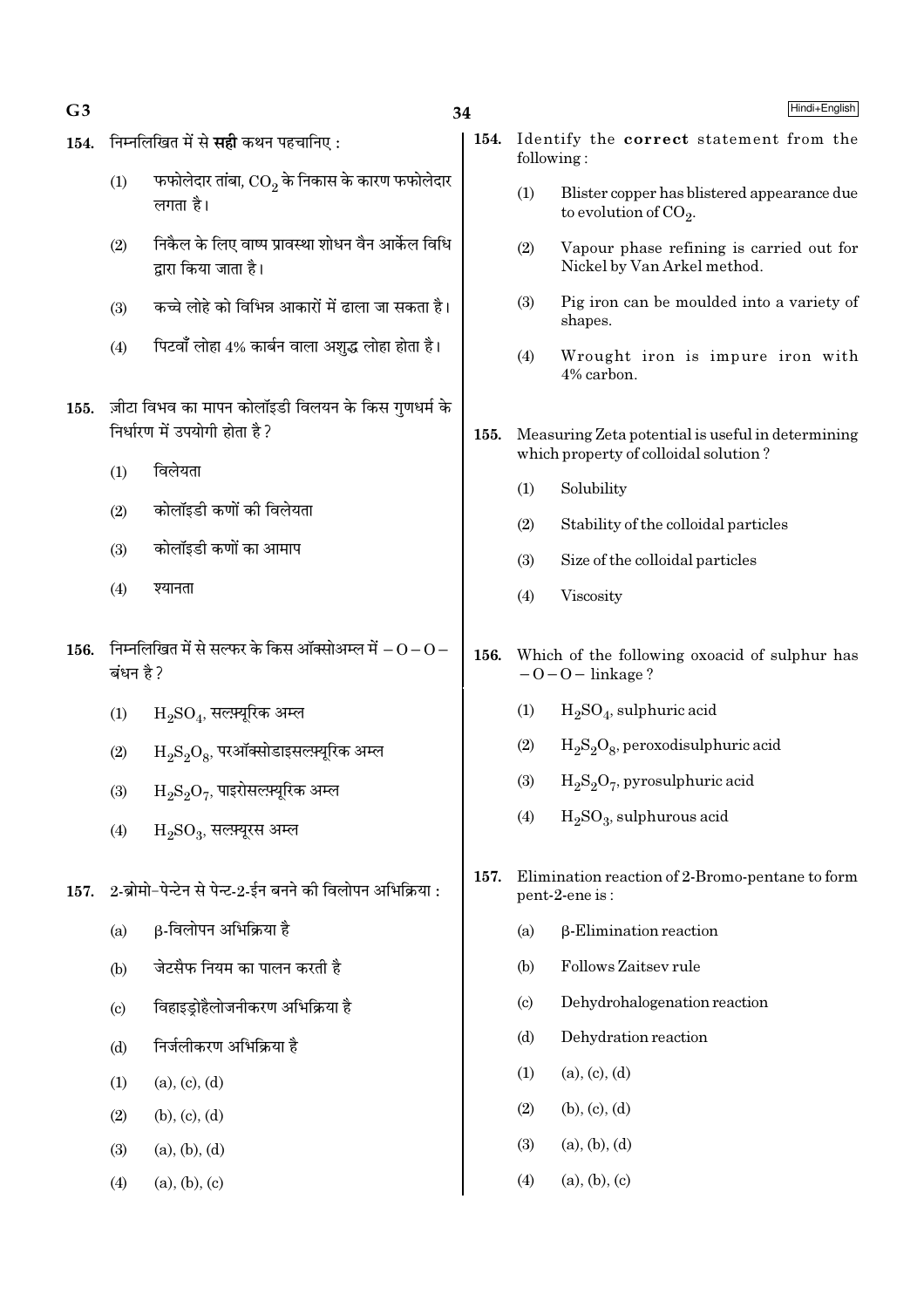- 158. निम्नलिखित में से उचित कथन पहचानिए:
	- $\mathrm{CO}_2(\mathrm{g})$  को आइसक्रीम और हिमशीतित खाद्य के लिए  $(a)$ प्रशीतक के रूप में उपयोग किया जाता है।
	- $C_{60}$  की संरचना में, बारह छ: कार्बन वलय और बीस  $(b)$ पाँच कार्बन वलय होते हैं।
	- ZSM-5, एक प्रकार का जिओलाइट है जो ऐल्कोहॉल  $\left( \mathrm{c}\right)$ को गैसोलीन में रूपांतरित करने में उपयोग किया जाता है।
	- CO रंगहीन और गंधहीन गैस है।  $(d)$
	- केवल  $(a)$  और  $(c)$  $(1)$
	- $(2)$ केवल (b) और (c)
	- केवल (c) और (d)  $(3)$
	- केवल  $(a)$ ,  $(b)$  और  $(c)$  $(4)$
- एक ऐल्कीन ओज़ोनोलिसिस द्वारा एक उत्पाद के रूप में मेथैनैल 159. देती है। इसकी संरचना है:







- 158. Identify the correct statements from the following:
	- $CO<sub>2</sub>(g)$  is used as refrigerant for ice-cream  $(a)$ and frozen food.
	- $(b)$ The structure of  $C_{60}$  contains twelve six carbon rings and twenty five carbon rings.
	- $(c)$ ZSM-5, a type of zeolite, is used to convert alcohols into gasoline.
	- $(d)$ CO is colorless and odourless gas.
	- $(a)$  and  $(c)$  only  $(1)$
	- $(b)$  and  $(c)$  only  $(2)$
	- $(3)$  $(c)$  and  $(d)$  only
	- $(a)$ ,  $(b)$  and  $(c)$  only  $(4)$
- 159. An alkene on ozonolysis gives methanal as one of the product. Its structure is:

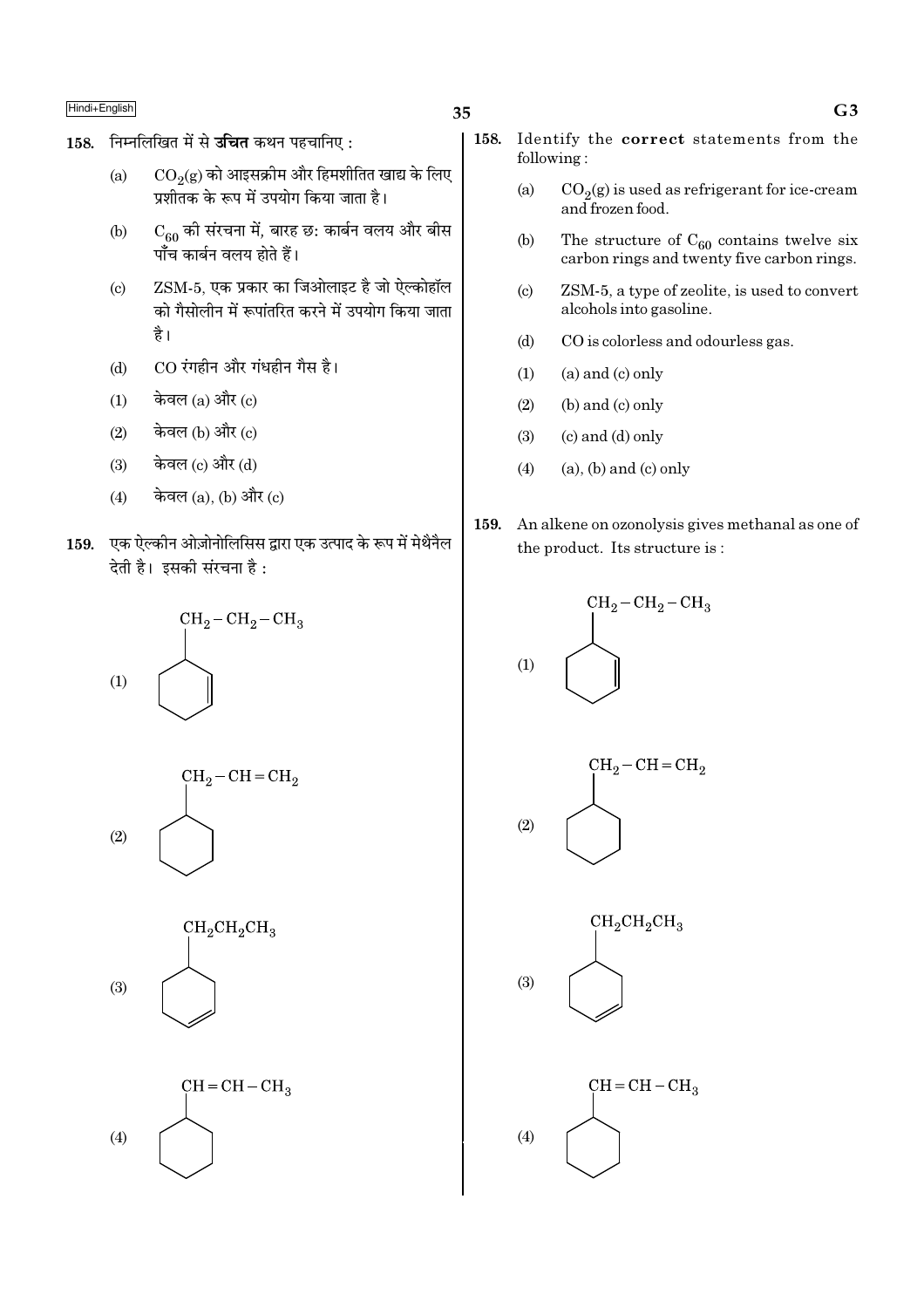| G <sub>3</sub> |                                                                       |                                |                               |                            |                                                    | 36                   |                             |                                           |                           |                            | Hindi+English                                         |  |  |
|----------------|-----------------------------------------------------------------------|--------------------------------|-------------------------------|----------------------------|----------------------------------------------------|----------------------|-----------------------------|-------------------------------------------|---------------------------|----------------------------|-------------------------------------------------------|--|--|
| 160.           |                                                                       |                                | कागज़ वर्णलेखिकी, उदाहरण है : |                            |                                                    | 160.                 |                             | Paper chromatography is an example of:    |                           |                            |                                                       |  |  |
|                | (1)                                                                   |                                | विपाटन वर्णलेखिकी का          |                            |                                                    |                      | (1)                         |                                           |                           |                            | Partition chromatography                              |  |  |
|                | (2)                                                                   | पतली परत वर्णलेखिकी का         |                               |                            |                                                    |                      | (2)                         |                                           | Thin layer chromatography |                            |                                                       |  |  |
|                | (3)                                                                   |                                | स्तंभ वर्णलेखिकी का           |                            |                                                    |                      | (3)                         |                                           |                           |                            | Column chromatography                                 |  |  |
|                | (4)                                                                   |                                | अधिशोषण वर्णलेखिकी का         |                            |                                                    |                      | (4)                         |                                           |                           |                            | Adsorption chromatography                             |  |  |
| 161.           |                                                                       | निम्नलिखित को सुमेलित कीजिए:   |                               | 161.                       |                                                    | Match the following: |                             |                                           |                           |                            |                                                       |  |  |
|                |                                                                       | ऑक्साइड                        |                               |                            | प्रकृति                                            |                      |                             | Oxide                                     |                           |                            | <b>Nature</b>                                         |  |  |
|                | (a)                                                                   | $\rm CO$                       |                               | (i)                        | क्षारीय                                            |                      | (a)                         | $\rm CO$                                  |                           | (i)                        | <b>Basic</b>                                          |  |  |
|                | (b)                                                                   | <b>BaO</b>                     |                               | (ii)                       | उदासीन                                             |                      | (b)                         | <b>BaO</b>                                |                           | (ii)                       | Neutral                                               |  |  |
|                | $\left( \mathrm{c}\right)$                                            | $Al_2O_3$                      |                               | (iii)                      | अम्लीय                                             |                      | $\left( \mathrm{c} \right)$ | $\text{Al}_2\text{O}_3$                   |                           | (iii)                      | Acidic                                                |  |  |
|                | (d)                                                                   | Cl <sub>2</sub> O <sub>7</sub> |                               | (iv)                       | उभयधर्मी                                           |                      | (d)                         | Cl <sub>2</sub> O <sub>7</sub>            |                           | (iv)                       | Amphoteric                                            |  |  |
|                |                                                                       |                                |                               |                            | निम्नलिखित में से कौन-सा <b>सही</b> विकल्प है ?    |                      |                             | Which of the following is correct option? |                           |                            |                                                       |  |  |
|                |                                                                       | (a)                            | (b)                           | $\left( \mathrm{c}\right)$ | (d)                                                |                      |                             | (a)                                       | (b)                       | $\left( \mathrm{c}\right)$ | (d)                                                   |  |  |
|                | (1)                                                                   | (ii)                           | (i)                           | (iv)                       | (iii)                                              |                      | (1)                         | (ii)                                      | (i)                       | (iv)                       | (iii)                                                 |  |  |
|                | (2)                                                                   | (iii)                          | (iv)                          | (i)                        | (ii)                                               |                      | (2)                         | (iii)                                     | (iv)                      | (i)                        | (ii)                                                  |  |  |
|                | (3)                                                                   | (iv)                           | (iii)                         | (ii)                       | (i)                                                |                      | (3)                         | (iv)                                      | (iii)                     | (ii)                       | (i)                                                   |  |  |
|                | (4)                                                                   | (i)                            | (ii)                          | (iii)                      | (iv)                                               |                      | (4)                         | (i)                                       | (ii)                      | (iii)                      | (iv)                                                  |  |  |
| 162.           | होगी ?                                                                |                                |                               |                            | निम्नलिखित में से किसमें परमाणुओं की संख्या अधिकतम | 162.                 |                             | of atoms?                                 |                           |                            | Which one of the followings has maximum number        |  |  |
|                | (1)                                                                   |                                |                               |                            | $Mg(s)$ का 1 $g$ [Mg का परमाणु द्रव्यमान=24]       |                      | (1)                         |                                           |                           |                            | 1 g of Mg(s) [Atomic mass of Mg = 24]                 |  |  |
|                | (2)                                                                   |                                |                               |                            | $O_2(g)$ का 1 g [O का परमाणु द्रव्यमान = 16]       |                      | (2)                         |                                           |                           |                            | 1 g of O <sub>2</sub> (g) [Atomic mass of O = 16]     |  |  |
|                | (3)                                                                   |                                |                               |                            | $Li(s)$ का 1 g [Li का परमाणु द्रव्यमान= 7]         |                      | (3)                         |                                           |                           |                            | 1 g of Li(s) [Atomic mass of Li = 7]                  |  |  |
|                | (4)                                                                   |                                |                               |                            | $Ag(s)$ का 1 g [Ag का परमाणु द्रव्यमान = 108]      |                      | (4)                         |                                           |                           |                            | 1 g of Ag(s) [Atomic mass of Ag = $108$ ]             |  |  |
| 163.           |                                                                       |                                |                               |                            | निम्नलिखित में से कौन-सा एक क्षारीय ऐमीनो अम्ल है? | 163.                 |                             |                                           |                           |                            | Which of the following is a basic amino acid?         |  |  |
|                | (1)                                                                   | ऐलानिन                         |                               |                            |                                                    |                      | (1)                         | Alanine                                   |                           |                            |                                                       |  |  |
|                | (2)                                                                   | टाइरोसीन                       |                               |                            |                                                    |                      | (2)                         | Tyrosine                                  |                           |                            |                                                       |  |  |
|                | (3)                                                                   | लाइसीन                         |                               |                            |                                                    |                      | (3)                         | Lysine                                    |                           |                            |                                                       |  |  |
|                | (4)                                                                   | सेरीन                          |                               |                            |                                                    |                      | (4)                         | Serine                                    |                           |                            |                                                       |  |  |
| 164.           | $Cr^{2+}$ के लिए, केवल प्रचक्रण चुंबकीय आघूर्ण का परिकलित<br>मान है : |                                |                               |                            |                                                    |                      | ion is:                     |                                           |                           |                            | The calculated spin only magnetic moment of $Cr^{2+}$ |  |  |
|                | (1)                                                                   | 4.90 BM                        |                               |                            |                                                    |                      | (1)                         | 4.90 BM                                   |                           |                            |                                                       |  |  |
|                | (2)                                                                   | 5.92 BM                        |                               |                            |                                                    |                      | (2)                         | 5.92 BM                                   |                           |                            |                                                       |  |  |
|                | (3)                                                                   | 2.84 RM                        |                               |                            |                                                    |                      | (3)                         | $2.84\,\mathrm{BM}$                       |                           |                            |                                                       |  |  |

 $(4)$ 

 $3.87\,\mathrm{BM}$ 

- $(3)$  $2.84\,\mathrm{BM}$
- 3.87 BM  $(4)$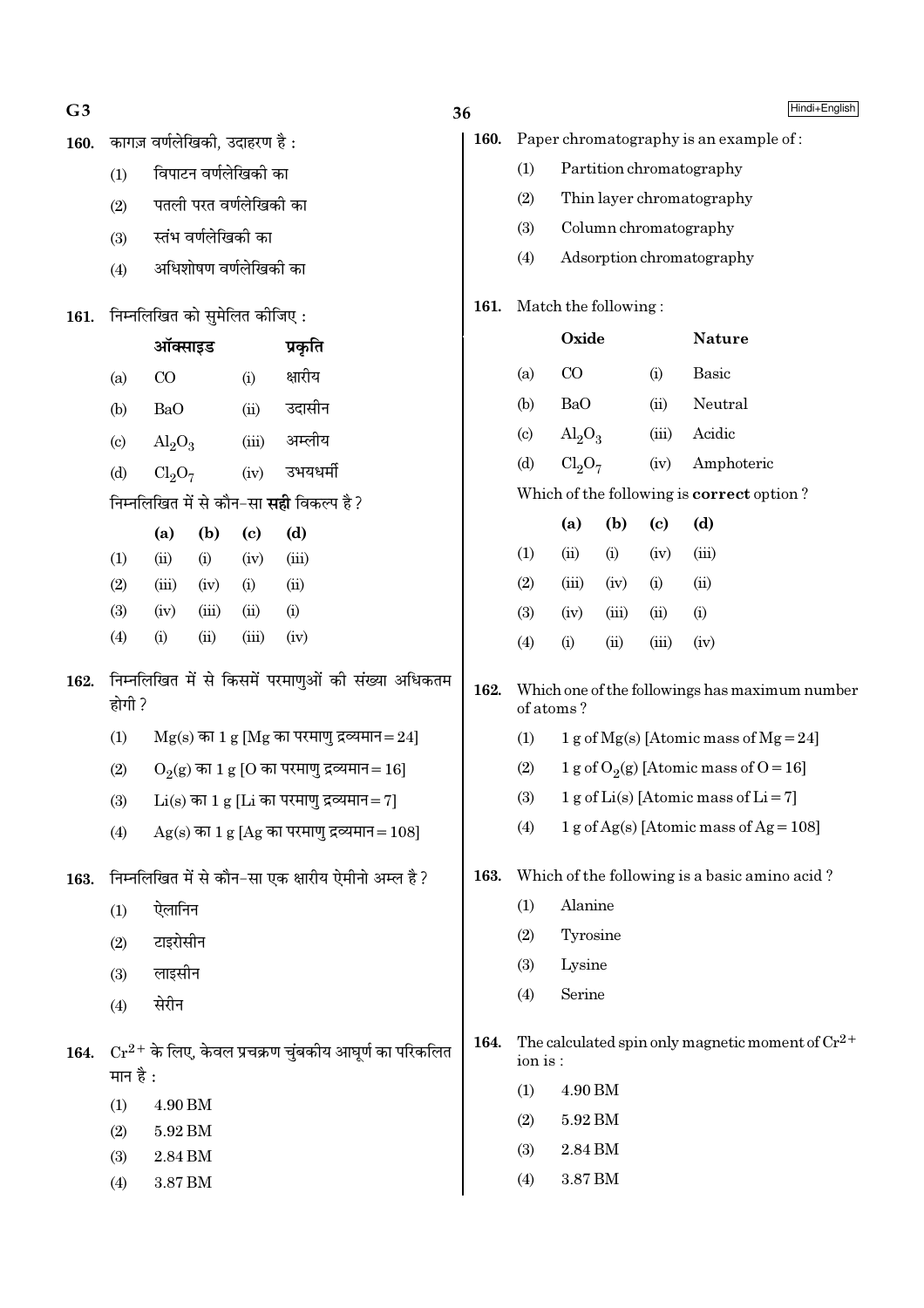सक्रोस जल-अपघटन पर देता है : 165.

> $\alpha$ -D-ग्लूकोस+ $\beta$ -D-ग्लूकोस  $(1)$

- $\alpha$ -D-ग्लूकोस+ $\beta$ -D-फ्रक्टोस  $(2)$
- $\alpha$ -D-फ्रक्टोस + B-D-फ्रक्टोस  $(3)$
- $\beta$ -D-ग्लुकोस+  $\alpha$ -D-फ्रक्टोस  $(4)$
- 166. वह मिश्रण जो राउल्ट नियम से धनात्मक विचलन प्रदर्शित करता है, है :
	- बेन्ज़ीन+टालूईन  $(1)$
	- ऐसीटोन + क्लोरोफ़ॉर्म  $(2)$
	- क्लोरोएथेन+ब्रोमोएथेन  $(3)$
	- एथानॉल+ ऐसीटोन  $(4)$
- 167. निम्नलिखित में से किसके कारण एक तृतीयक ब्युटिल कार्बोधनायन एक द्वितीयक ब्यटिल कार्बोधनायन से अधिक स्थायी होता है ?
	- $-{\rm CH}_2$  समुहों के  $+{\rm R}$  प्रभाव के कारण  $(1)$
	- $-{\rm CH}_3$  समूहों के  $-{\rm R}$  प्रभाव के कारण  $(2)$
	- अतिसंयुग्मन  $(3)$
	- $-CH_3$  समूहों के  $-I$  प्रभाव के कारण  $(4)$
- 168.  $Ni(OH)_{2}$  की 0.1 M NaOH में विलेयता ज्ञात कीजिए। दिया है कि  $\rm Ni(OH)_2$  का आयनी गुणनफल  $2\times 10^{-15}$  है।
	- $2 \times 10^{-8}$  M  $(1)$
	- $1 \times 10^{-13}$  M  $(2)$
	- $(3)$  $1 \times 10^8$  M
	- $2 \times 10^{-13}$  M  $(4)$
- निम्नलिखित में से कौन-सा धनायनी अपमार्जक है ? 169.
	- सोडियम स्टिएरेट  $(1)$
	- सेटिलटाइमेथिल अमोनियम ब्रोमाइड  $(2)$
	- सोडियम डोडेसिलबेन्ज़ीन सल्फोनेट  $(3)$
	- सोडियम लॉराइल सल्फेट  $(4)$
- 170. बेन्ज़ीन का हिमांक अवनमन स्थिरांक (Ke) 5.12 K kg mol<sup>-1</sup> है। बेन्ज़ीन में एक विद्यत-अनपघटय विलेय वाले  $0.078\ \mathrm{m}$ मोललता वाले विलयन का हिमांक अवनमन (दो दशमलव स्थानों तक निकटित), है:
	- $0.80K$  $(1)$
	- $(2)$  $0.40K$
	- $(3)$  $0.60K$
	- $(4)$  $0.20K$
- 37
	- 165. Sucrose on hydrolysis gives:
		- $\alpha$ -D-Glucose +  $\beta$ -D-Glucose  $(1)$
		- $(2)$  $\alpha$ -D-Glucose +  $\beta$ -D-Fructose
		- $\alpha$ -D-Fructose +  $\beta$ -D-Fructose  $(3)$
		- $B-D-Glu\cos e + \alpha-D-Fruct$  $(4)$
	- The mixture which shows positive deviation from 166. Raoult's law is:
		- $(1)$ Benzene + Toluene
		- $A$ cetone + Chloroform  $(2)$
		- $(3)$ Chloroethane + Bromoethane
		- Ethanol + Acetone  $(4)$
	- 167. A tertiary butyl carbocation is more stable than a secondary butyl carbocation because of which of the following?
		- $+$  R effect of  $-$  CH<sub>3</sub> groups  $(1)$
		- $-R$  effect of  $-CH<sub>3</sub>$  groups  $(2)$
		- $(3)$ Hyperconjugation
		- $-I$  effect of  $-CH_3$  groups  $(4)$
	- 168. Find out the solubility of  $Ni(OH)_{2}$  in 0.1 M NaOH. Given that the ionic product of  $Ni(OH)_2$  is  $2\times10^{-15}$ 
		- $2\times10^{-8}\,\rm{M}$  $(1)$
		- $1 \times 10^{-13}$  M  $(2)$
		- $(3)$  $1 \times 10^8$  M
		- $2 \times 10^{-13}$  M  $(4)$
	- 169. Which of the following is a cationic detergent?
		- $(1)$ Sodium stearate
		- $(2)$ Cetyltrimethyl ammonium bromide
		- Sodium dodecylbenzene sulphonate  $(3)$
		- Sodium lauryl sulphate  $(4)$
	- 170. The freezing point depression constant  $(K_f)$  of benzene is  $5.12$  K kg mol<sup>-1</sup>. The freezing point depression for the solution of molality  $0.078$  m containing a non-electrolyte solute in benzene is (rounded off upto two decimal places):
		- $0.80K$  $(1)$
		- $(2)$  $0.40K$
		- $0.60K$  $(3)$
		- $0.20K$  $(4)$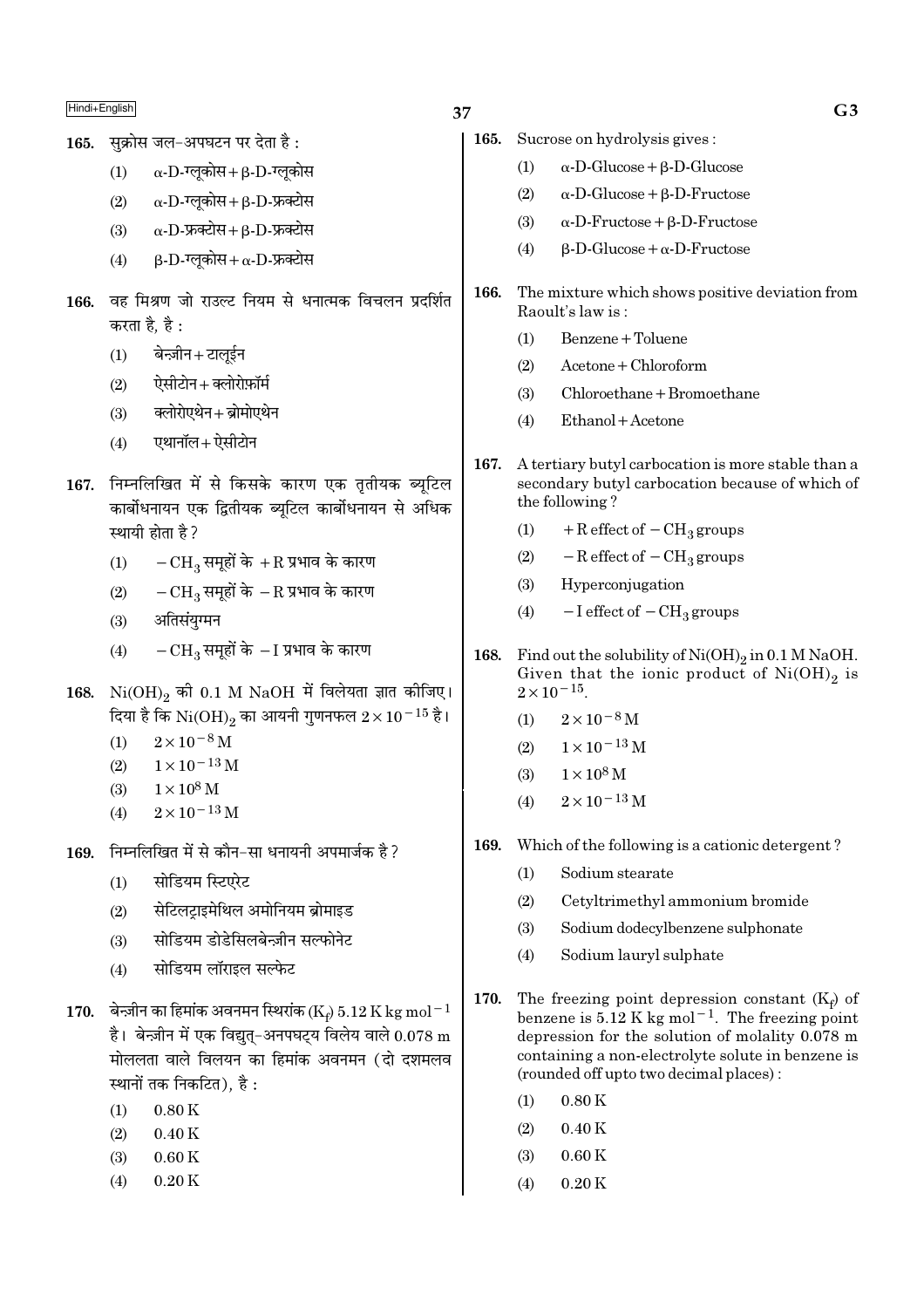- $G<sub>3</sub>$
- 171. गलत कथन को पहचानिए।
	- संक्रमण धातुएँ और उनके यौगिक उनकी बह ऑक्सीकरण  $(1)$ अवस्थाओं को ग्रहण करने की क्षमता के कारण उत्प्रेरकी सक्रियता और संकुल निर्माण के लिए जाने जाते हैं।
	- अंतराकाशी यौगिक वे होते हैं जो धातुओं के क्रिस्टल  $(2)$ जालकों के भीतर छोटे आकार वाले परमाणओं जैसे H. C या N के फंसने (टैप) पर बनते हैं।
	- क्रोमियम की,  $\rm CrO_4^{2-}$  और  $\rm Cr_2O_7^{2-}$  में उपचयन  $(3)$ अवस्थाएँ समान नहीं हैं।
	- जल में,  $Cr^{2+}(d^4)$ ,  $Fe^{2+}(d^6)$  से अधिक प्रबल  $(4)$ अपचायक है।
- 172. निम्नलिखित में से कौन-सा कार्बन मोनोक्साइड के लिए सही नहीं है  $2$ 
	- यह रक्त की ऑक्सीजन वहन योग्यता को घटा देती है।  $(1)$
	- कार्बोक्सीहीमोग्लोबिन (CO से बंधित हीमोग्लोबिन).  $(2)$ ऑक्सीहीमोग्लोबिन से अस्थायी होता है।
	- यह अपूर्ण दहन के कारण उत्पन्न होती है।  $(3)$
	- यह कार्बोक्सीहीमोग्लोबिन बनाती है।  $(4)$
- सुक्रोस का जल-अपघटन निम्नलिखित अभिक्रिया द्वारा दिया 173. जाता है :

सुक्रोस+ $\mathrm{H}_{\mathrm{o}}\mathrm{O}$   $\rightleftharpoons$  ग्लूकोस+ फ्रक्टोस

यदि 300 K पर साम्य स्थिरांक (K)  $2 \times 10^{13}$  हो, तो उसी ताप पर  $\Delta_r G^\ominus$  का मान होगा :

- 8.314 J mol<sup>-1</sup>K<sup>-1</sup> × 300 K × ln(2 × 10<sup>13</sup>)  $(1)$
- $8.314 \text{ J} \text{ mol}^{-1} \text{K}^{-1} \times 300 \text{ K} \times \ln(3 \times 10^{13})$  $(2)$
- $-8.314 \,\mathrm{J}$  mol<sup>-1</sup>K<sup>-1</sup>×300 K×ln(4×10<sup>13</sup>)  $(3)$
- $-8.314 \,\mathrm{J}$  mol<sup>-1</sup>K<sup>-1</sup>×300 K×ln(2×10<sup>13</sup>)  $(4)$
- 174. निम्नलिखित में से. समन्वय यौगिकों को बनाने के लिए संलग्नियों की बढती क्षेत्र प्रबलता का कौन-सा **सही** क्रम है ?
	- $SCN^- < F^- < CN^- < C_2O_4^{2-}$  $(1)$
	- $F^{-}$  < SCN<sup>-</sup> < C<sub>2</sub>O<sup>2</sup><sup>-</sup> < CN<sup>-</sup>  $(2)$
	- $CN^- < C_2O_4^{2-} < SCN^- < F^ (3)$
	- $SCN^{-} < F^{-} < C_2O_4^{2-} < CN^{-}$  $(4)$
- 171. Identify the incorrect statement.
	- $(1)$ The transition metals and their compounds are known for their catalytic activity due to their ability to adopt multiple oxidation states and to form complexes.
	- $(2)$ Interstitial compounds are those that are formed when small atoms like H, C or N are trapped inside the crystal lattices of metals.
	- The oxidation states of chromium in  $CrO_4^{2-}$  $(3)$ and  $Cr_2O_7^{2-}$  are not the same.
	- $Cr^{2+}(d^4)$  is a stronger reducing agent than  $(4)$  $Fe<sup>2+</sup>(d<sup>6</sup>)$  in water.
- 172. Which of the following is **not** correct about carbon monoxide?
	- $(1)$ It reduces oxygen carrying ability of blood.
	- The carboxyhaemoglobin (haemoglobin  $(2)$ bound to CO) is less stable than oxyhaemoglobin.
	- $(3)$ It is produced due to incomplete combustion.
	- $(4)$ It forms carboxyhaemoglobin.
- 173. Hydrolysis of sucrose is given by the following reaction.

Sucrose +  $H_2O \rightleftharpoons Glucose + Fructose$ 

If the equilibrium constant (K<sub>c</sub>) is  $2 \times 10^{13}$  at 300 K, the value of  $\Delta_r G^\ominus$  at the same temperature will be:

- $8.314 \text{ J} \text{ mol}^{-1} \text{K}^{-1} \times 300 \text{ K} \times \ln(2 \times 10^{13})$  $(1)$
- $8.314 \text{ J} \text{ mol}^{-1} \text{K}^{-1} \times 300 \text{ K} \times \ln(3 \times 10^{13})$  $(2)$
- $-8.314 \,\mathrm{J}$  mol<sup>-1</sup>K<sup>-1</sup>×300 K×ln(4×10<sup>13</sup>)  $(3)$
- $-8.314\,\mathrm{J}$  mol $^{-1}\mathrm{K}^{-1} \times 300\,\mathrm{K} \times \ln(2\times10^{13})$  $(4)$
- 174. Which of the following is the correct order of increasing field strength of ligands to form coordination compounds?
	- $SCN^- < F^- < CN^- < C_2O_4^{2-}$  $(1)$
	- (2)  $F^- < SCN^- < C_2O_4^{2-} < CN^-$
	- (3)  $CN^- < C_2O_4^{2-} < SCN^- < F^-$
	- $SCN^{-} < F^{-} < C_2O_4^{2-} < CN^{-}$  $(4)$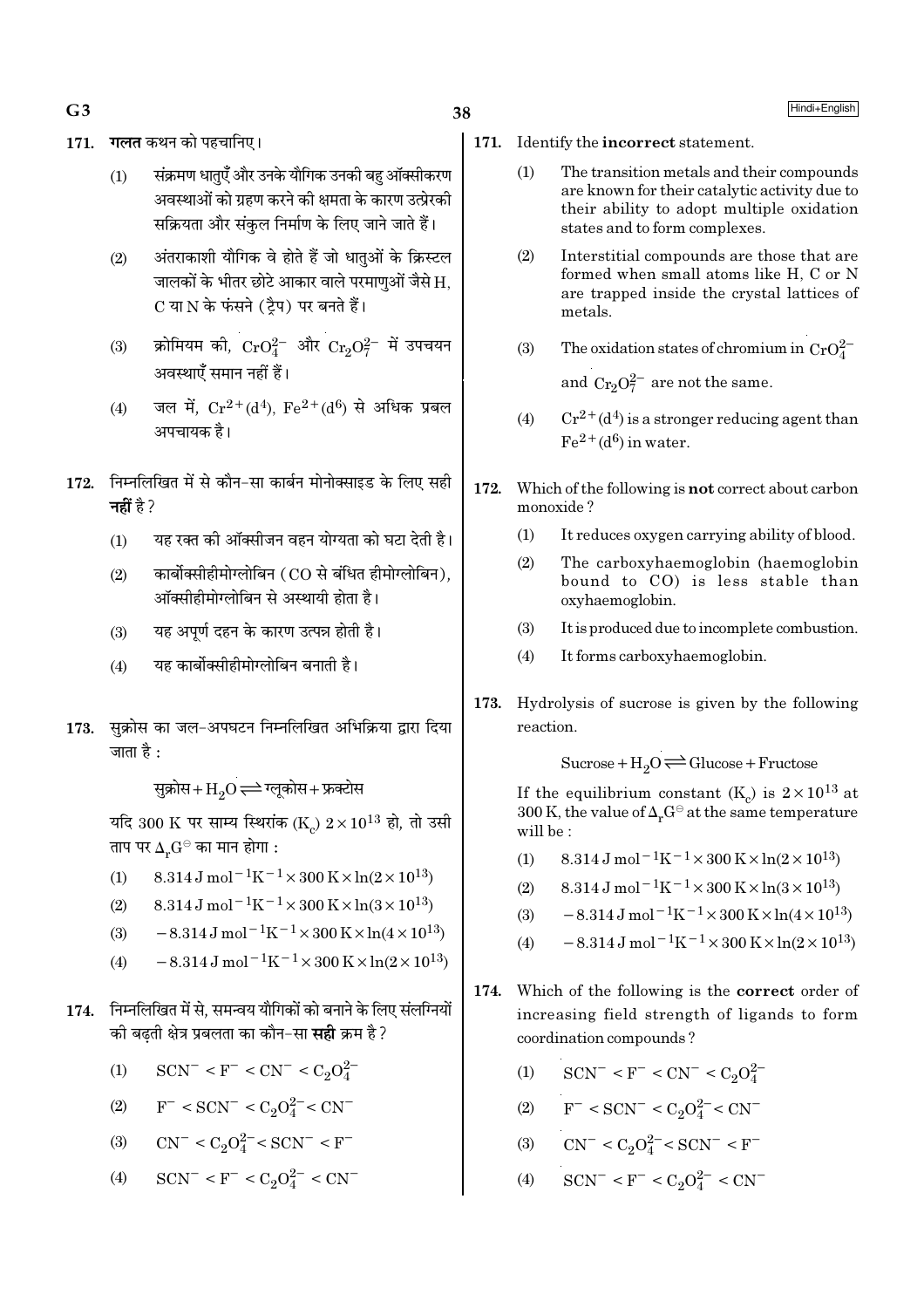175. अभिक्रियाओं के निम्नलिखित क्रम में X यौगिक को पहचानिए:







 $\text{CCl}_3$  $(3)$ 



- 176. किसी आदर्श गैस के रुद्धोष्म परिस्थिति में मुक्त प्रसरण के लिए उचित विकल्प है:
	- $q = 0$ ,  $\Delta T < 0$  और  $w > 0$  $(1)$
	- $q \le 0$ ,  $\Delta T = 0$  और  $w = 0$  $(2)$
	- $q > 0$ ,  $\Delta T > 0$  और  $w > 0$  $(3)$
	- $q = 0$ ,  $\Delta T = 0$  और  $w = 0$  $(4)$

175. Identify compound  $X$  in the following sequence of reactions:



- The correct option for free expansion of an ideal 176. gas under adiabatic condition is:
	- $q = 0$ ,  $\Delta T < 0$  and  $w > 0$  $(1)$
	- $(2)$  $q < 0$ ,  $\Delta T = 0$  and  $w = 0$
	- $(3)$  $q > 0$ ,  $\Delta T > 0$  and  $w > 0$
	- $q=0, \Delta T=0$  and  $w=0$  $(4)$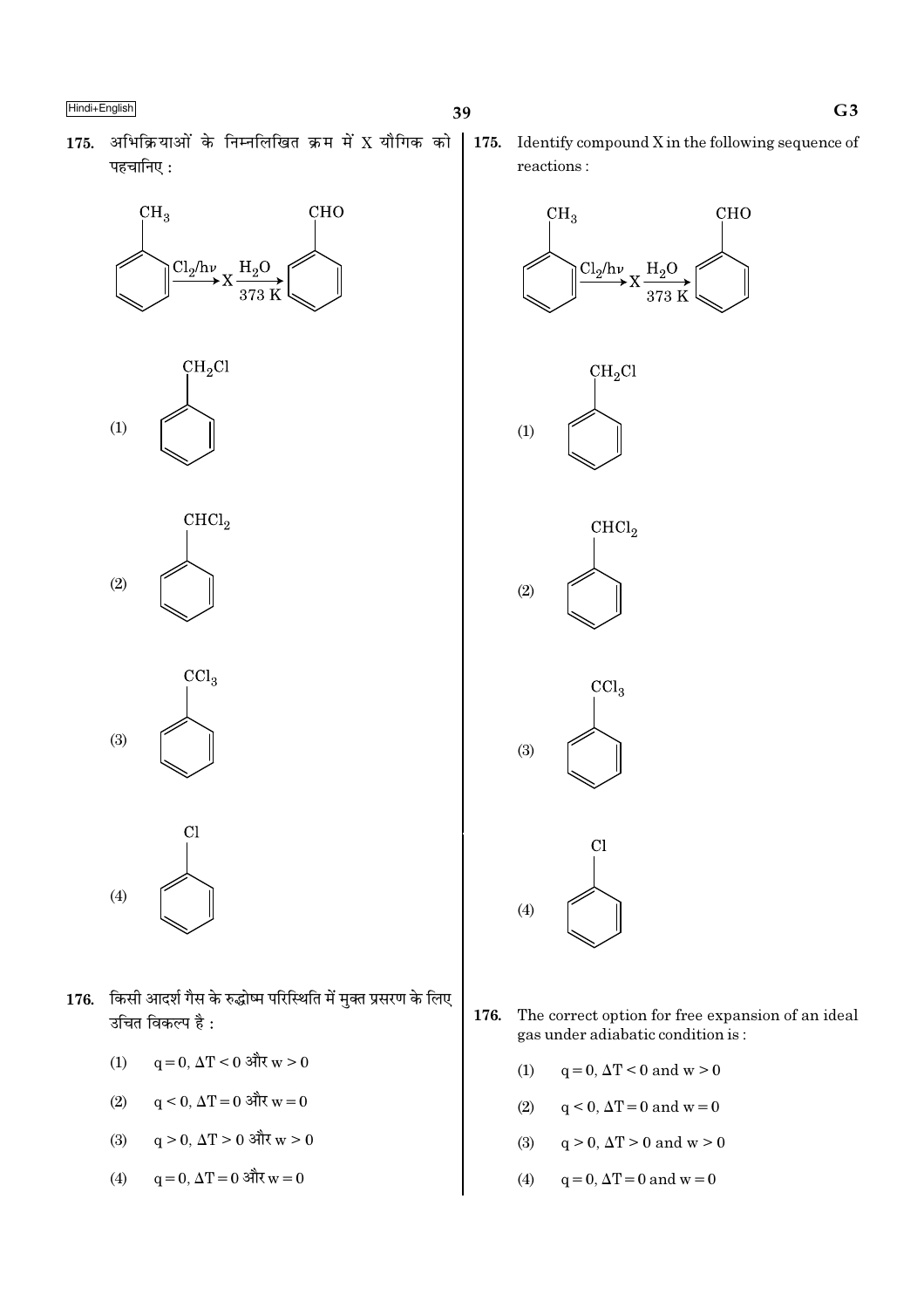- 177. गलित  $CaCl<sub>2</sub>$  से 20 g कैल्शियम प्राप्त करने के लिए आवश्यक फैराडे(F) की संख्या है,
	- $(Ca$  का परमाणु द्रव्यमान $=40$  ग्राम/मोल)
	- $\overline{2}$  $(1)$

 $G<sub>3</sub>$ 

- $(2)$ 3
- $(3)$  $\overline{4}$
- $\mathbf{1}$  $(4)$
- 178. HCl को  $\mathrm{CaCl}_2$ ,  $\mathrm{MgCl}_2$  और  $\mathrm{NaCl}$  के विलयन से गुज़ारा -<br>गया। निम्नलिखित में से कौन–सा/कौन–से यौगिक क्रिस्टलित हुआ/हुए ?
	- केवल NaCl  $(1)$
	- केवल  $MgCl<sub>2</sub>$  $(2)$
	- $NaCl, MgCl<sub>2</sub>$  और  $CaCl<sub>2</sub>$  $(3)$
	- MgCl<sub>2</sub> और CaCl<sub>2</sub> दोनों  $(4)$
- 179. ऐनिसॉल HI के साथ विदलन द्वारा देता है:









- The number of Faradays(F) required to produce 177. 20 g of calcium from molten CaCl<sub>2</sub> (Atomic mass of Ca = 40 g mol<sup>-1</sup>) is :
	- $\overline{2}$  $(1)$
	- $(2)$ 3
	- $(3)$  $\overline{4}$
	- $(4)$  $\mathbf{1}$
- 178. HCl was passed through a solution of  $CaCl<sub>2</sub>$ , MgCl<sub>2</sub> and NaCl. Which of the following compound(s)  $crystallise(s)$ ?
	- $(1)$ Only NaCl
	- $(2)$ Only MgCl<sub>2</sub>
	- NaCl, MgCl<sub>2</sub> and CaCl<sub>2</sub>  $(3)$
	- Both  $MgCl<sub>2</sub>$  and  $CaCl<sub>2</sub>$  $(4)$
- 179. Anisole on cleavage with HI gives:







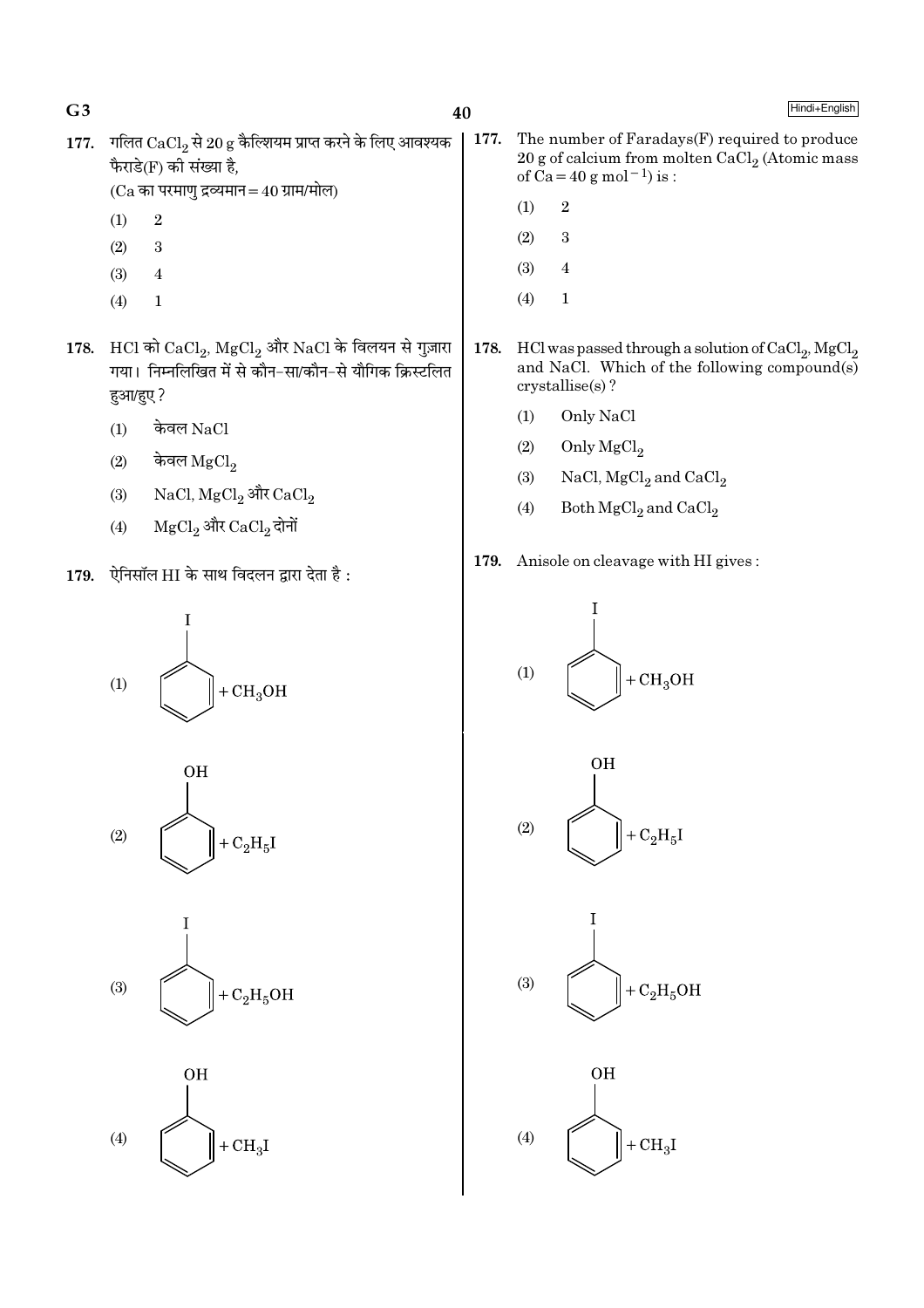180. निम्नलिखित में से कौन-सी ऐमीन कार्बिलऐमीन परीक्षण देगी ?



 $\rm NCH_3)_2$  $(2)$ 







180. Which of the following amine will give the carbylamine test?



 $-000 -$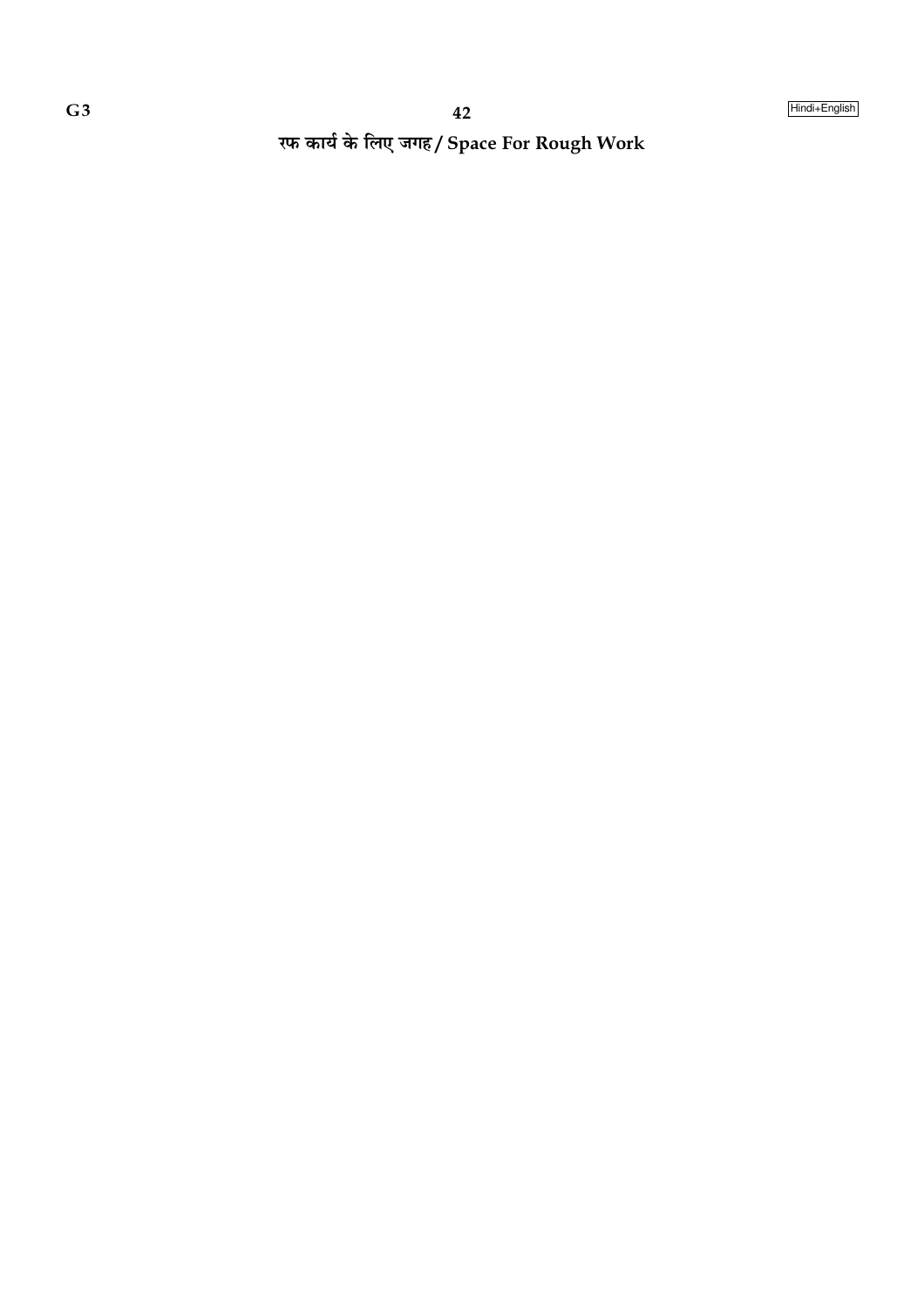रफ कार्य के लिए जगह/ Space For Rough Work